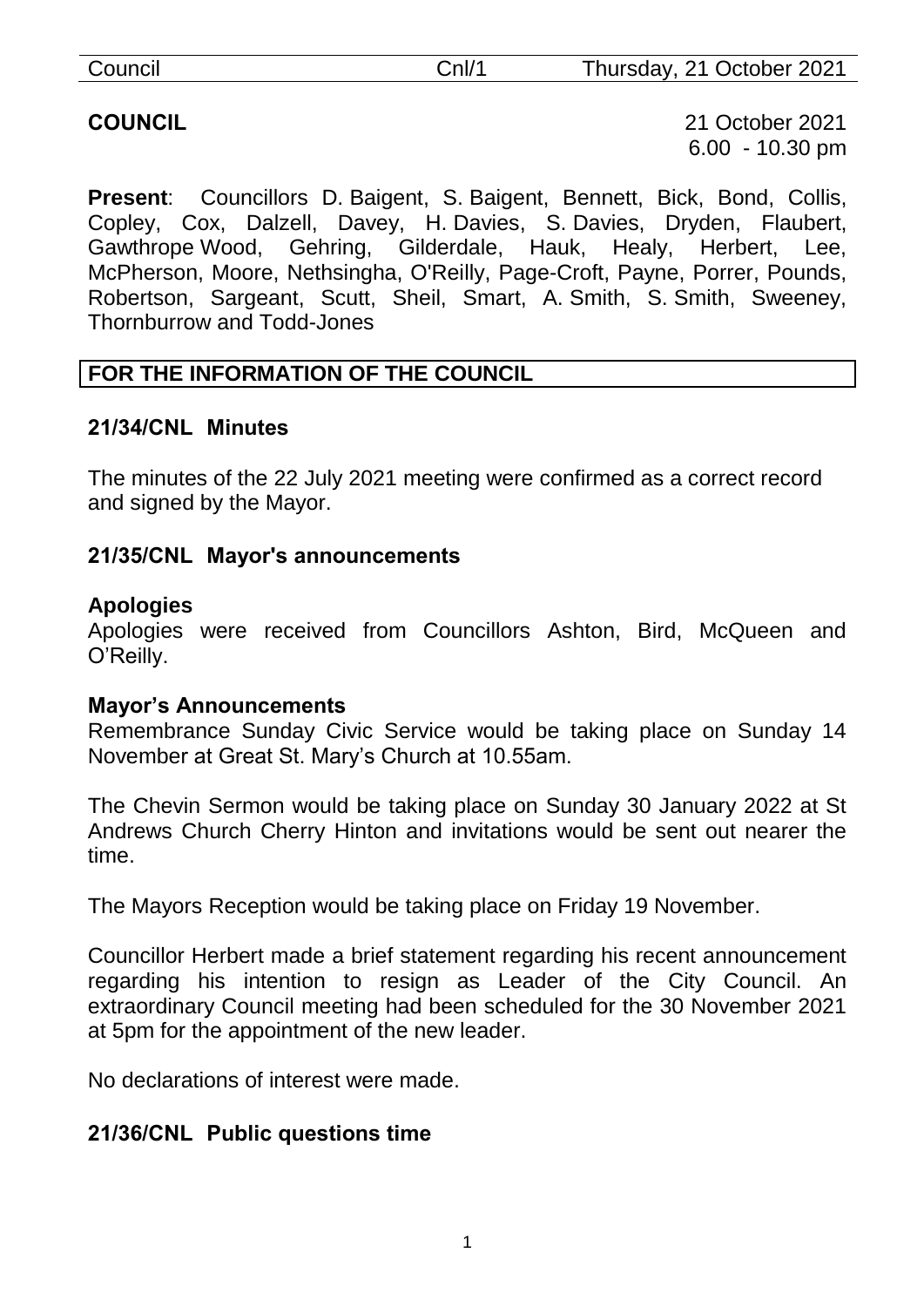#### Public Questions

# **Question 1.**

Noisy motorbikes and cars were speeding up and down streets in Cambridge late at night stopping people from getting to sleep, or waking them or their children from their sleep. A bus shelter on Green End Road was demolished by a late night speeder and another speeding car crashed into a house on Highworth Avenue, just off Milton Road. This was an issue all over Cambridge reported on the platform 'Next Door'. Stated that the vehicles must have been modified to make the loud noises. Asked for long-term and short-term solutions to this issue be investigated.

Asked for the City Council to listen to residents and act as a co-ordinator for authorities like the Police and Highway Authorities who were best able to deal with the issues of noisy and dangerous driving. Asked Councillors to support Councillor Hauk's motion.

Executive Councillor response:

Noted that the issue would be debated as part of Councillor Hauk's motion. Summarised information provided by Councillors Bird and McQueen regarding measures which had been undertaken in East Chesterton. Had been working with residents regarding the reduction of anti-social driving in the ward, particularly in the Fen Road area. A Residents' Forum had been set up and was now being led by residents at their request. Cameras had been put up in various points in the ward including Water Lane Boatyard, Fen Road and Green End Road. Recognised that cameras on their own were not the only solution. Was looking at putting a camera on the High Street near Tesco. Asked that incidents were consistently reported to the Police. A Local Highways Improvement Bid had been submitted for chicanes on Water Lane and Fen Road. Confirmed the Police had anti-social driving and road safety as a priority. Partnership working on this issue was on-going.

## **Question 2.**

Question related to the Local Plan and the huge number of documents which had been published in relation to the new Local Plan. Asked if the archived documents the Council deposited with the Cambridgeshire County Archive Collection could be made public. Particularly proposals which had been submitted in previous years. As an example referred to a document called Cambridge Futures 2 which was written in 2003 but had not been digitised but would help residents to be able to scrutinise the process.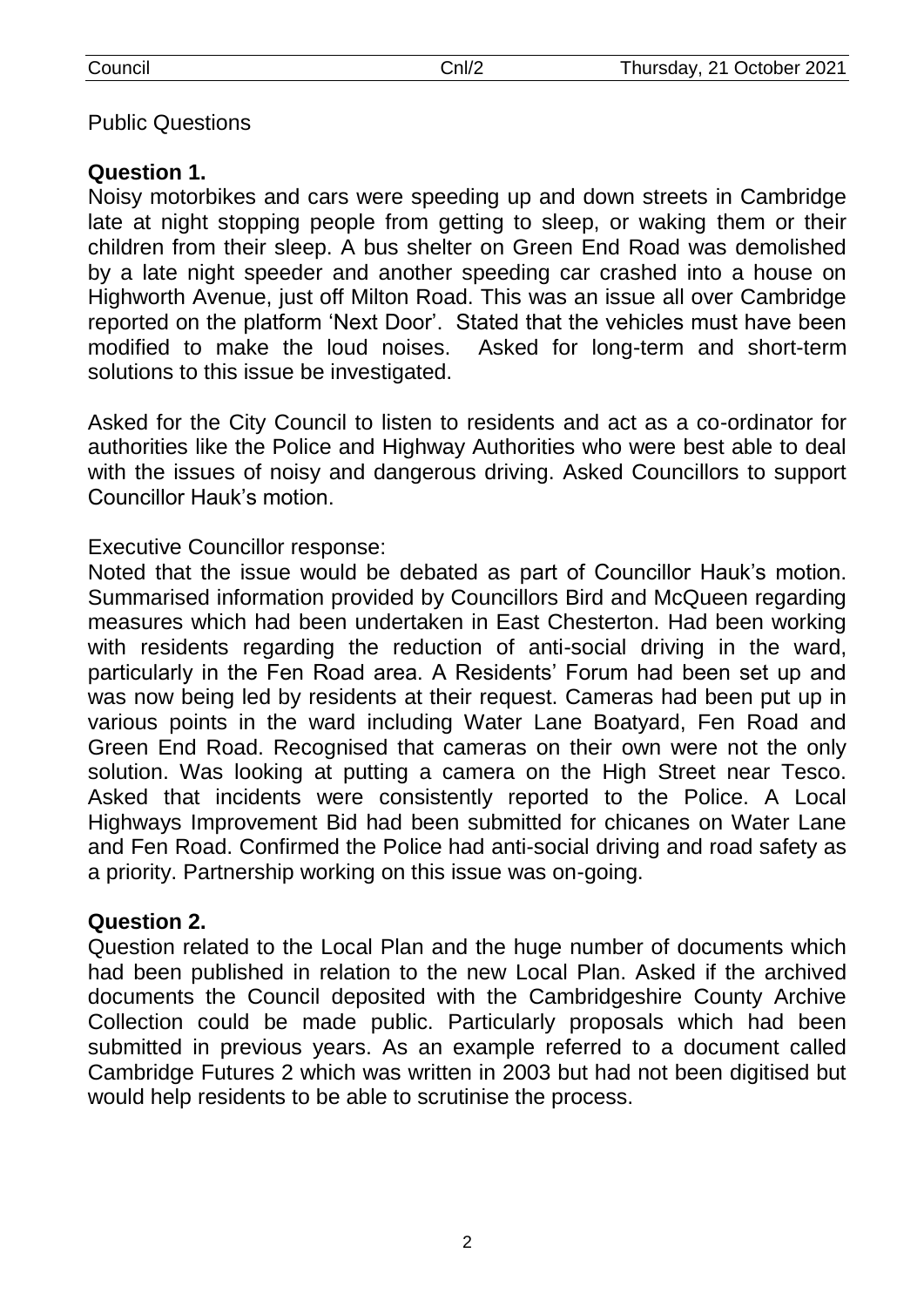| puncil |  |
|--------|--|
|        |  |

Asked if the Council would make the commitment to digitise the documents themselves or give permission to a member of the public to do it for them.

Executive Councillor response:

The question raised an important point about access to historical information. Increasingly information was expected to be made available online. If information wasn't easily available online then people would stop looking for it and settle for what was available.

Would support a move to digitising historical public records, this would assist officers, councillors and members of the public. To do this, three issues would need to be resolved: money, rights and hosting. Scanning to archive quality was not the same as taking a photograph of a document on a phone. Getting the materials, cataloguing and scanning them and then storing them in a suitable way took time, cost money and at the moment there were no funds available. The rights in the materials may not necessarily be free of copyright limitations. They would have been commissioned and written for a number of different circumstances and contracted with different relationships than with the council. The Council could not assume that documents were rights free and could be published online. Public bodies (including the Council) could digitise material for preservation purposes, but this did not mean they could make them available online. This issue would need to be investigated further. There would also need to be somewhere that the materials could be stored long-term. The Internet Archive was an interesting suggestion. Would like to discuss the issue further with the public speaker.

#### Supplementary Question:

In relation to the concert hall, one of the documents found in the Cambridgeshire collection was a study by a former Chief Planner of the Council which was published in the mid-1960s. He made a case for a new concert hall to be built with a minimum capacity for 2500 people, which would be significantly greater than the Corn Exchange. Also found a press cutting of an announcement made by a former Vice Chancellor of the University of Cambridge which said the University of Cambridge would contribute funds to cover 50% of the costs back in 1962. Encouraged Councillors to take up the former Chancellors offer.

## **Question 3.**

The over-reliance of the City Council on the results of the delayed Gypsy and Traveller Accommodation Needs Assessment (GTANA) was misplaced, particularly in regard to Transit Sites. The evidence of need was before you in plain sight. Last year, during the pandemic, South Cambridgeshire had 10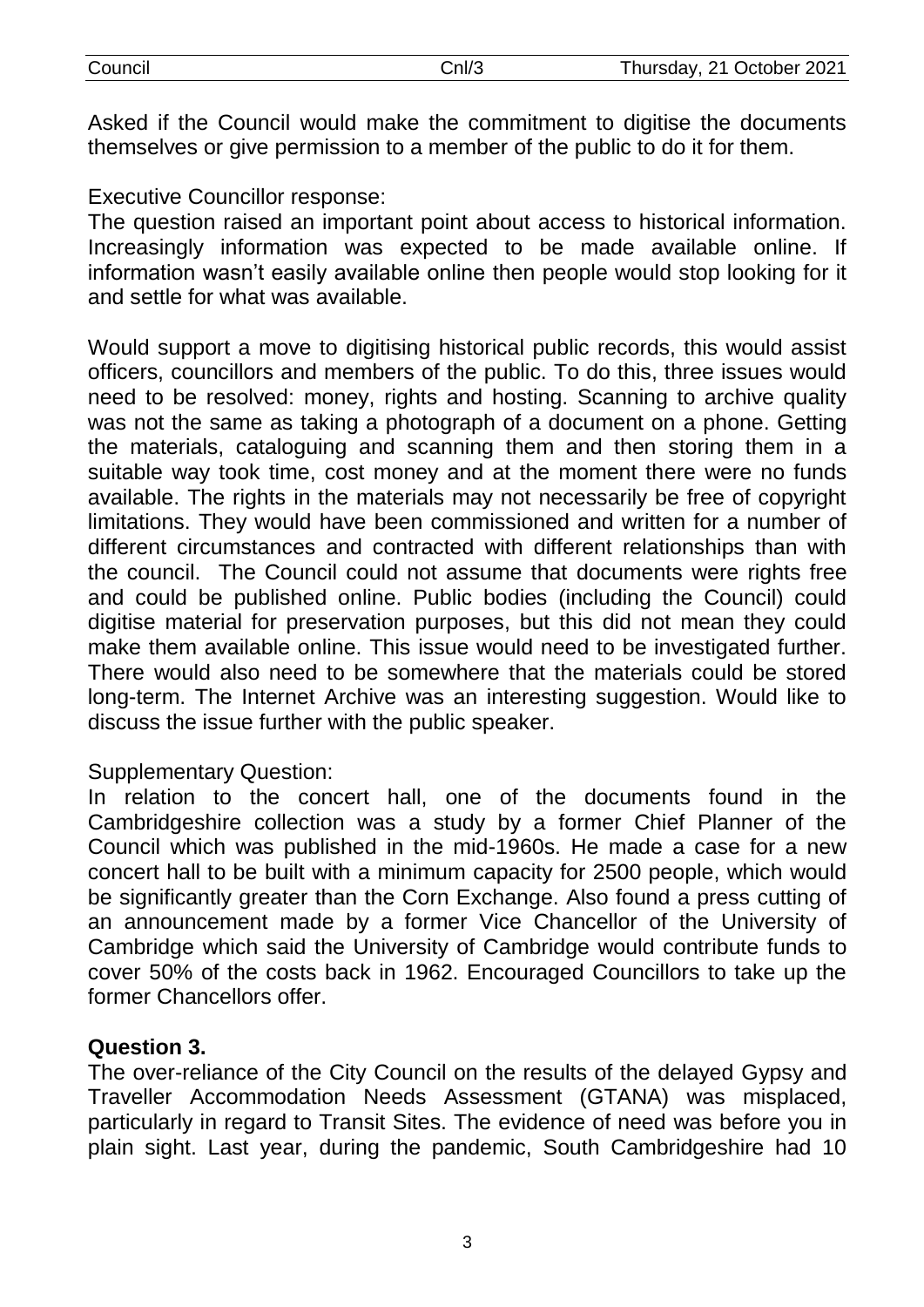| council: |  |
|----------|--|
|          |  |

unauthorised encampments while Cambridge City had five.(1) Despite that, Cambridge City was the only council in the county to evict travellers during the first lockdown, and this punitive response had continued. There was a chequered history of GTANAs, with the 2006 GTANA being the most successful in reaching out to the Traveller communities across Cambridge and its surroundings (2). This was largely because of the County Council's provision of Traveller Education (CREDS) and the existence of the Traveller Health Team. Both these services had been decimated. Cambridge City had little engagement between Councillors and Travellers in their constituencies or travelling through and camping on Council land. The 2011 GTANA was a desktop exercise, which failed in its duty to consult with the Gypsy & Traveller communities resulting in the ludicrous assessment of the need for only 1 pitch between 2011 and 2031 in Cambridge City. Judging by the number of successful Appeals, this GTANA was worse than useless. The 2016 GTANA produced by ORS (3), took place during the changes to the definition of Travellers for planning purposes (PPTS) (4). This resulted in a methodology by ORS wildly underestimating who should be included and with only a few interviews actually conducted, in large part because many families refused to speak to them. Despite this, their figures went into the Local Plan as the basis for housing policy for Travellers. There was little reason to expect the 2020 GTANA by RRR to have much greater success in reaching communities who had little to no trust in officials approaching them for personal information. This was due to the punitive fashion in which their needs had been dealt with and the systemic racism that characterises their experience of living in and around Cambridge. With the imminent threat of passage of the Police, Crime Sentencing and Courts (PCSC) Bill, which would criminalise trespass and eliminate the nomadic way of life, the solution was obvious. Transit sites and negotiated stopping places were needed in Cambridge now.

Would the draft findings of RRR's GTANA be available for public view and when and where will the Council conduct a meaningful period of public consultation?

Executive councillor response:

Reiterated the commitments passed at the July 2021 Council meeting. The commitments remained unchanged. The Council were not going to prejudice the GTANA's findings by second guessing what it would say. The findings were expected in January 2022.

Any decision regarding transit site accommodation like any other form of housing need, needed to be based on evidence. If the GTANA stated that there was a major need for transit sites and negotiated stopping points then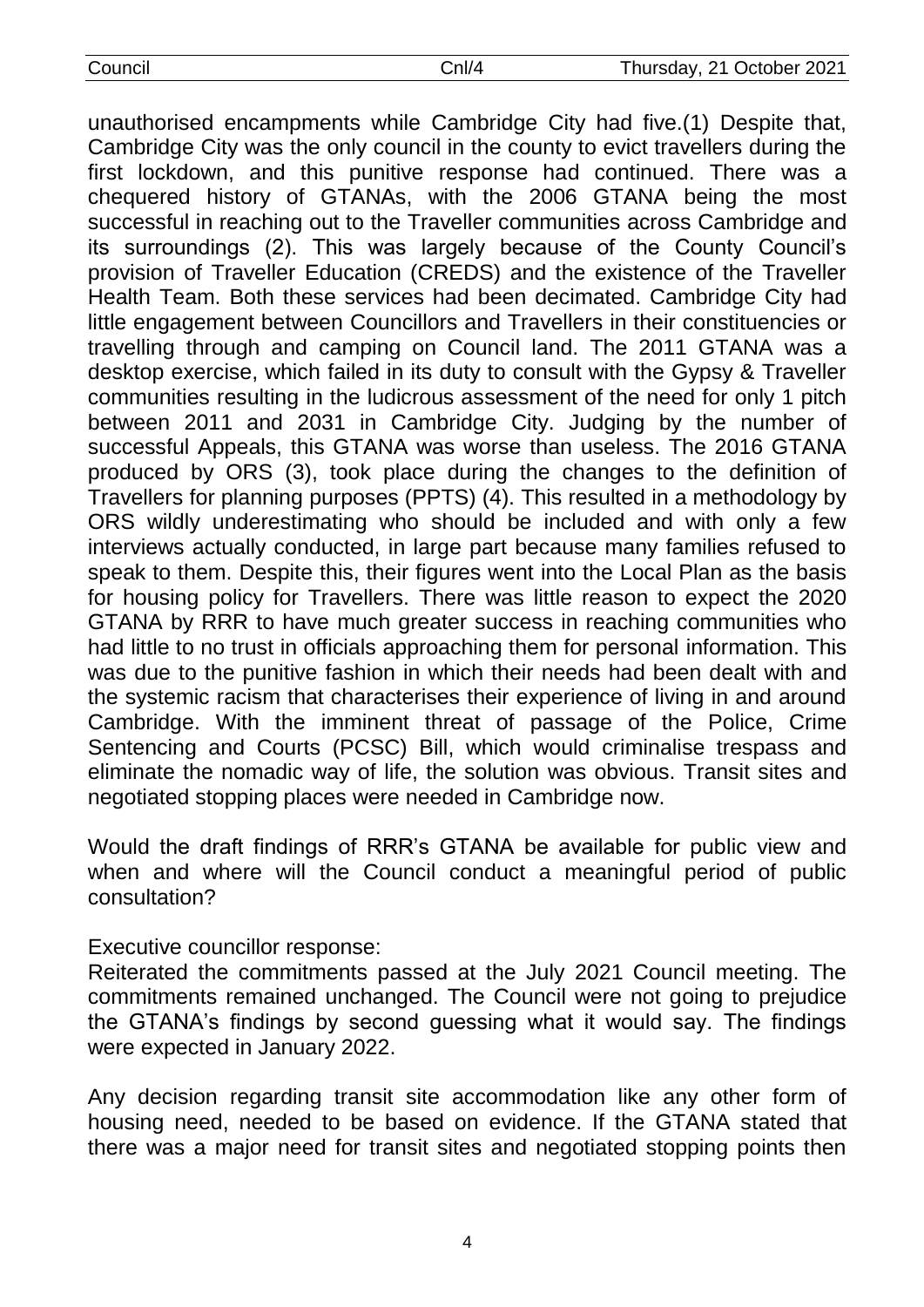| Council | Cnl/5 | Thursday, 21 October 2021 |
|---------|-------|---------------------------|
|         |       |                           |

that would be what the council would work towards. Any decision would need to be based on evidence. The Council had a duty to the whole community to allocate resources on the basis of identified need.

The new GTANA currently underway included survey questions for Gypsy Roma Traveller (GRT) communities across the study area about potential need and preferred location for transit stopping place provision. Engagement with stakeholders would be used to identify any potential need and to inform the Council's approach going forward. This would include informing the Greater Cambridge Local Plan and whether transit pitches or further negotiated stopping places should be explored. The Local Plan was subject to public consultation. The first proposal consultation which starts on the 1 November sought views on a range of issues including those related to planning and GRT sites and all communities were encouraged to take part.

Wanted the GTANA to accurately represent need as much as possible and wanted to encourage the GRT community to take part in this process. Was happy to have constructive discussions about how this could be done.

One of the reasons for selecting RRR Consultancy to carry out the work was because they had a good track record of engaging with GRT communities.

#### **Question 4.**

At the Full Council Meeting, on 22 July, the Council resolved to: Express strong concerns, Stand in solidarity, Write to the Home Secretary, Continue to work and Identify opportunities in its resolution on the PCSC Bill (1). No actions were listed to immediately support Gypsy and Traveller communities in the face of Section 4 of the Bill. In answer to Public Questions (2), with regard to 'process', the Executive Councillor stated that "encampment is also considered in respect of the welfare needs of those present. We assess the reason for the visit, the intended length of stay, homelessness status, medical need, and access to services such as education and social care."

With regard to the question of 'eviction', the Executive Councillor said "In the last two years we have dealt with 16 unauthorised encampments, involving 6 family groups. This did not include the most recent encampment at Arbury Town Park. All of these have resulted in evictions after having followed due process and after a Court decision."

At the Environment and Community Scrutiny Committee on 7 October, the Council reaffirmed its commitment to promote equality and tackle discrimination in its 'Single Equality Scheme 2021–24'.(3)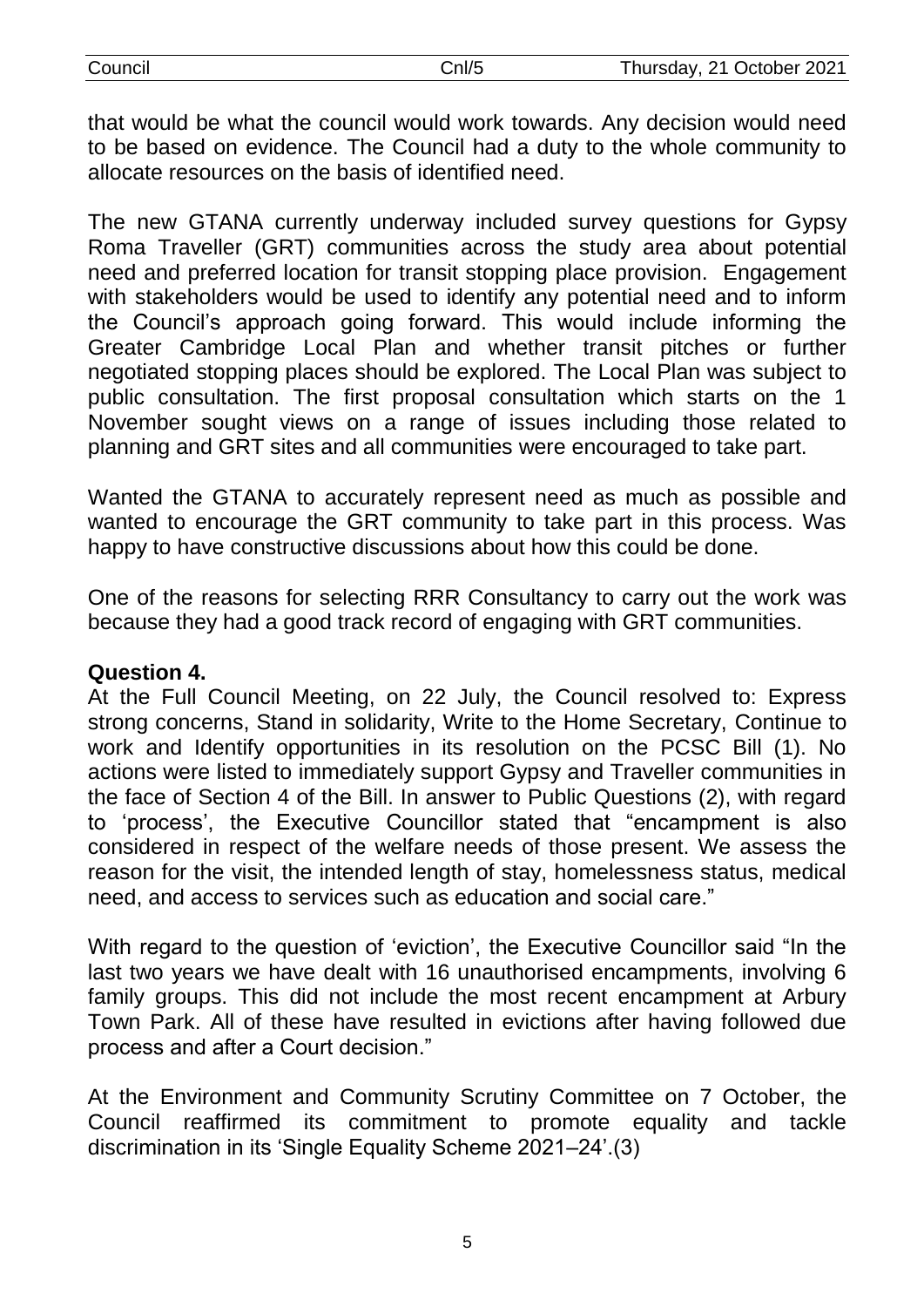Despite these commitments, there had been at least three evictions since these documents were approved by the Council.

The Arbury Town Park unauthorised encampment was a case in point. The families were served with a S.77 Order by an Environment Protection Officer (nailed to a tree) and addressed to 'the occupant/(s)'. One and a half days later, 'Occupants and Persons unknown' were issued with a Summons to appear at Huntingdon Magistrates Court. (4)

It was difficult to imagine at what point in these proceedings a welfare assessment was carried out. If the Council had done so, it would be odd if they hadn't then referred to the family/(s) by name. Note also, that many Travellers of this generation are functionally illiterate and written documents attached to trees is not an effective form of communication. In this instance, reading the Order and Summons aloud and answering any questions would have shown greater respect and understanding for this communities' oral culture. In any event, it was more than likely that the families would have refused to respond, precisely because of their mistrust of officials attending these encampments asking questions as well as the systemic racism this community had experienced over the years in and around Cambridge.

Punitive responses and universally applied evictions were incompatible with a welfare-based approach. The Council would never improve its relationship with this Community or tackle the discrimination they experience without offering real solutions, in this case the urgent provision of transit sites and authorised stopping places.

Would the Council now move urgently to the provision of Transit sites in the face of the imminent passage of the PCSC Bill?

Executive Councillor response:

The first thing the Council would do with an unauthorised encampment would be to carry out a welfare assessment. The Council's process was led by that.

If families had welfare issues that meant they needed to remain in the area, the council would ask for some form of evidence. For example, if someone said they were there as they needed to be near the hospital then the officer would ask for evidence of need. Based on any evidence provided, officers would negotiate with the group around how long they could stay or whether it might be more appropriate for them to move to another more suitable location. This would consider the results of the welfare assessment together with other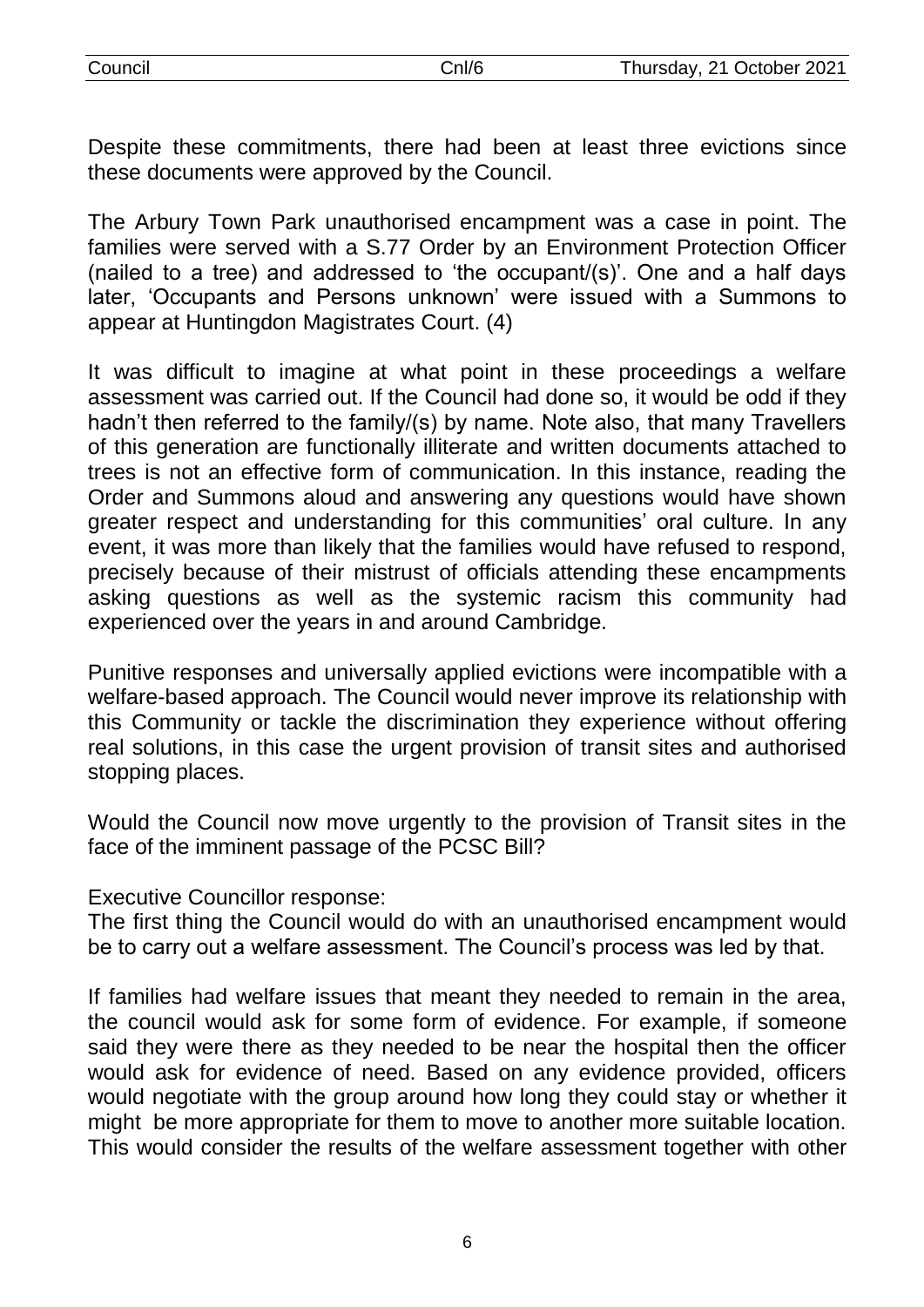| Council | Cnl∕ | Thursday, 21 October 2021 |
|---------|------|---------------------------|
|         |      |                           |

issues such as location of the encampment and the potential impact of the encampment on other local residents

It was recognised that there may be some mistrust and a reluctance by some within the Gypsy Roma Traveller (GRT) community to provide personal information to the council, officers would wherever possible, try to avoid carrying out any eviction where evidence was provided that the family needs to remain. Without that evidence then the council may have no choice but to start proceedings.

If eviction was necessary then then papers would be handed directly to a representative of the group, with a verbal explanation of what the papers involved. Not simply nailed to a tree as had been claimed. Displaying a notice at the site was a legal requirement to inform other interested parties, such as other residents in the area.

In the unusual event of not being able to serve notice in person, the papers would be left in a visible place (for example under a vehicle windscreen wiper); but this was very rare.

Every case was dealt with on its merits, and there had been at least one example recently where the welfare assessment had led to allowing a family being able to stay for a period and where it was agreed that eviction would be inappropriate.

The Council continued to stand in solidarity with the GRT community, every councillor in the chamber was concerned about the implications of the Police Crime Sentencing Courts (PCSC) Bill. Anti-traveller racism was taken seriously and would be challenged when it was seen. Councillor Collis had done this recently in relation to the group currently on Arbury Town Park.

It should also be noted that some families on unauthorised encampments may not need transit or emergency stopping place provision but may be in need of permanent site or bricks and mortar accommodation. The group at Arbury Town Park had told the council very clearly that they were looking for a permanent location. This did not appear to indicate a need for a transit site.

Urged communities to agree to be interviewed by the consultants carrying out the GTANA study (RRR Consultancy). This would help the council to get a better picture of what the needs are for both transit/emergency stopping place and/or permanent site provision.

#### **Question 5.**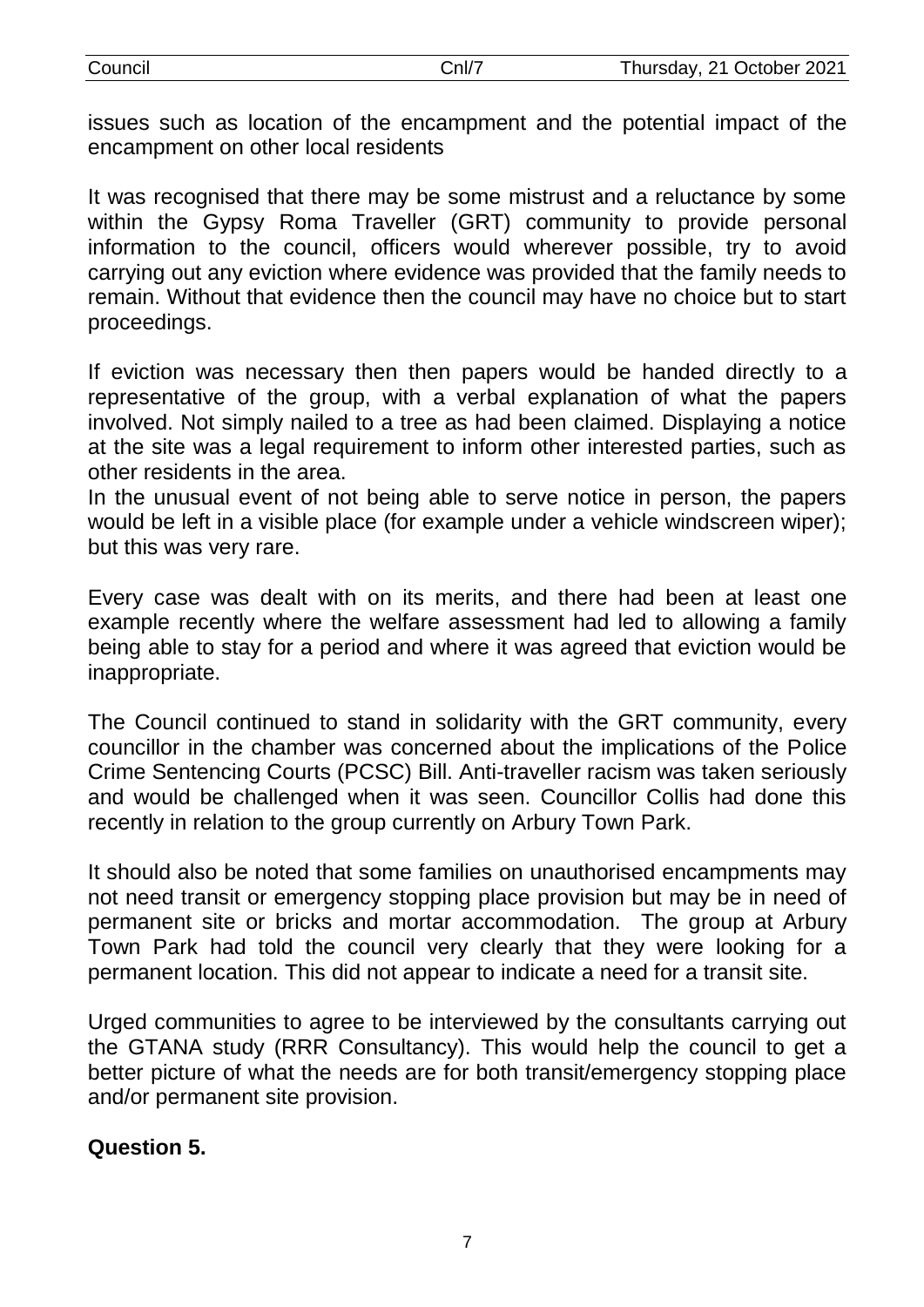| Council |
|---------|
|         |

Under its Public Sector Equality Duty, the last Environment and Communities Scrutiny Committee on 7<sup>th</sup> October [2021] approved an Equality Impact Assessment (EqIA) regarding enhancements to the boundary of Trumpington Meadows. Under Item 11 Action Plan, it was stated 'We have also contacted a Traveller representative, who had expressed concerns about previous project at this site, which was subsequently withdrawn' (sic). Under item 13 Sign Off, there are no Traveller representatives listed amongst people consulted on the new plan. To my certain knowledge, neither myself nor my colleague, who were the Traveller representatives who raised objections to the scheme, were contacted. Our names were known by Trumpington Councillors including Katie Thornburrow and Peter Lord as we attended the meeting of the September 29<sup>th</sup> 2020 Planning and Transport Scrutiny Committee on Microsoft Teams (as indicated in email communications with Democratic Services) (1). Councillor Lord put forward the S106 funding application on behalf of a resident, which was clearly aimed at the prevention of unauthorised encampments by building ditches, bunds and fencing around the perimeter thinly disguised behind provision of new habitats for wildflowers, flowering shrubs, insects and invertebrates. The posting on Facebook and the recording of the meeting no longer exists.

The Action plan (point 11.) states that impacts will be identified … throughout the planning and implementation stages and 'to stand in solidarity with Traveller and Gypsy communities and continue to build trust and good relations with them' and resolves 'to find solutions where it is found that there is a lack of legal sites' to help mitigate potential impacts of this project. The Council have fallen at the first hurdle by incorrectly inferring that they consulted with any members of the communities impacted or with the Traveller representatives who were easily contactable. This seriously undermines this Equality Impact Assessment. At the risk of sounding like a broken record, the solution to this issue is the urgent and immediate provision of transit sites and negotiated stopping places.

What actions would the Council now take to publicly correct the misrepresentations in the EqIA approved on the 7/10/21 and published 8/10/21 on the Council website, and what plans do they have in place to remedy the failure to consult with the Traveller community and/or its representatives, one of the groups impacted by the current enhancement Project on Trumpington Meadows?

## Executive Councillor response:

The works referred to were actually scheduled to take place at Trumpington Recreation Ground on Anstey Way, not on Trumpington Meadows.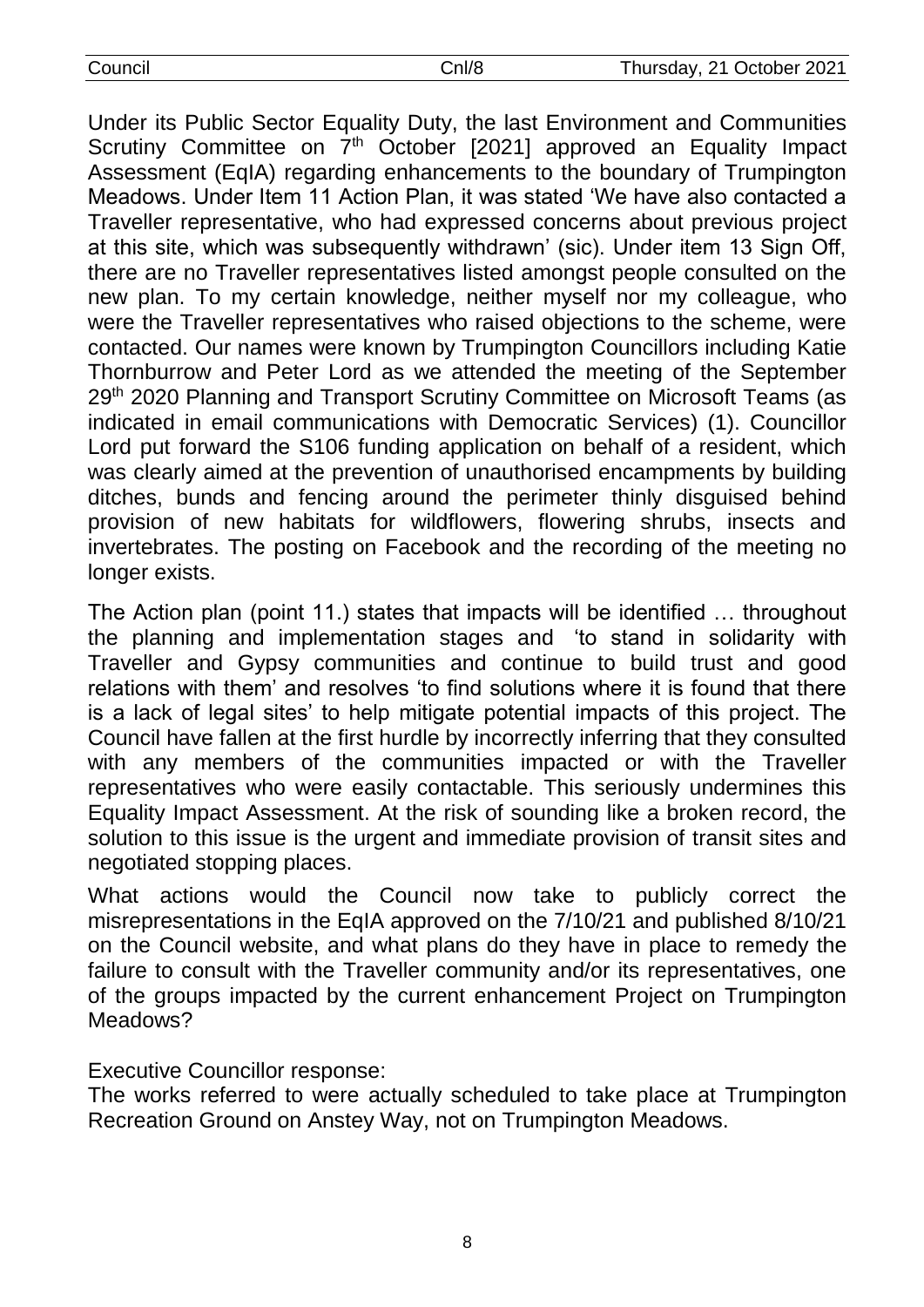The Equality Impact Assessment (EQIA) referred to was compiled in relation to a S106 project that was considered at Environment and Community Scrutiny Committee on 7th October 2021, relating to informal open space biodiversity improvements for the Recreation Ground.

The EQIA explored the likely impact of the proposed improvements.

Believed the Action Plan contained within the EQIA was where the confusion arose. Agreed that this could be corrected to read 'we will also contact'.

Since the project had been allocated funding (following the decision made on 7th October), it would be subject to a full public consultation. This is what would routinely be done with any project like this. During the consultation, there would be a range of opportunities to feedback and discuss the proposals. Encouraged all interested parties to make their voice heard during the consultation period. This included the traveller community either directly or through any of their representatives. Welcomed a conversation with the public speaker as to how this could be done.

Part of the council's job was to listen to the whole community. Would not presume to know what the results of the consultation would be and looked forward to exploring them in due course.

Noted reference to the planning and implementation stages of the project. The consultation was one of those stages. On the basis that those stages have not yet begun, felt it was premature to suggest that the council had 'fallen at the first hurdle'.

Asked the public speakers to meet with the Executive Councillor, the Open Spaces Team, the Housing Team and the Communities Team. They were ready for a positive and constructive conversation on the issues raised.

The following public questions were tabled but owing to the expiry of the period of time permitted, were not covered during the meeting. Written responses will be published on the meeting webpage and sent to the members of the public.

#### **Question 6.**

Why has the council closed its waiting lists for the allotment sites at Auckland Road, New Street and Empty Common?

This is bad practice: the National Allotment Society "opposes the closure of waiting lists, irrespective of their length, because waiting lists are an important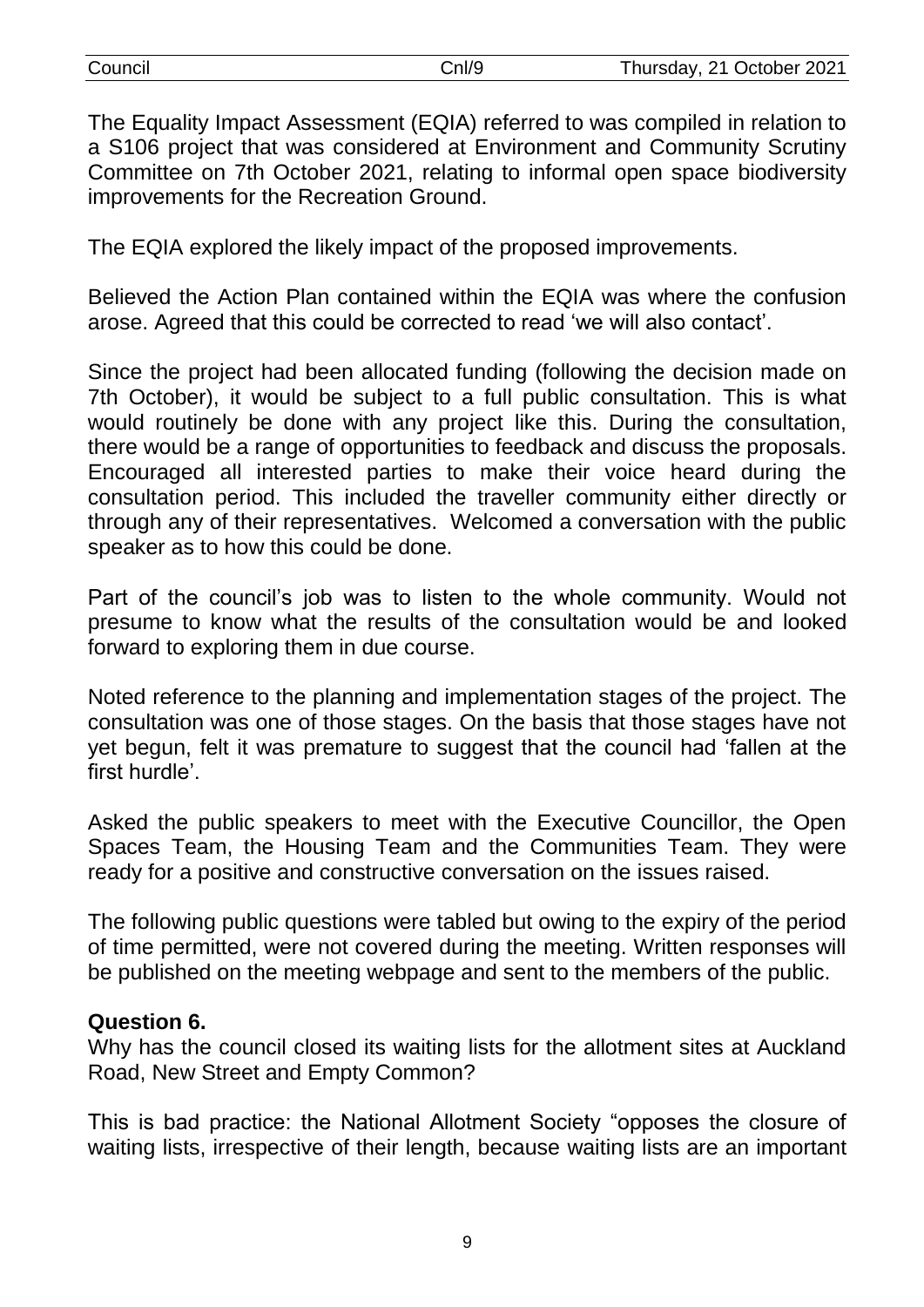measure of the unsatisfied demand for plots, and thus of the need to expand supply if the allotment provider is to fulfill its statutory duty to provide a sufficient number of allotments."[1]

Will you re-open these lists?

You could make it clear that waits are long without denying people the opportunity to register their interest in a particular site, informing demand for allotments in that part of the city.

[1[\]NAS policy on waiting lists](https://protect-eu.mimecast.com/s/JZDWCNOQTjoK4Kf4WXOA?domain=nsalg.org.uk)

#### **Question 7.**

Over the past few months the world has watched in horror as a crisis has unfolded in Afghanistan, with the Taliban seizing back control of the country and forcing thousands of Afghan citizens to flee their homes. The UN has estimated that, by the end of 2021, this could be as many as half a million people. And this comes on top of 2.2 million Afghan refugees already in neighbouring countries and 3.5 million people forced to flee their homes within the country's borders. Some of those airlifted out of Afghanistan will be here in the UK, where local councils like ours will support them. Can you please update us on what progress the City Council has made in its commitment to resettling any refugees that arrive here?

## **Question 7 - supplementary question**

How is City Council planning to develop the collaborative relationship and connections with the new county joint administration that strengthen the refugee resettlement offer?

## **Question 8 – First question.**

My questions relate to the motions put by Councillors Moore and Bennett. I am unable to come in person as I am speaking at a concurrent meeting. I raise my question as both Cambridge resident, and as Heritage Chair of the Sustainable Traditional Buildings Alliance (STBA) https://stbauk.org , a UKwide group which brings construction industry, heritage, and sustainability interests. The STBA developed and promoted the "whole-house" approach to retrofit, now promoted by the Government.

Cllr Moore's motion references 51,124 homes needing to be retrofitted, with 6,405 per year to meet the Council's Net Zero carbon vision.

All such targets raise serious issues, including: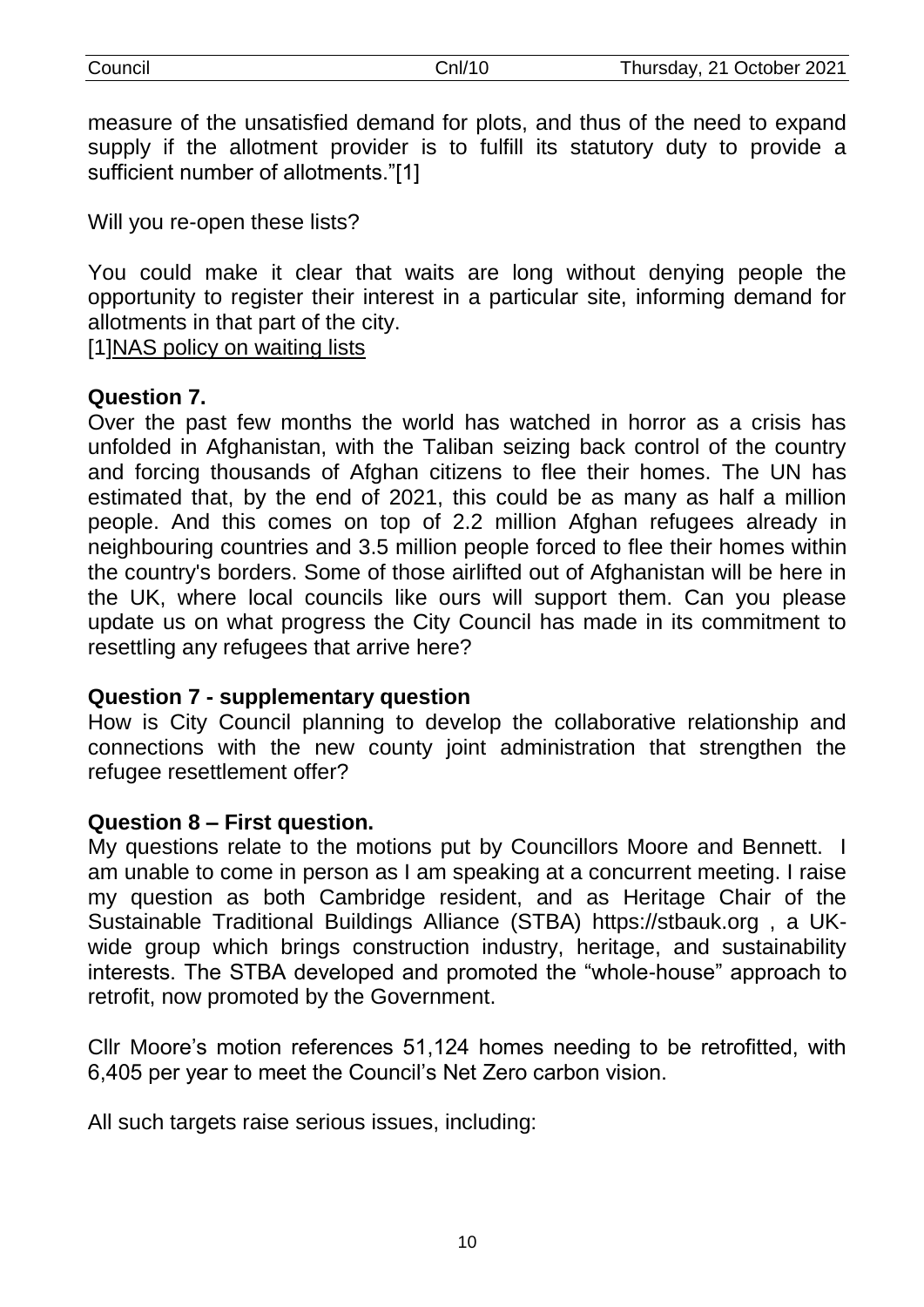| Council | CnI/11 | Thursday, 21 October 2021 |
|---------|--------|---------------------------|
|         |        |                           |

- lack of industry skills and capacity, particularly in relation to traditional construction;
- the time required to train a competent workforce; and
- the risks of unintended consequences, wasting both money and carbon.

What consideration has Cllr Moore given to potential complementary approaches? Including

- the need for a risk-based approach
- the potentially reduced need for retrofit as Grid Decarbonisation progresses ; and
- promoting behaviour change. As Dr Tia Kansara said recently to the Environmental Audit Committee "The fastest way to retrofit a building, if I may say so, is behaviour change. In a number of studies we have found that between 20% and 35% of energy can be reduced inside a building primarily with use."

Has Cllr Moore noted that the PAS 2035 standard (cited in the "proposed Policy Direction' of the draft Local Plan Great Places topic paper "GP/CC: Adapting Heritage Assets to Climate Change") costs £190, and that the companion standard BS 7913 (essential for traditional and historic buildings) costs £218?

Has Cllr Moore noted the free guidance prepared by STBA and other bodies, and will the Council join STBA and others in pressing for the key retrofit standards to be made freely available?

## **Question 8 – Second question.**

Cllr Bennett's motion cites the CLC's "National Retrofit Strategy" which ignores the need for a different approach to traditional buildings, which form at least 20% of the stock (up to 35%, according to a study by the Building Research Establishment for the Government ). I ask Councillors to recognise that a "one size fits all" approach such as that being promoted by the CLC may not be appropriate for buildings of traditional construction.

I commend to all Councillors the STBA's recently-published "From Retrofit to Regeneration – a blueprint for post-Covid recovery" https://stbauk.org/wpcontent/uploads/2021/10/From-Retrofit-to-Regeneration-STBA-2021.pdf: this looks beyond reductions in energy use, to potential co-benefits including health and wellbeing, and protection and enhancement of cultural heritage. These are also among the objectives of the PAS 2035 standard (which STBA helped to draft).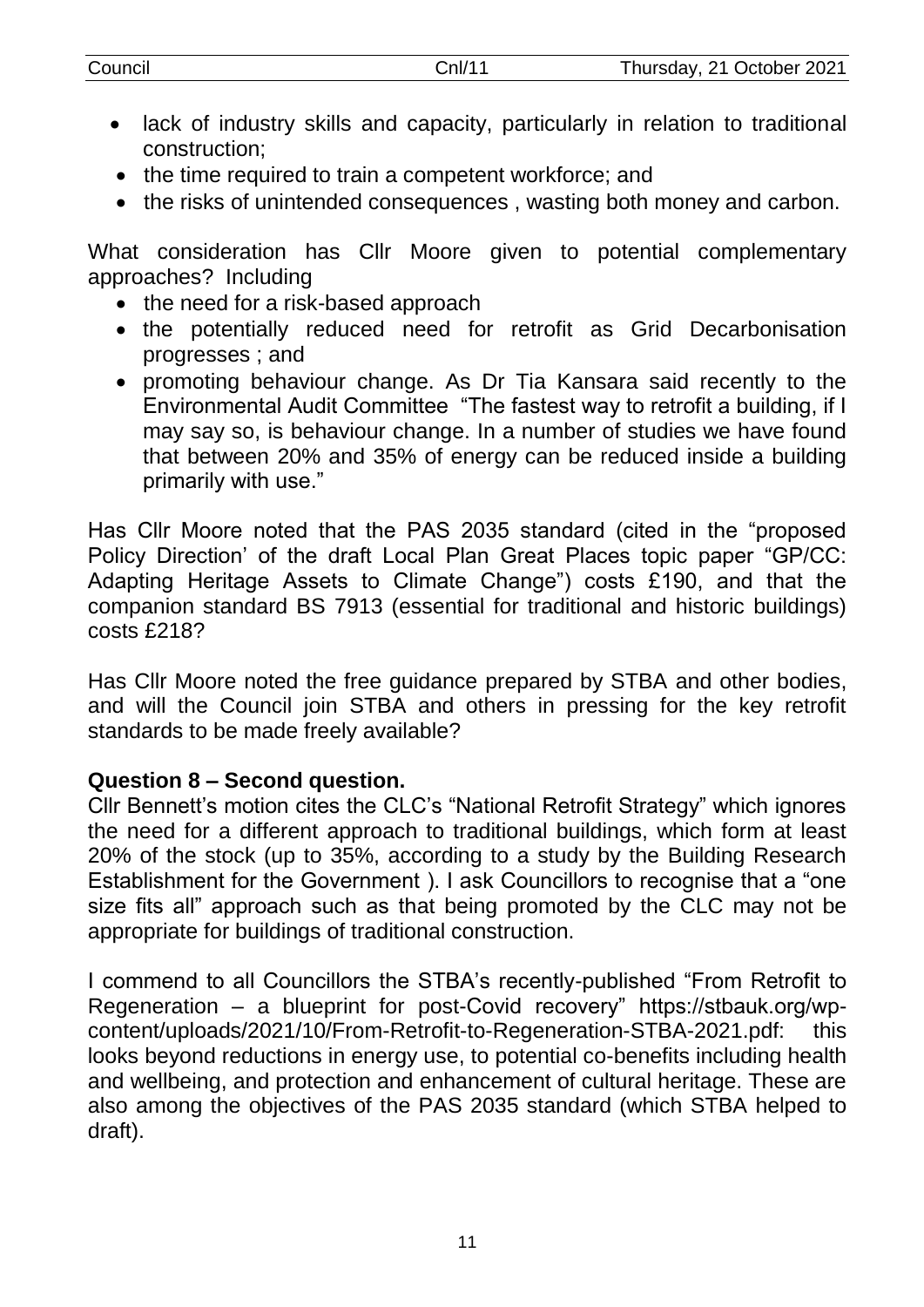| Council | Cnl/12 | Thursday, 21 October 2021 |
|---------|--------|---------------------------|
|         |        |                           |

# **21/37/CNL To consider the recommendations of the Executive for adoption**

**4a** Housing Revenue Account Medium Term Financial Strategy 2021/22 (Executive Councillor for Housing)

# **Resolved (by 24 votes to 0) to:**

- i. Approve proposals for changes in existing housing capital budgets, as introduced in Sections 6 and 7 and detailed in Appendix E of the officer's report, with the resulting position summarised in Appendix H, for decision at Council on 21 October 2021.
- ii. Approve proposals for new housing capital budgets, as introduced in Sections 6 and 7 and detailed in Appendix E of the officer's report, with the resulting position summarised in Appendix H, for decision at Council on 21 October 2021.
- iii. Approve the revised funding mix for the delivery of the Housing Capital Programme, recognising the latest assumptions for the use of Grant, Right to Buy Receipts, HRA Resources, Major Repairs Allowance and HRA borrowing.

**4b** Treasury Management Half Yearly Update Report 2021/22 (Executive Councillor for Finance and Resources)

# **Resolved (by 23 votes to 0) to:**

- i. Approve the Council's estimated Prudential and Treasury Indicators 2021/22 to 2024/25 (Appendix A of the officer's report).
- ii. Approve that the counterparty limit for building societies with assets over £100bn be increased by £10m to £30m (Appendix B of the officer's report).
- iii. Approve the changes to the Cambridge Investment Partnership loans in the counterparty list, to bring these into line with the approved expenditure per the approved capital plan (Appendix B of the officer's report).

**4c** General Fund Medium Term Financial Strategy (MTFS) October 2021 (Executive Councillor for Finance and Resources)

## **Resolved (by 23 votes to 0) to:**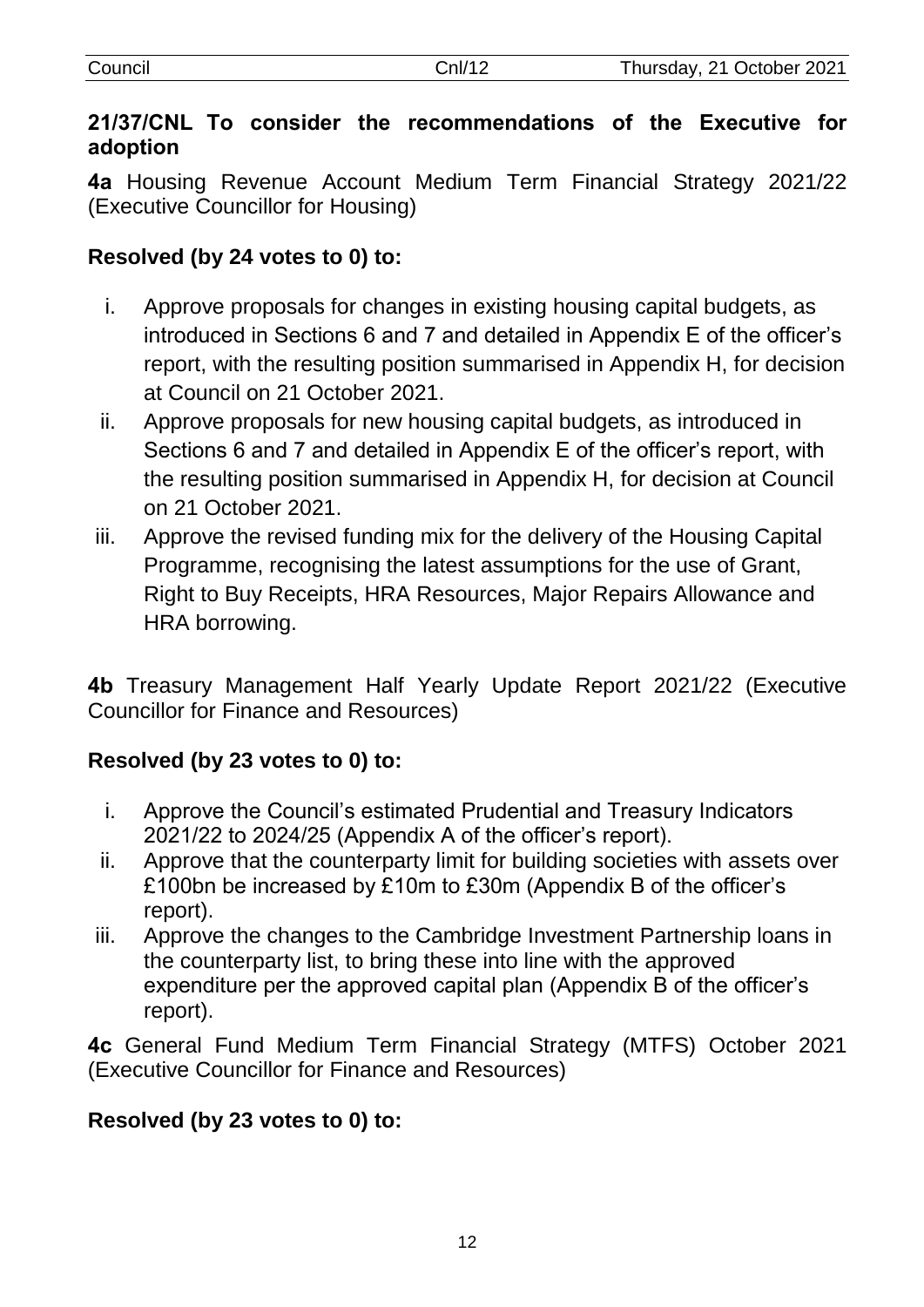| Council | Cnl/13 | Thursday, 21 October 2021 |
|---------|--------|---------------------------|
|         |        |                           |

- i. Agree the budget strategy and timetable as outlined in Section 1 [pages 5 to 7 refer] of the MTFS document.
- ii. Agree the incorporation of changed assumptions and specific, identifiable pressures, as presented in Sections 3 and 4 respectively [pages 19 to 30 of the MTFS document refer]. This provides an indication of the net savings requirement, by year for the next five years, and revised projections for General Fund (GF) revenue and funding as shown in Section 6 [page 36 refers] and reserves [Section 7 pages 37 to 41 refer] of the MTFS document.
- iii. Agree the revenue budget proposals as set out in Section 4 [pages 19 and 20 of the MTFS document refer].

| <b>Description</b>                                                                                   | 2021/22<br>£000 | 2022/23<br>£000 | 2023/24<br>£000 | 2024/25<br>£000 | 2025/26<br>£000 |
|------------------------------------------------------------------------------------------------------|-----------------|-----------------|-----------------|-----------------|-----------------|
| Additional communications<br>posts<br>and digital consultation platform<br>(license fee) - recurring | 45              | 125             | 125             | 125             | 125             |
| Additional costs of redevelopment<br>of commercial units at Colville Road<br>Phase 3                 |                 | 120             | 120             |                 |                 |
| Set up costs of a new housing<br>company and Registered Provider                                     | 73              |                 |                 |                 |                 |
| Feasibility<br>study<br>expand<br>to<br>Cambridge City Housing Company                               | 70              |                 |                 |                 |                 |
| Total                                                                                                | 188             | 245             | 125             | 125             | 125             |

- iv. Note the changes to the capital plan and funding as set out in Section 5 [pages 31 to 35 refer] and Appendix A [pages 49 to 52] of the MTFS document.
- v. Agree changes to the budget for the Meadows Community Hub and Buchan Street retail outlet scheme as set out below.

| Ref.  | <b>Description /</b><br>£'000s                          | 2021/22 | 2022/23 | 2023/24 | 2024/25                  | 2025/26                  | 2026/27 | <b>Total</b> |
|-------|---------------------------------------------------------|---------|---------|---------|--------------------------|--------------------------|---------|--------------|
|       | <b>Proposals</b>                                        |         |         |         |                          |                          |         |              |
| SC694 | <b>Meadows</b><br>Hub<br>Community<br>and Buchan Street | (1,224) | 2,551   | 158     | $\overline{\phantom{a}}$ | $\overline{\phantom{a}}$ | -       | 1,485        |

13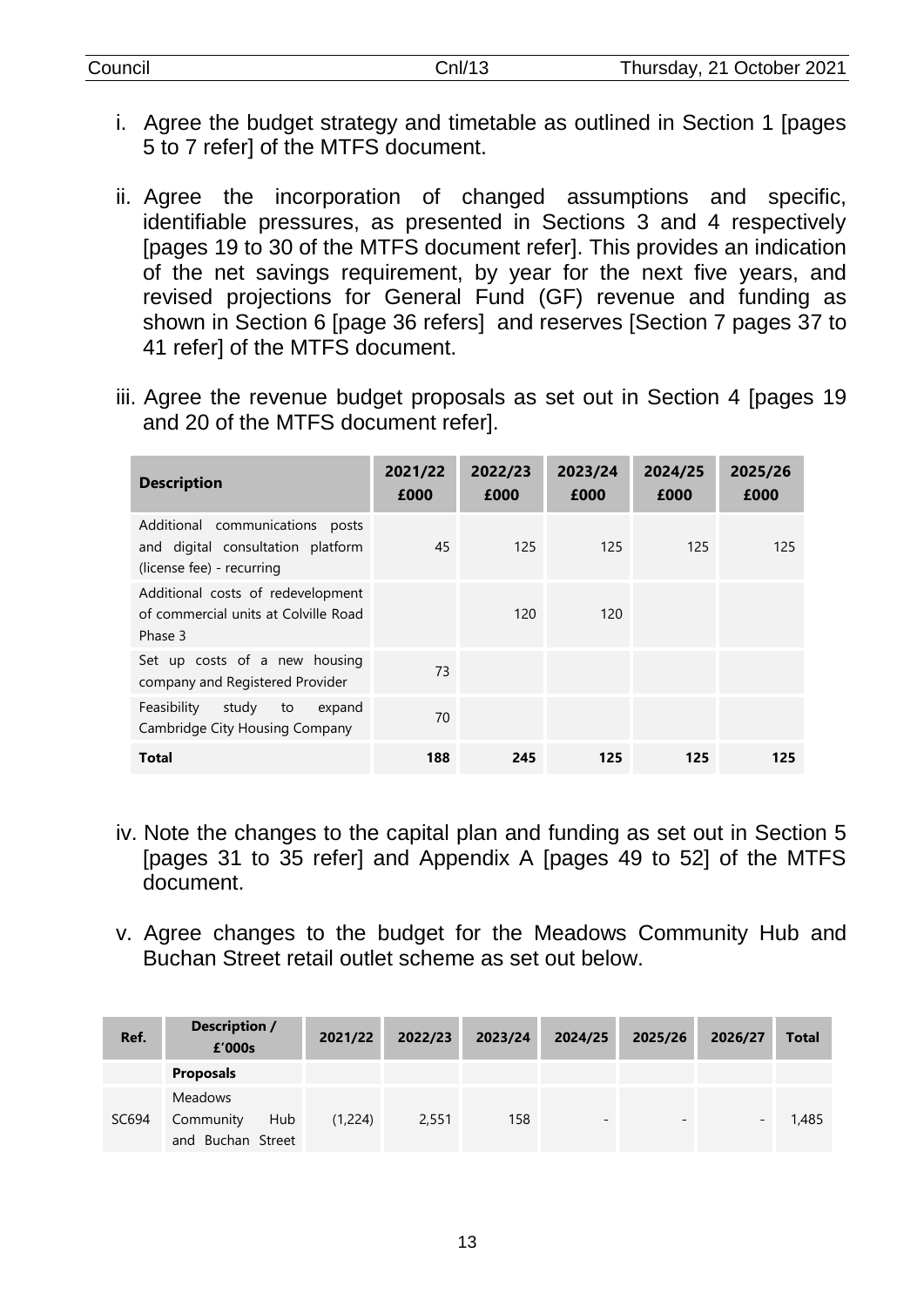| Council |      |                         | Cnl/14  |         |         | Thursday, 21 October 2021 |         |         |              |
|---------|------|-------------------------|---------|---------|---------|---------------------------|---------|---------|--------------|
|         | Ref. | Description /<br>£'000s | 2021/22 | 2022/23 | 2023/24 | 2024/25                   | 2025/26 | 2026/27 | <b>Total</b> |
|         |      | retail outlet           |         |         |         |                           |         |         |              |
|         |      | <b>Total proposals</b>  | (1,224) | 2,551   | 158     | 0                         | 0       |         | 1.485        |

- vi. Agree the replacement of third-party contributions of £210k for the community extension to Cherry Hinton library with council funding.
- vii.Agree the following in relation to the depot relocation programme, included in Appendix F of the MTFS Version 2.0 (for Council on 21 October 2021):
	- Approve capital funding of £10m for the depot relocation
	- Remove the Lion Yard shopping centre investment scheme from the capital plan, reallocating the funding from that scheme to the depot relocation programme
	- Allocate £1m of funding from the General Fund (GF) Development Reserve to the depot relocation programme
	- Allocate an additional £3m of capital receipts or borrowing to fund the balance of the scheme
	- That the capital plan and funding as set out in Section 5 [pages 31 to 35 refer] and Appendix A [pages 49 to 52] should be updated to reflect the changes arising from approval of the depot relocation programme
- viii.Agree the transfer of £3.1m and £0.8m of GF reserves into earmarked reserves to support the delivery of the Our Cambridge transformation and recovery programme and to provide a contingency fund for the programme [page 41 of the MTFS document refers]. Furthermore, to agree authorisation to draw down funding from these reserves to be as described.
- ix. Agree changes to GF reserve levels, the prudent minimum balance being set at £6.64m and the target level at £7.98m as detailed in Section 7 [page 39 of the MTFS document refers] and Appendix B [pages 53 and 54 of the MTFS document refer].

**4d** Council Appointments to the Conservators of the River Cam (Executive Councillor Open Spaces, Sustainable Food and Community Wellbeing)

# **Resolved (by 34 votes to 0) to:**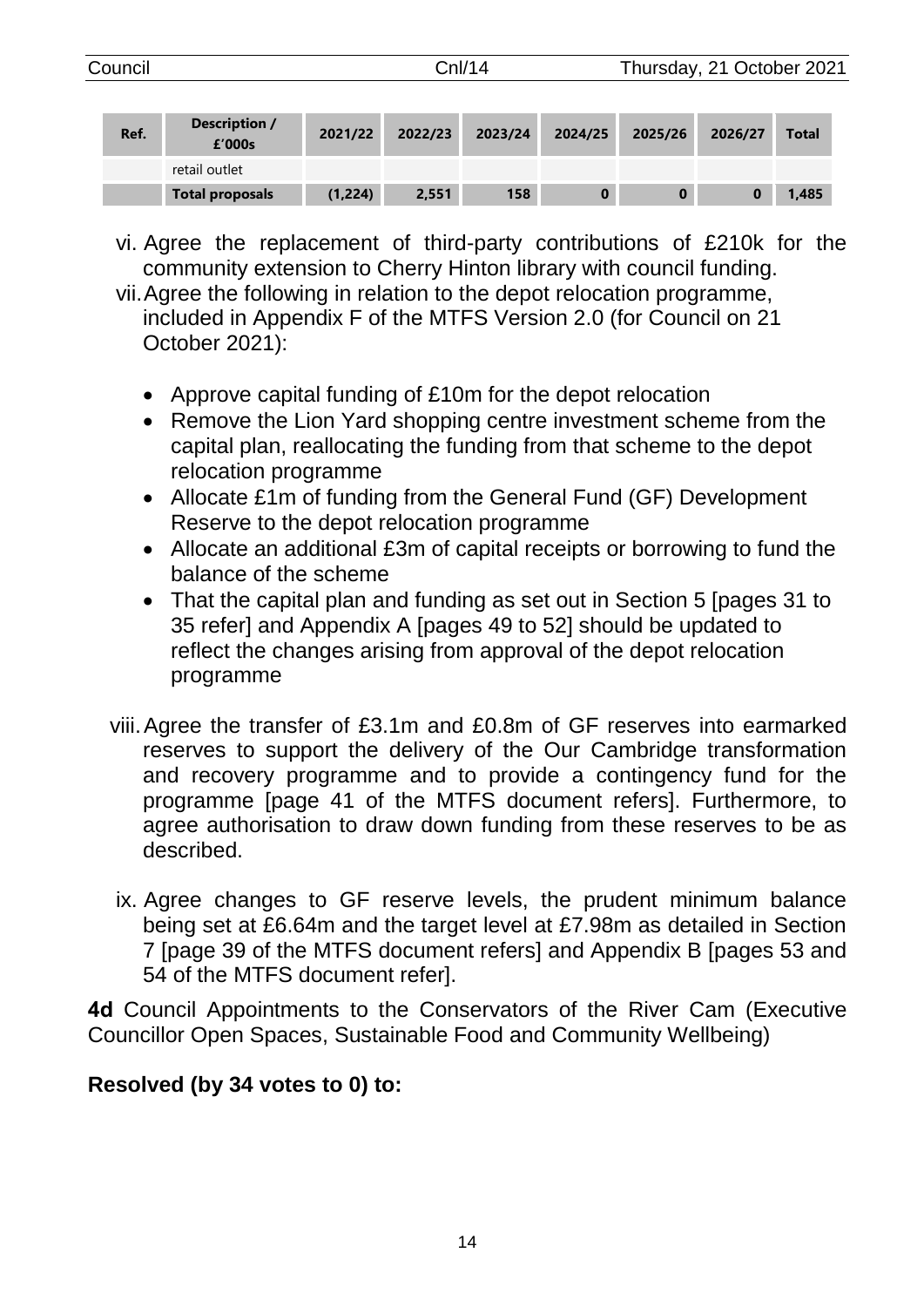| Council | Cnl/15 | Thursday, 21 October 2021 |
|---------|--------|---------------------------|
|         |        |                           |

- i. Approve nominations of three City Councillor appointments (two Labour and one Liberal Democrat appointment) to the Conservators of the River Cam commencing 1 January 2022:
	- Katie Thornburrow
	- Mike Sargeant
	- Alan Cox

# **21/38/CNL To deal with oral questions**

# **Question number: 1**

- **From** Councillor J Gawthrope Wood
- **To** Leader of the Council and Executive Councillor for Strategy and External Partnerships

# **Question**

What does he anticipate will be the Government's proposals for devolution?

Executive Councillor response:

The covid pandemic showed the skills of Local Authorities and their skill to deliver with their communities. Devolution wasn't just about council's having power it was also about communities having power. Did not think devolution was something that the Government showed much interest in. The Council did get some benefit through the City Deal (now known as the Greater Cambridge Partnership) for transport and the Cambridgeshire and Peterborough Combined Authority through the funding to deliver 500 new council homes. Felt when these organisations were set up that Government did not show any great sense of Devolution and felt these organisations made the governance of the area more complicated not better.

# **Question number: 2**

**From** Councillor H Davies

**To** Executive Councillor for Open Spaces, Sustainable Food and Community Wellbeing

# **Question**

Can the executive councillor please give an update on the planned herbicide free trial?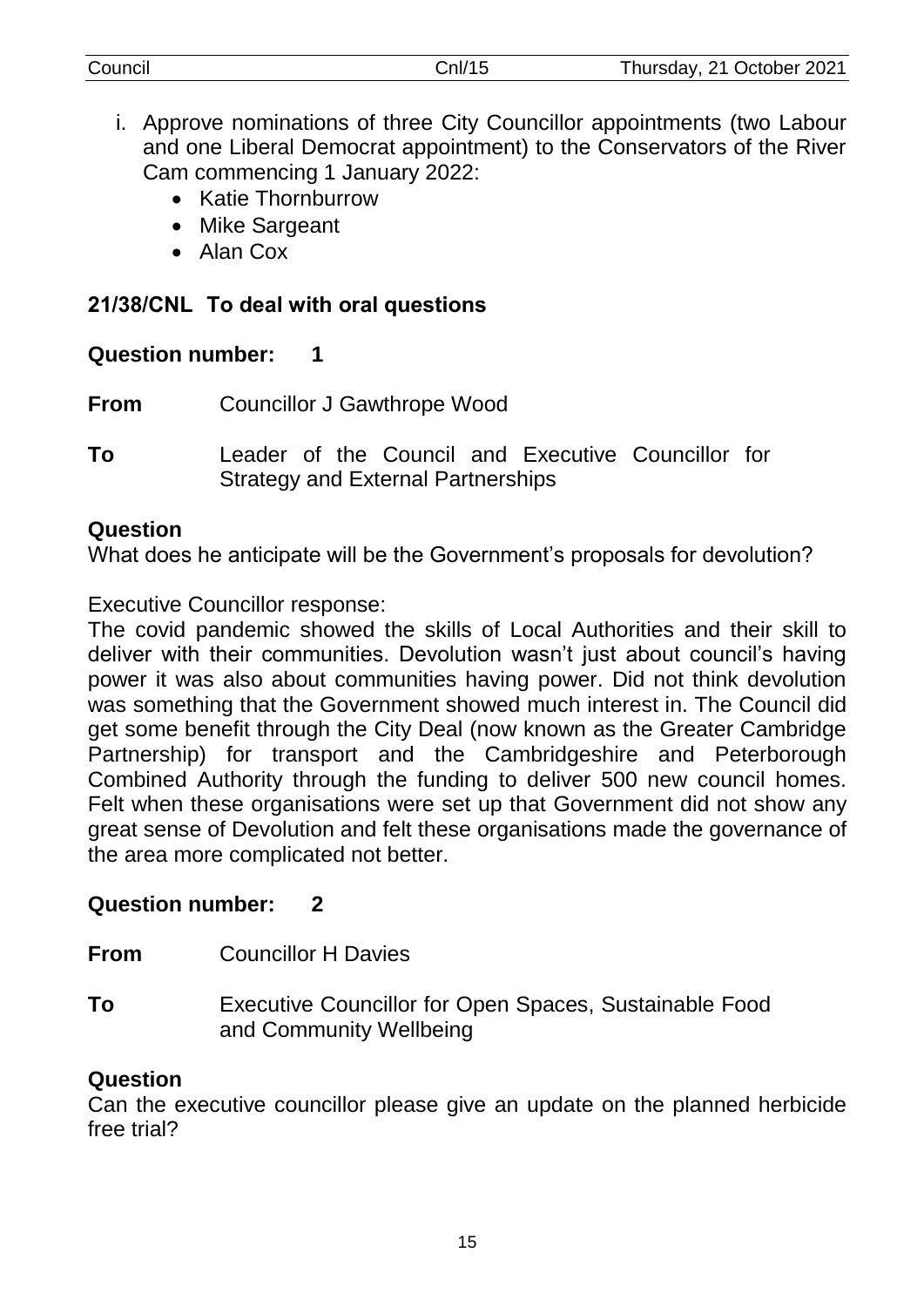| Council                               | CnI/16                                                                  | Thursday, 21 October 2021                                                         |
|---------------------------------------|-------------------------------------------------------------------------|-----------------------------------------------------------------------------------|
|                                       |                                                                         |                                                                                   |
| <b>Executive Councillor response:</b> |                                                                         |                                                                                   |
|                                       |                                                                         | Herbicides had not been applied since the Motion was passed in July 2021. A       |
|                                       |                                                                         | short delay in the winter allowed time to thoroughly plan the trial including how |
|                                       | it would run, what resources were needed and how it would be evaluated. |                                                                                   |

Officers from both the City and the County Council had met and set out an approach in a draft initiation document and continued to work to set out a plan for consideration at the Environment and Community Scrutiny Committee in January next year. The County Council would make their decision on whether to support the trial in December this year.

The future report would set out recommendations on the trial wards, the communication plan, the stakeholder engagement plan, how volunteer work would be resourced and managed, and also consider a desktop review of the effectiveness of alternatives and agree which alternatives would be used and where.

A Biodiversity Project Lead Officer had been appointed on a fixed term contract to support the Streets and Open Space team to refine and develop the trial for implementation in 2022. This role has also initiated engagement with Pesticide Free Cambridge and Pesticide Action Network.

#### **Question number: 3**

**From** Councillor J Page-Croft

**To** Executive Councillor for Open Spaces, Sustainable Food and Community Wellbeing

#### **Question**

Are there any plans to find transit sites for the Gypsey/Romany/Traveller (GRT) community to stay on for a few weeks, especially close to Addenbrookes?

Executive Councillor response:

For the City Council to consider a request to facilitate any transit sites, it had to have confidence in the evidence on which decisions would be based. The final Gypsy & Traveller Accommodation Needs Assessment (GTANA) report was expected in January 2022.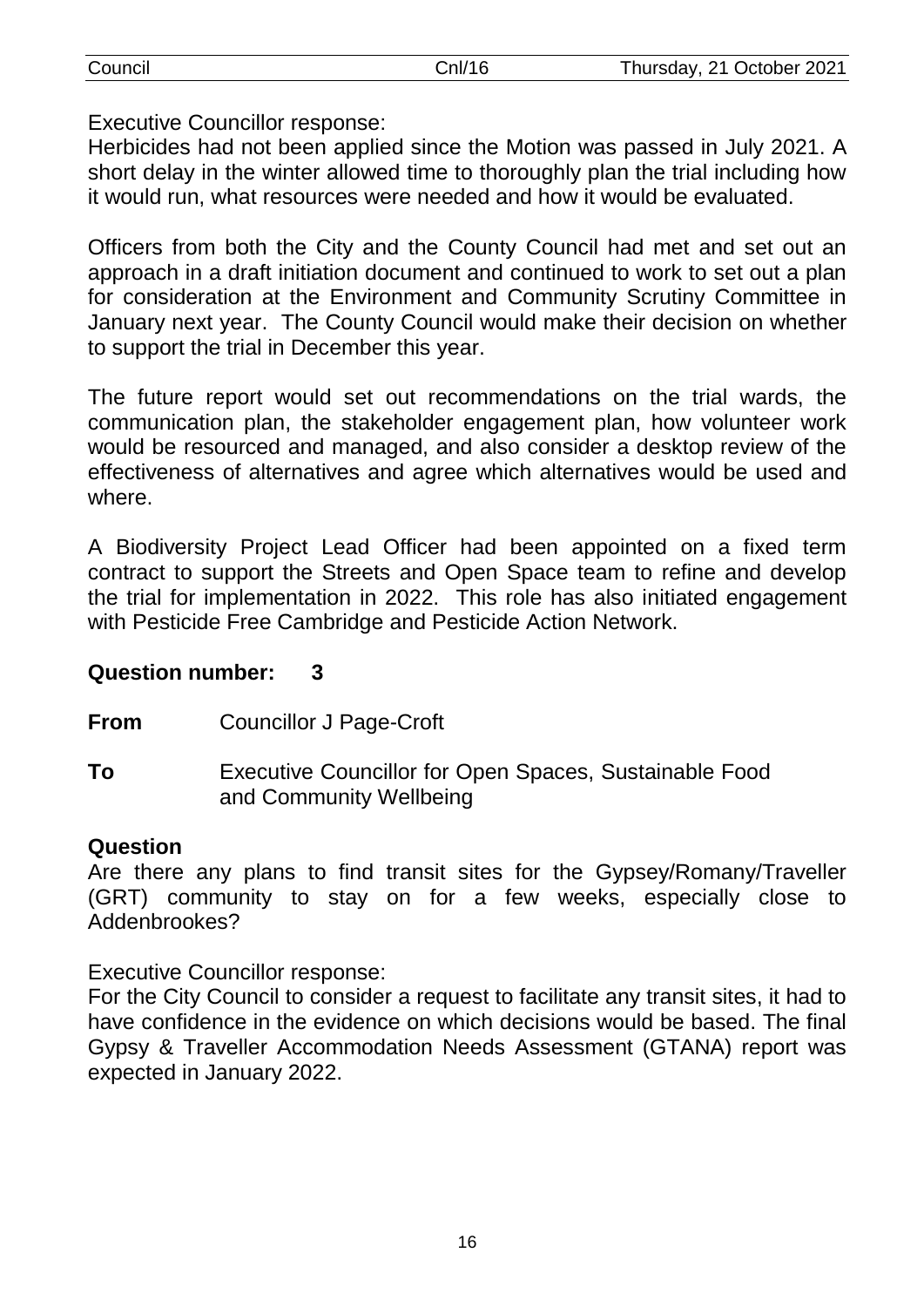| Council | Cnl/17 | Thursday, 21 October 2021 |
|---------|--------|---------------------------|
|         |        |                           |

The contact officers had with visiting groups who used the city's parks and open spaces would often include Addenbrookes. Was aware that many groups would need close access to the hospital.

Felt that there may need to be discussions with Addenbrookes and Papworth about making provision available for the Gypsy Roma Traveller (GRT) community. These discussions would be informed from the results of the Gypsy & Traveller Accommodation Needs Assessment.

#### **Question number: 4**

- **From** Councillor H Copley
- **To** Executive Councillor for Open Spaces, Sustainable Food and Community Wellbeing

#### **Question**

How many people have requested an allotment in Cambridge in the last two years, and how many of them were provided with an allotment?

Executive Councillor response:

Since January 2020 the council had had 508 applications for an allotment plot managed by the City Council. The council also had allotments managed by societies but unfortunately information was not available on those applications at the time of the meeting.

Council officers had allocated 239 allotments of which 213 were from applications received after 2020. This figure was also influenced by Clay Farm where there were 151 plots and 152 applications since 2020. 25% of applicants since 2020 had rejected or failed to respond to allotment offers. Was happy to commit to an audit of current occupancy and waiting lists.

## **Question number: 5**

**From** Councillor M Healy

**To** Executive Councillor for Open Spaces, Sustainable Food and Community Wellbeing

## **Question**

Given public concern at recent high-profile attacks, can the executive councillor outline what is being done locally to ensure women's safety?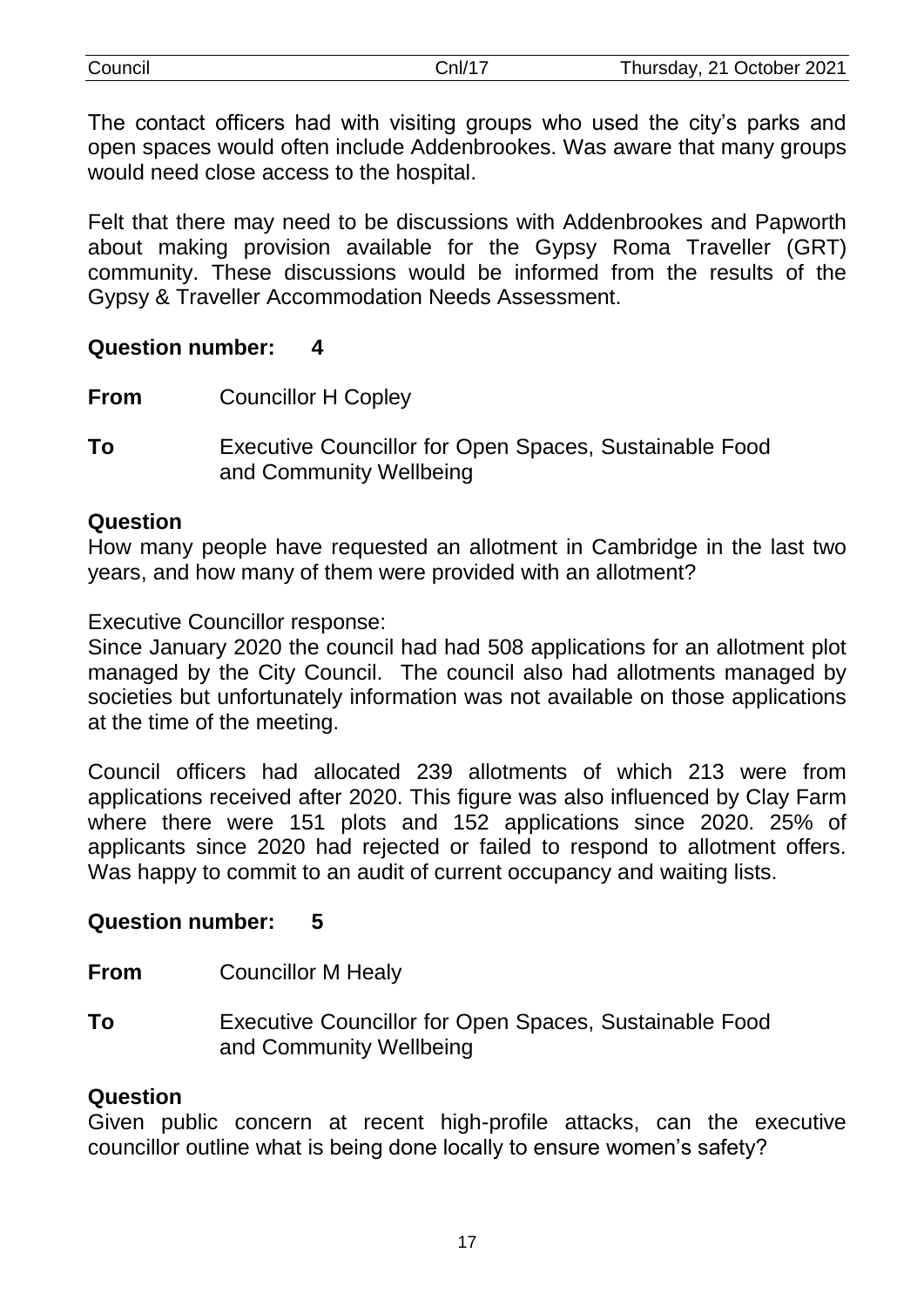Executive Councillor response:

Expressed shock and dismay at the recent attacks which had taken place in the Market Square. At a CLP meeting, Councillor Scutt, the Lead Councillor for Women, read out a list of the 81 women who had lost their lives through acts of violence since the murder of Sarah Everard. There was a long list of measures the council was doing and she would be happy to prepare a briefing note and circulate to members. Examples included that the Council marked the celebration of United Nations International Day for the Elimination of Violence against Women on the 25 November. An online conference was planned and would be delivered and led by survivors and local groups working in the field, Councillors Collis, A.Smith and Scutt would be attending. Paid tribute to the Community Safety Partnership. The 25 November was also White Ribbon day. Noted that Councillor Moore would speak to measures planned to make the market square safer. Noted concerns had been expressed regarding the level of street lighting.

# **Question number: 6**

**From** Councillor C Payne

**To** Executive Councillor for Climate Change, Environment & City Centre

# **Question**

I hope the Executive Councillor join me in expressing her horror at the report of the sexual assault which took place in the market square on Tuesday 13th October, along with her support to the alleged victim. Will she offer the Council reassurance that actions are being investigated to improve the safety of the market square?

Executive Councillor response:

Was upset and disturbed that a woman was sexually assaulted in the market square last week and hoped that the victim made a good recovery after such a traumatic incident.

City Council officers, including from Market Management, Licensing and CCTV services, were working closely with the Police, CAMBAC, both Universities and other partners with an interest in the city centre night-time economy (NTE), to review and agree continuing improvements in the way our night-time economy across the city centre was managed.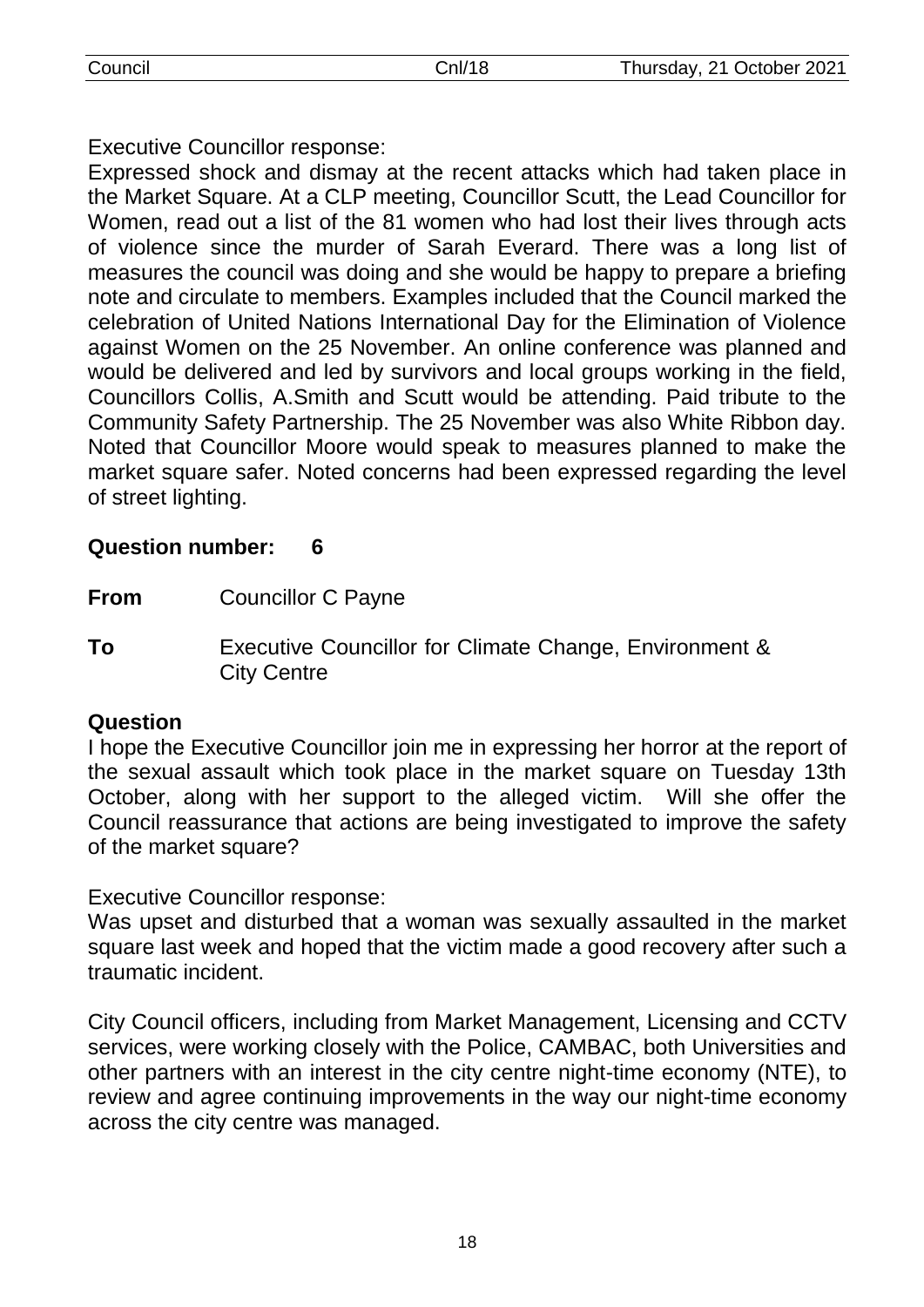| Council | Cnl/19 | Thursday, 21 October 2021 |
|---------|--------|---------------------------|
|         |        |                           |

In terms of the market square there was a project to renovate and update the market. This included new lighting and new market stalls which would improve the safety of the square at night, however it would be a while until that project was completed.

In the meantime, the council was actively reviewing with the Police and other night-time economy partners what further action could collectively be taken to improve the market square and the wider city centre from a community safety and visitor welcome perspective. This could include new lighting and reducing the amount of clutter in the market square to make it more visible.

#### **Question number: 7**

**From** Councillor M Bond

**To** Executive Councillor for Planning Policy and Transport

#### **Question**

A significant number of representations were made in last year's consultation, calling for the North East Cambridge Area Action Plan to provide for more open space at the heart of this major new development and a closer matching of the standard for open space within our current local plan. Can you tell us whether this view has been received and understood and will be reflected in the final version of the plan when it is published shortly?

Executive Councillor response:

All feedback to planning consultations were important and were considered. A full response would be provided when the proposed submission of the North East Cambridge (NEC) Area Action Plan was published on the 22 November 2021 at the start of the committee process. A summary of the approach was included in the Greater Cambridge Local Plan First Proposal which had now been agreed by both Cambridge City and South Cambridgeshire District Council. The consultation would start on 1 November. The First Proposals included the NEC site and a summary of some of the changes that had been recommended to members including reducing the amount of jobs and enhancing the provision of on-site informal open space and children play areas.

## **Question number: 8**

**From** Councillor O Hauk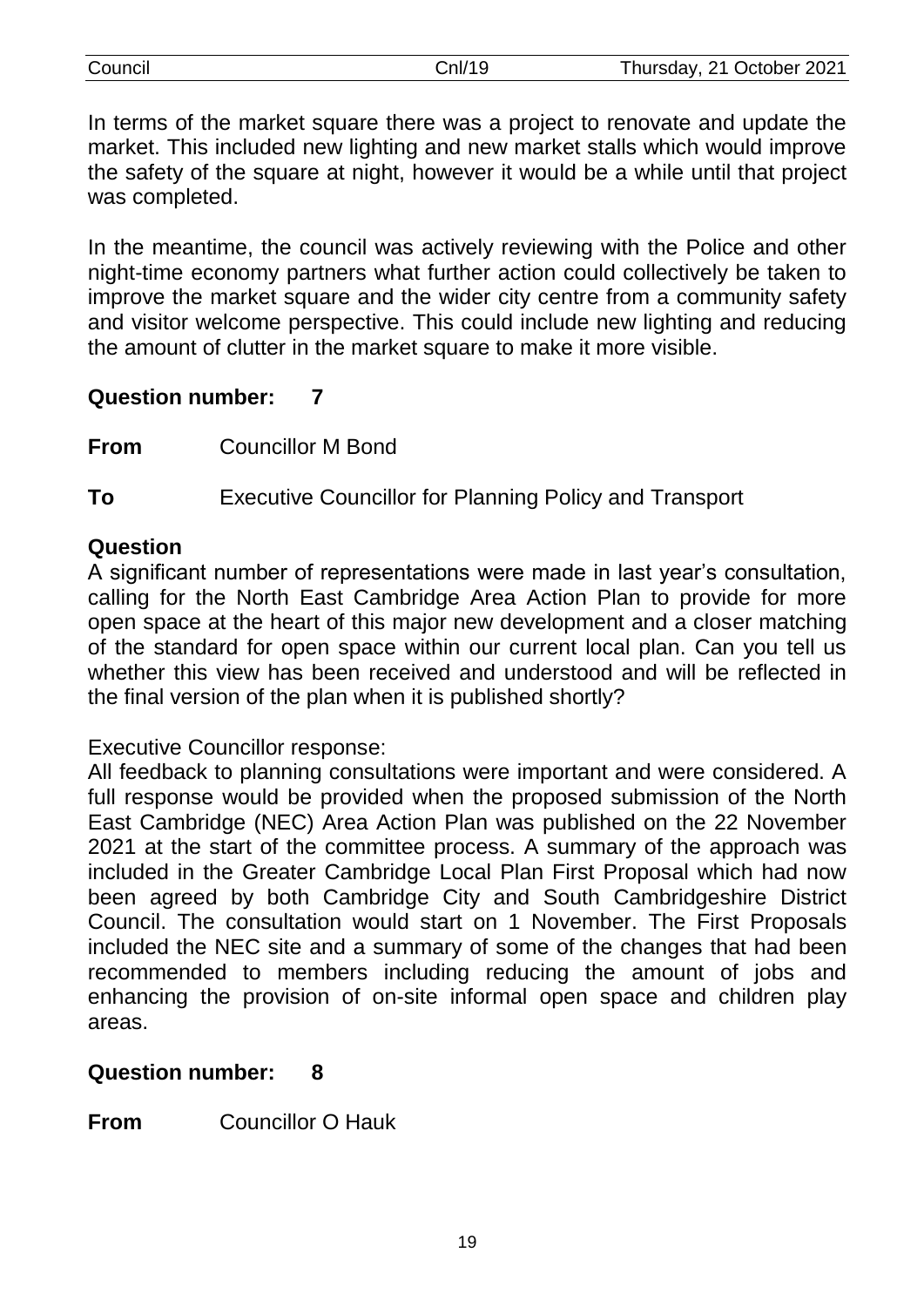**To** Executive Councillor for Open Spaces, Sustainable Food and Community Wellbeing

# **Question**

Considering the obvious benefits of productive allotments to the community with respect to healthy and sustainable living, well-being, biodiversity and community spirit: Can the Executive Councillor push for a variation in planning permission for the Trumpington Meadows and Clay Farm allotment sites to allow buildings and structures of normal shed height on the land, or explain what constraints and possibly developer-led conditions prevent her from doing so?

Executive Councillor response:

Access to food growing spaces was important for wellbeing. Had recently visited allotments around the city including at Clay Farm.

Any application to vary a planning permission for Trumpington Meadows or Clay Farm would now have to be led by the City Council as the leasehold owner of the site. As these sites were now built and transferred a change to allow sheds on sites would require a new planning application.

A change of position to allow sheds would be contrary to the design principles negotiated and set out at the outline planning application stage, which had influenced and delivered two new purpose-built allotment buildings intended to support the use and function of the new allotments.

If the Council was to support a change in permission for sheds, officers would have to review the planning strategy documents, the outline and potentially the various reserved matters applications and the deed of land transfers to determine whether this could be permitted.

The Trumpington Meadows building was operating as intended and the Clay Farm offer was almost complete. Until the Clay Farm building had been finished and handed over, it was not possible to determine whether there was a need, support, or a purpose for sheds on Green Belt land.

## **Question number: 9**

- **From** Councillor M Davey
- **To** Executive Councillor for Communities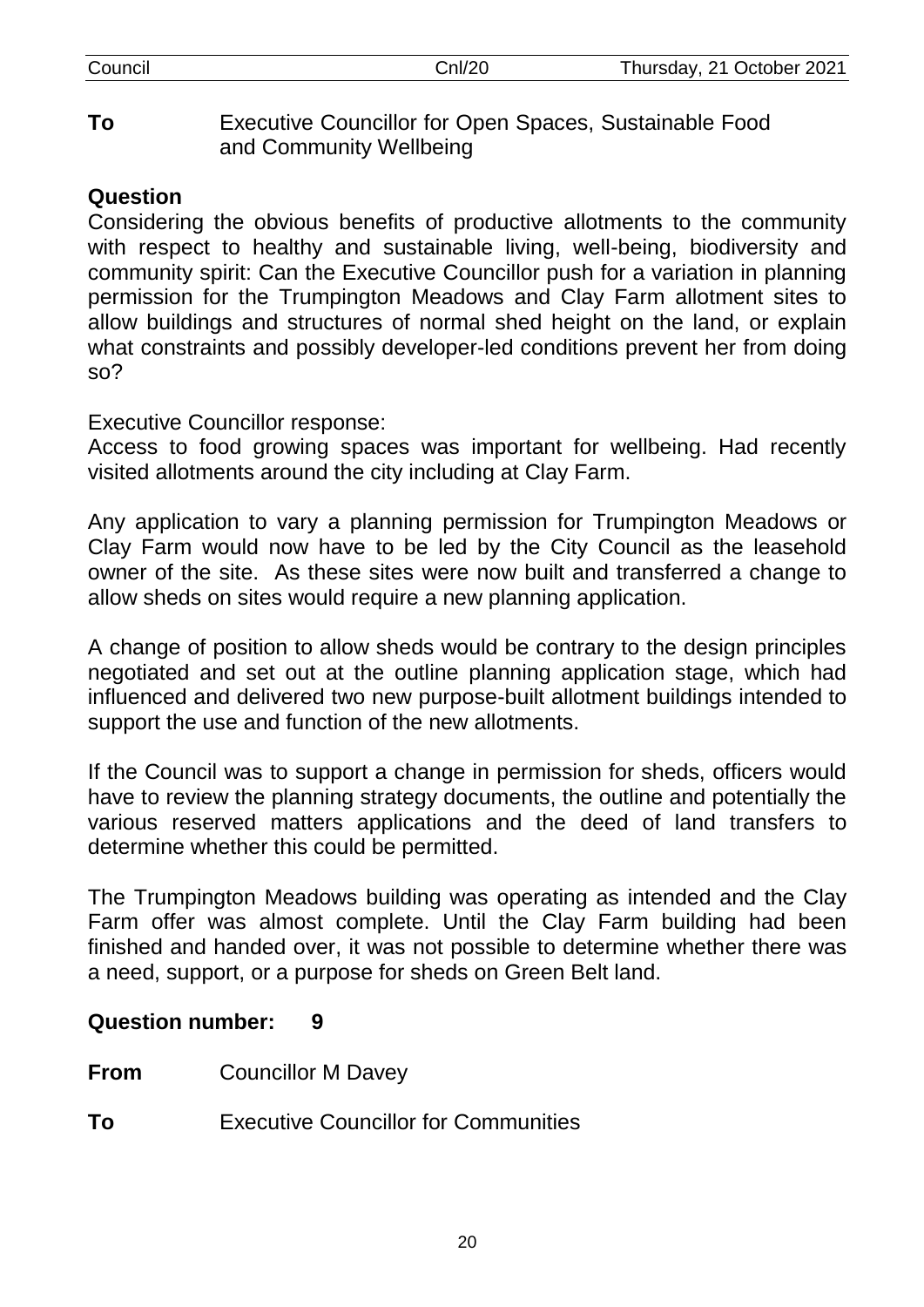# **Question**

Can we have an update on the progress towards achieving the resolutions in the council's Black Lives Matters motion

Councillor Healy responded:

This motion was passed last year and was in solidarity with the Black Lives Matter movement. Recognised racism both structural and individual used to be a serious problem including in Cambridge and noted recent reports of racism reported in the local newspaper.

There were several actions arising out of the motion. In terms of progress which had been made, the covid-19 pandemic had a big impact on BAME communities in Cambridge. Requested and received a report from the Director of Public Health. Worked with community leaders supporting communities to help share public health messages and encourage vaccination uptake. Also organised a meeting with four voluntary and community sector groups supporting BAME communities and how the public sector could help promote race equality locally.

Another action was around producing a toolkit for businesses to increase understanding of race and equality in the workplace and Cambridge Ethnic Community Forum had been commissioned to produce this, making it locally relevant and adapted for the Cambridge context. This would be launched next month during the living wage week.

Another action was ensuring food provided through the food hubs met appropriate religious and cultural requirements which was also implemented in conjunction with Cambridge Sustainable Food and other organisations.

There were a couple of actions around recruitment, increasing a percentage of BAME employees and making recruitment processes better.

For Councillors it was also mandatory for all councillors to attend an equality and diversity briefing in their first term of office. Felt significant progress had been made against all the actions arising from the motion.

The following oral questions were tabled but owing to the expiry of the period of time permitted, were not covered during the meeting. Written responses which were received have been included in the minutes for information.

# **Question number: 10**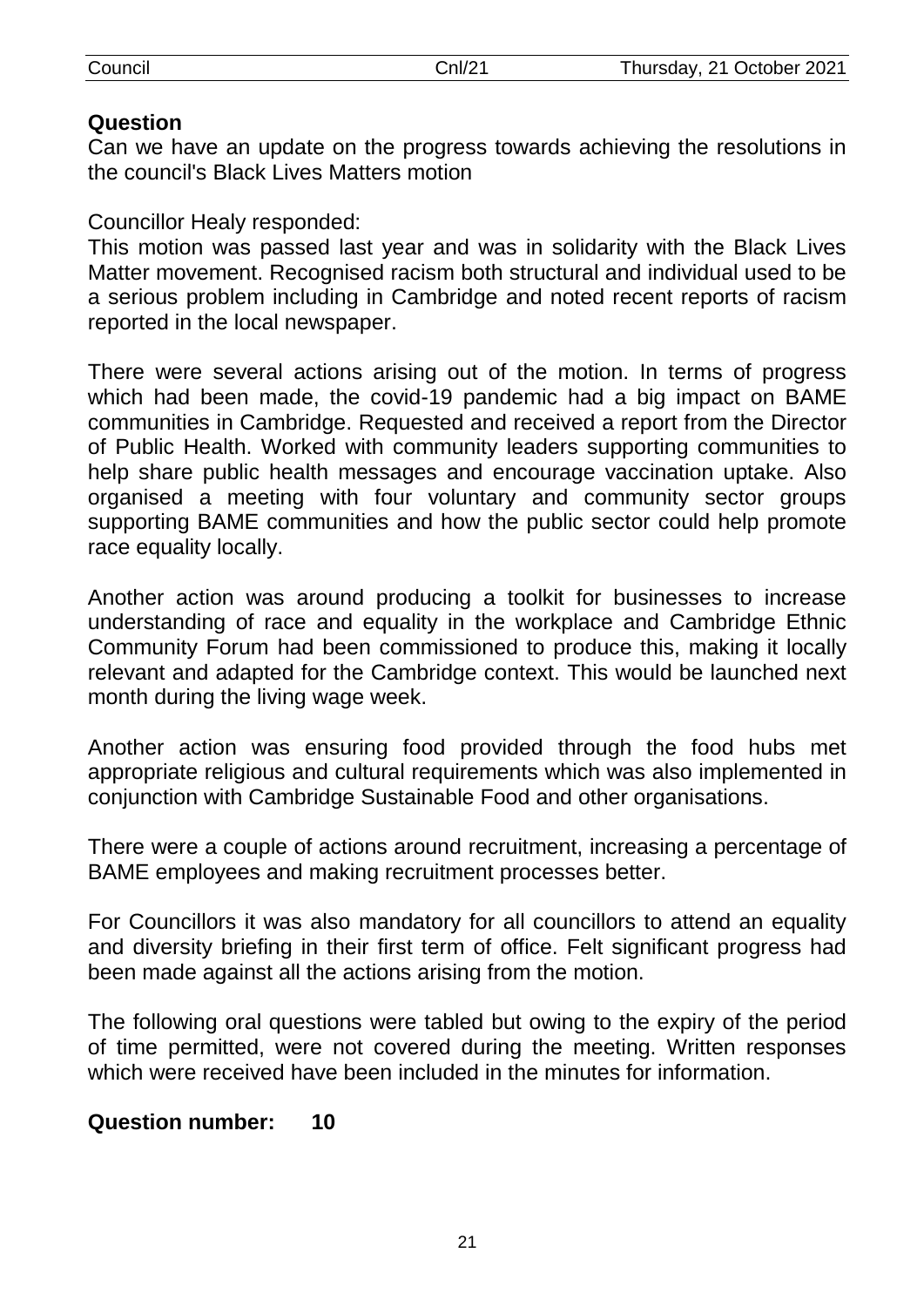| Council | Cnl/22                                                                       | Thursday, 21 October 2021 |
|---------|------------------------------------------------------------------------------|---------------------------|
| From    | <b>Councillor T Bick</b>                                                     |                           |
| To      | Executive Councillor for Climate Change, Environment &<br><b>City Centre</b> |                           |

#### **Question**

Do neighbourhood recycling centres feature in your view of the future of the waste service?

## **Question number: 11**

**From** Councillor J Dalzell

**To** Executive Councillor for Finance and Resources

#### **Question**

What lessons has the Executive Councillor taken from the collapse of Visit Cambridge and Beyond and the losses subsequently incurred by this Council?

Executive Councillor response:

# **Context**

Despite having an approved business plan (which went through the Council's due scrutiny/ decision making process) and associated financial support package from the Council, VCB was unable to generate sufficient income from its traded activities to achieve financial sustainability

In January 2020, an already financially vulnerable VCB business was hit by the dramatic loss of the international visitor market and associated income, arising from the global COVID-19 pandemic. In response, VCB undertook a strategic options review with the support of the Council, which culminated in the VCB Board approving the strategic restructure of the service to a core tourism business development function (1 FTE), but this quickly proved unsustainable; and in June 2020, the VCB Board approved the formal closure of the VCB business and company liquidation.

## Lessons

Taking the learning from VCB and its associated unsustainable business model, any successor tourism development business needs to operate as a lean and agile organisation with minimal overheads, ie. office, staff, etc. This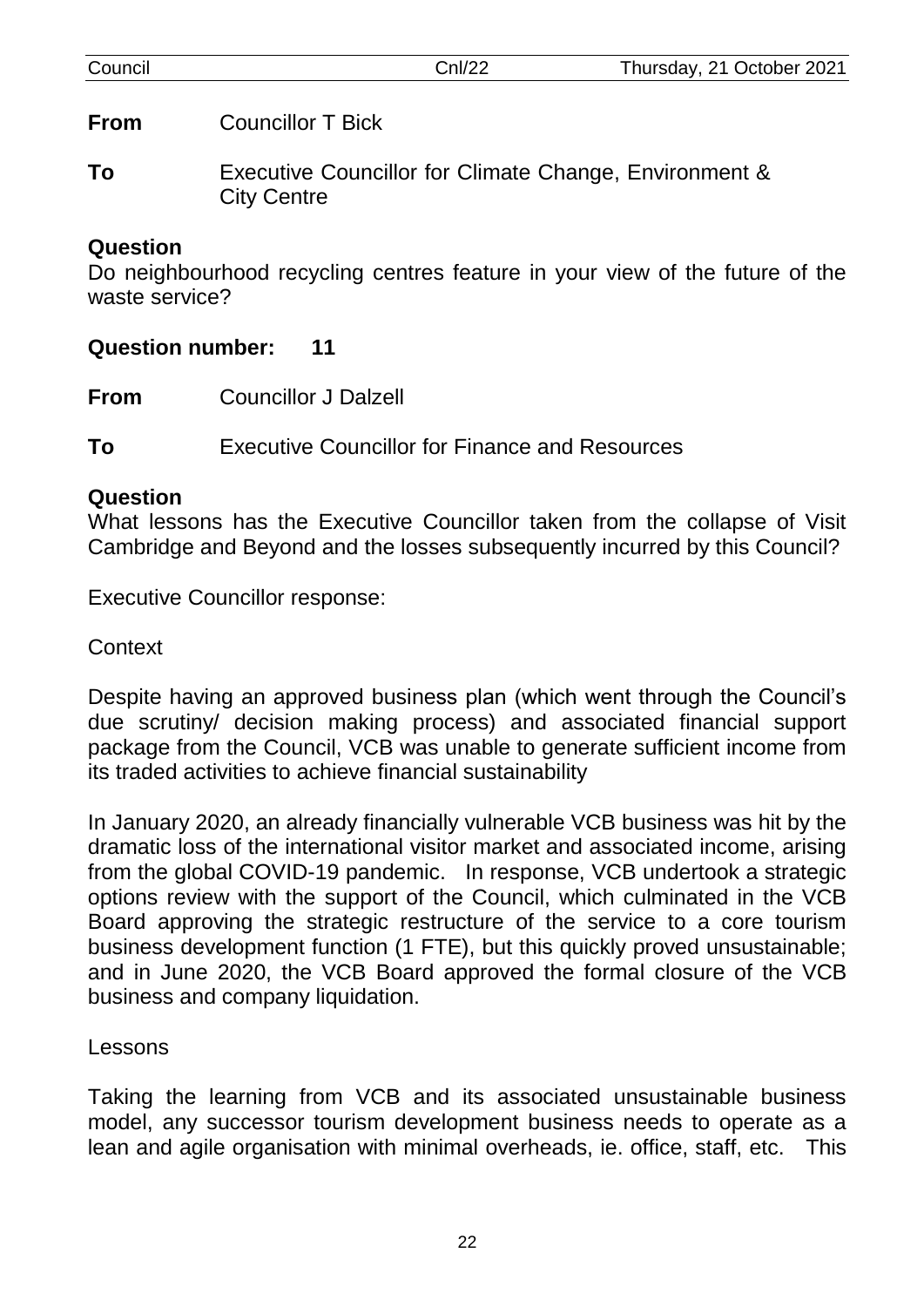| Council | CnI/23 | Thursday, 21 October 2021 |
|---------|--------|---------------------------|
|         |        |                           |

is the model which Visit Cambridge, the new successor service, which the Council recently approved the establishment of as a Community Interest Company, is committed to following.

The new Visit Cambridge business will not directly employ staff; and instead, will use available capacity of its constituent partners, supplemented by external consultants, to deliver discrete externally funded project activity as required. Any future decision to invest in directly employed staff will be informed by a detailed business plan, covering business need and benefit and ability to cover associated revenue costs.

Using external funding secured by the Council via the Combined Authority, Visit Cambridge is investing in a fully digital dynamic web platform and app, with bookable product functionality, using funding secured through the Combined Authority. Rather than investing in the development and running of a 'bricks and mortar' VIC, Visit Cambridge is also working with the Council to procure a mobile unit with 'pop up' functionality, once again using Combined Authority funding.

Visit Cambridge aims to use its digital and mobile assets to generate a modest sustainable revenue stream that will be used to manage an equally modest overhead cost. Any surplus generated from Visit Cambridge's business operations will be invested back in projects and activities to support sustainable tourism development in the city.

In addition, Visit Cambridge will target 'soft' funding sources, including public grants and donations locally and, through its DMO status, Visit Britain and Visit England nationally, to fund the delivery of sustainable tourism development projects and activities.

#### Losses

Following the closure of VCB, the financial loss subsequently incurred by the council is £54K. This relates to the write-off of rent and utilities billed to VCB.

## **Question number: 12**

- **From** Councillor A Cox
- **To** Executive Councillor for Planning Policy and Transport

#### **Question**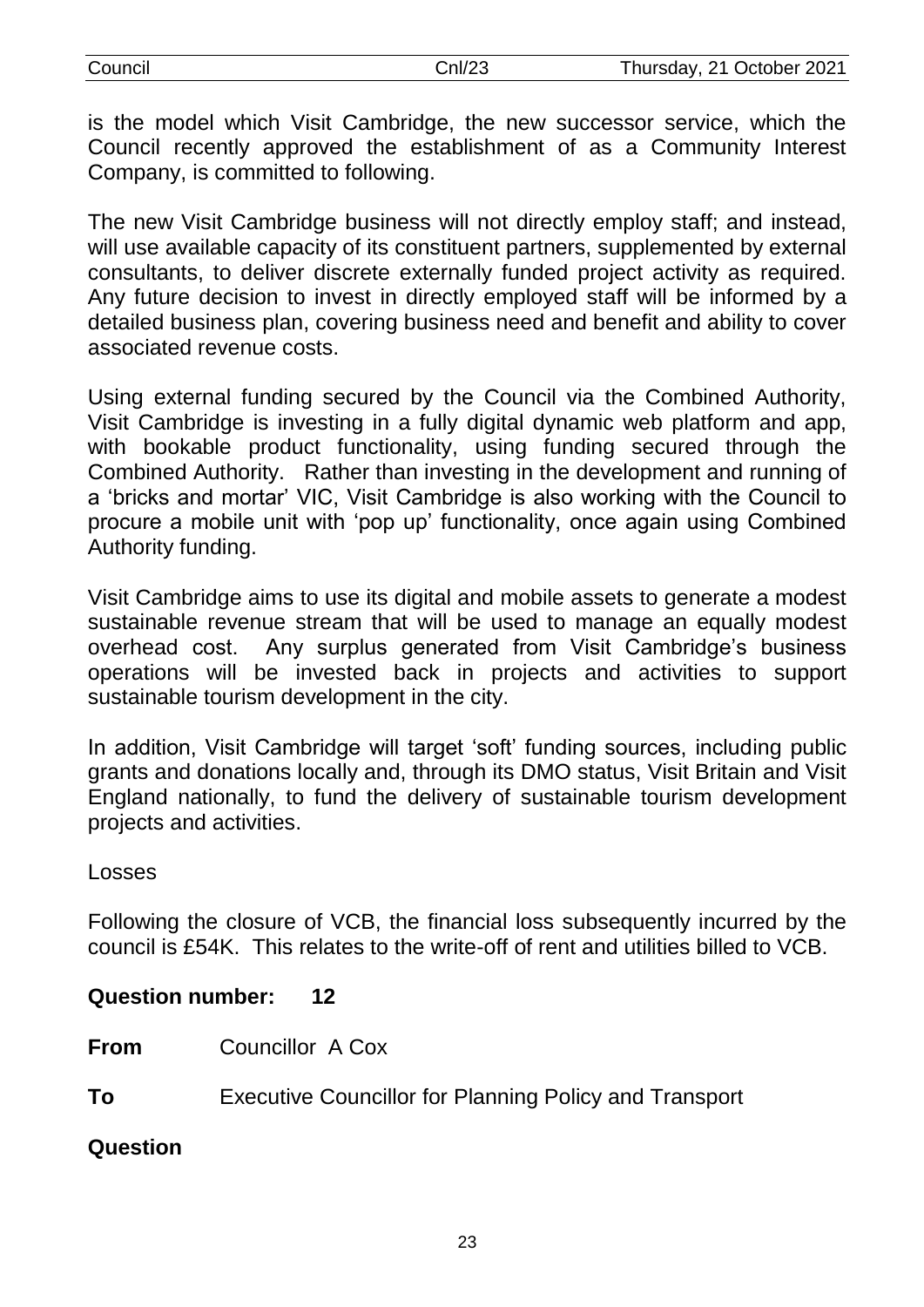| Council | nl/24; | Thursday, 21 October 2021 |
|---------|--------|---------------------------|
|         |        |                           |

As the number 25 bus is expected to cease running on the completion of the Trumpington development, can the Executive Councillor say what discussions she has had with Stagecoach about continuing the service and what the outcome is?

#### **Question number: 13**

**From** Councillor K Porrer

**To** Executive Councillor for Climate Change, Environment & City Centre

## **Question**

Can the Executive Councillor confirm that the council will use its influence with the new Visit Cambridge organisation to ensure that the new website will have up to date and wide ranging information about our valued local market traders, in our vibrant market square, and also for those around the city centre, including at the Arts and Craft market and the stalls on Fitzroy Street.?

Executive Councillor response:

At the recent Environment and Community Scrutiny Committee, the Council approved the establishment of Visit Cambridge as a Community Interest Company (CIC); and for a nominated Council officer to have a seat on the company's board.

As a Company Director, the nominated Council officer will be legally required to represent and act in the best interests of the company, not their employer, the Council. As an independent company, it is down to the Board of Visit Cambridge to agree how the business is managed, including the activities it pursues and how it uses its assets, in accordance with its legal duties and governance framework. The Council needs to respect Visit Cambridge's independence.

That said, to ensure the associated CIC 'community interest' test is met, Visit Cambridge has committed to establishing a community stakeholder advisory group. Legally, this group will not be able to have any formal decision-making powers in relation to Visit Cambridge but would instead be able to support the Board with any required strategy or policy development advice. As a key community stakeholder, the Council will be invited to be represented on the group and so, via the group, have the opportunity to influence Visit Cambridge plans and activities.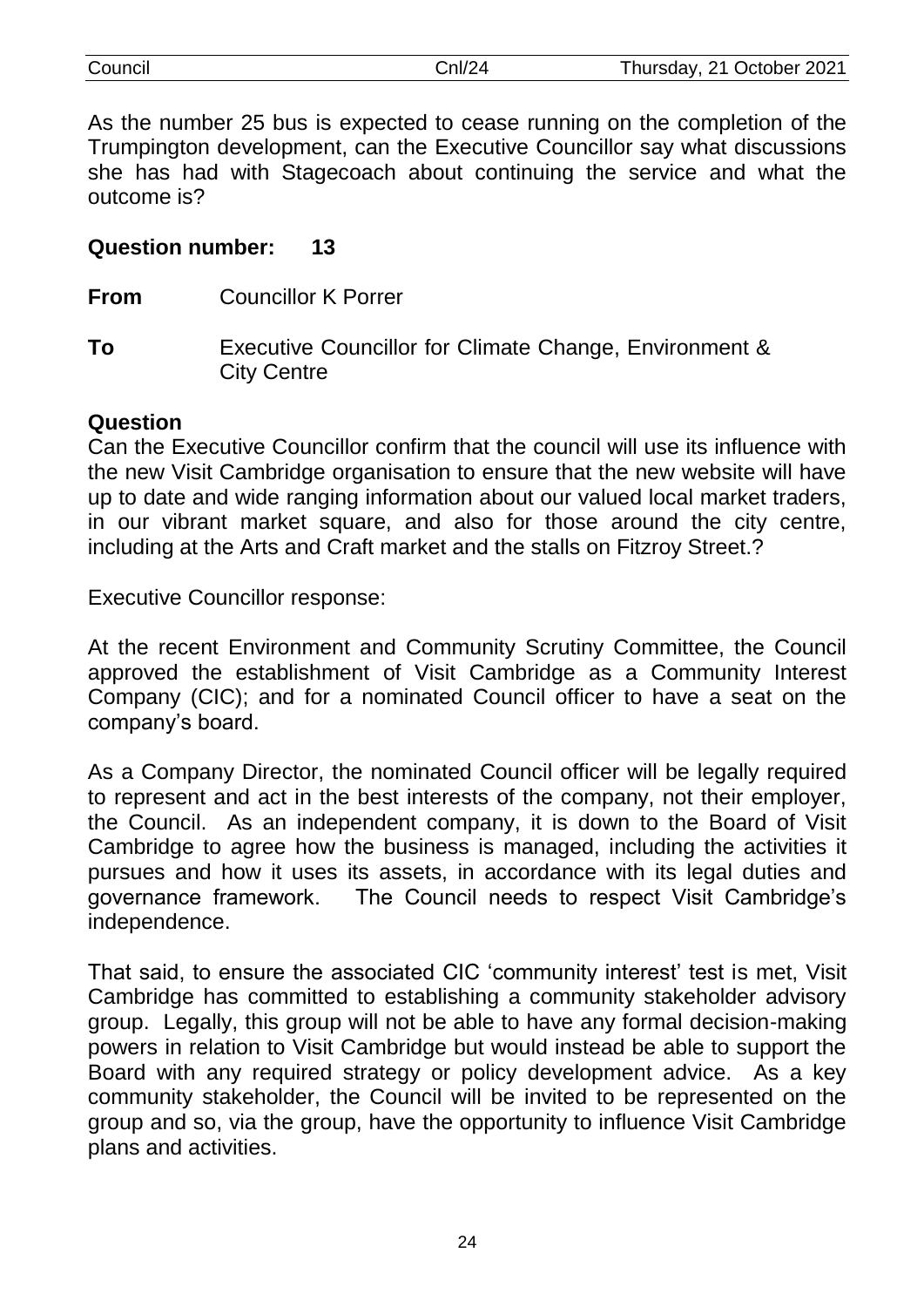| Council | Cnl/25 | Thursday, 21 October 2021 |
|---------|--------|---------------------------|
|         |        |                           |

As the tourism development and destination management organisation for the city, Visit Cambridge, once incorporated, will play a key role in supporting the successful recovery and development of our city's visitor economy post pandemic, including city centre visitor attractions, such as the market square and our diverse, vibrant and independent local market and street trader businesses.

#### **Question number: 14**

**From** Councillor A Gilderdale

**To** Executive Councillor for Housing

#### **Question**

Can the executive councillor give a report on the progress towards net zero carbon new council homes?

#### **Question number: 15**

**From** Councillor A Smith

**To** Executive Councillor for Open Spaces Sustainable Food and Community Wellbeing

#### **Question**

Can the executive councillor give an update on progress towards increasing the city's tree canopy cover?

Executive Councillor response:

The Cambridge Canopy Project aims to increase tree canopy cover across the city by 2%, by the 2050's.

In order to achieve this, 16,000 additional trees across the whole urban forest are required – across all land ownership types.

Cambridge City Council are planting 2,000 of these new trees on public land and giving away 1,500 to residents through engagement schemes, for planting in residential gardens.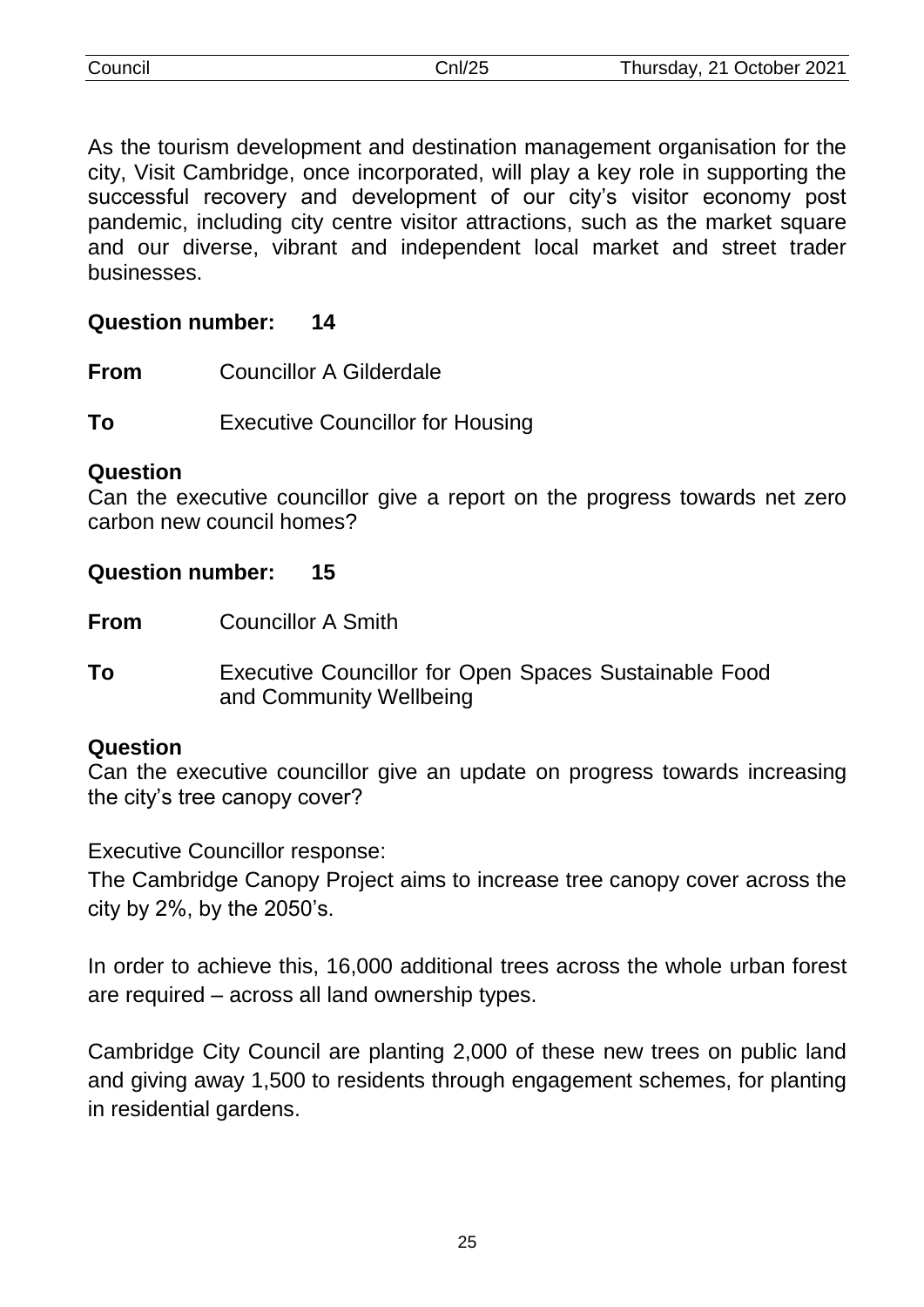| Council | CnI/26 | Thursday, 21 October 2021 |
|---------|--------|---------------------------|
|         |        |                           |

The remaining 12,500 trees required to achieve the target of 2% canopy cover increase will need to be planted by private landowners across the city. The communication, engagement and outreach work conducted by the Cambridge Canopy Project is directed at influencing and incentivising tree planting on private land in order to achieve this target. Whilst there is no way to definitively quantify the number of new trees being planted, every effort is being made to encourage and support it. For example, next month a discount voucher scheme for Cambridge city residents will be launched with an online tree nursery.

In terms of planting on public land, during the 2019/20 planting season, 500 new trees were planted, and during the 2020/21 planting season, 800 new trees were planted. Another 400 new trees are scheduled for planting during this upcoming planting season. The remaining 300 will be planted during the 2022/23 planting season.

Through our partnership with Trees for Streets, additional trees are also being sponsored for planting across the city's streets and parks. So far these total approximately 60. Twenty-six of these will be planted in Arbury and King's hedges from grant money provided as part of the partnership agreement with Trees for Streets.

Through the Free Trees for Babies scheme, funding for which has been bolstered through the Cambridge Canopy Project, the following numbers have been given away so far:

- 2019: 350
- 2020: 207
- 2021: c. 260 (currently being finalised for delivery in January) o *Sub-total: 817*

The first Neighbourhood Canopy Campaign was launched in January for the Whitehill Road estate in Abbey. Through this scheme which seeks to increase canopy cover in areas of the city with low existing cover and high deprivation, 81 trees were given to residents that applied to the scheme.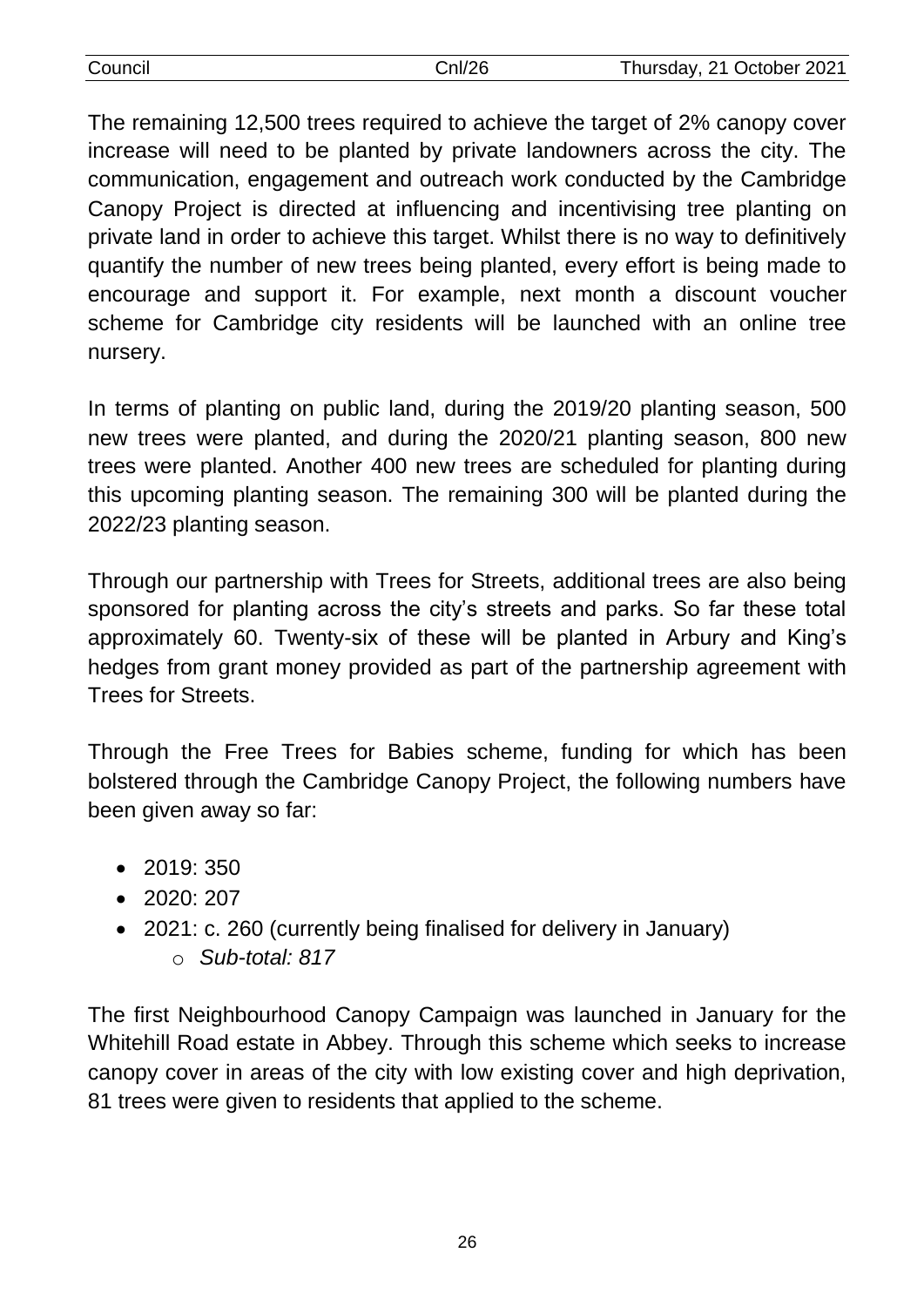| Council | Cnl/27 | Thursday, 21 October 2021 |
|---------|--------|---------------------------|
|         |        |                           |

At the same time as the Whitehill Road Neighbourhood Canopy Campaign, approximately 100 fruit trees, mostly comprising heritage varieties of apple, were donated to the Cambridge CoFarm to help with establishing their community orchard.

The second Neighbourhood Canopy Campaign is currently open for applications. This is targeting the Verulam Way area of Arbury. There have been 93 applications to date, and the scheme is open to applications until 14<sup>th</sup> **November** 

In addition to the above, a community-led planting scheme for Logan's meadow will be completed in December. This will introduce an additional 250 new trees on top of the 2,000 trees planned under the Cambridge Canopy Project. And a consultation to establish the city's first 'Tiny forest' at Five trees in East Chesterton is currently live. If this proceeds, up to 600 new trees will be established as part of the proposal.

## **Question number: 16**

**From** Councillor I Flaubert

**To** Executive Councillor for Planning Policy and Transport

# **Question**

Although it is fashionable to talk about biodiversity gain and new planted trees, the truth is that it is not clear how loss is monitored and the real wildlife gain.

Could the Exec Cllr explain whether the city council and its shared planning service has a mechanism to record tree loss on city land, including those recently planted that do not survive, as well as the loss of trees in conservation areas?

# **Question number: 17**

**From** Councillor D Baigent

**To** Executive Councillor for Planning Policy and Transport

# **Question**

What commitments are there to reduce the amount of traffic in the city?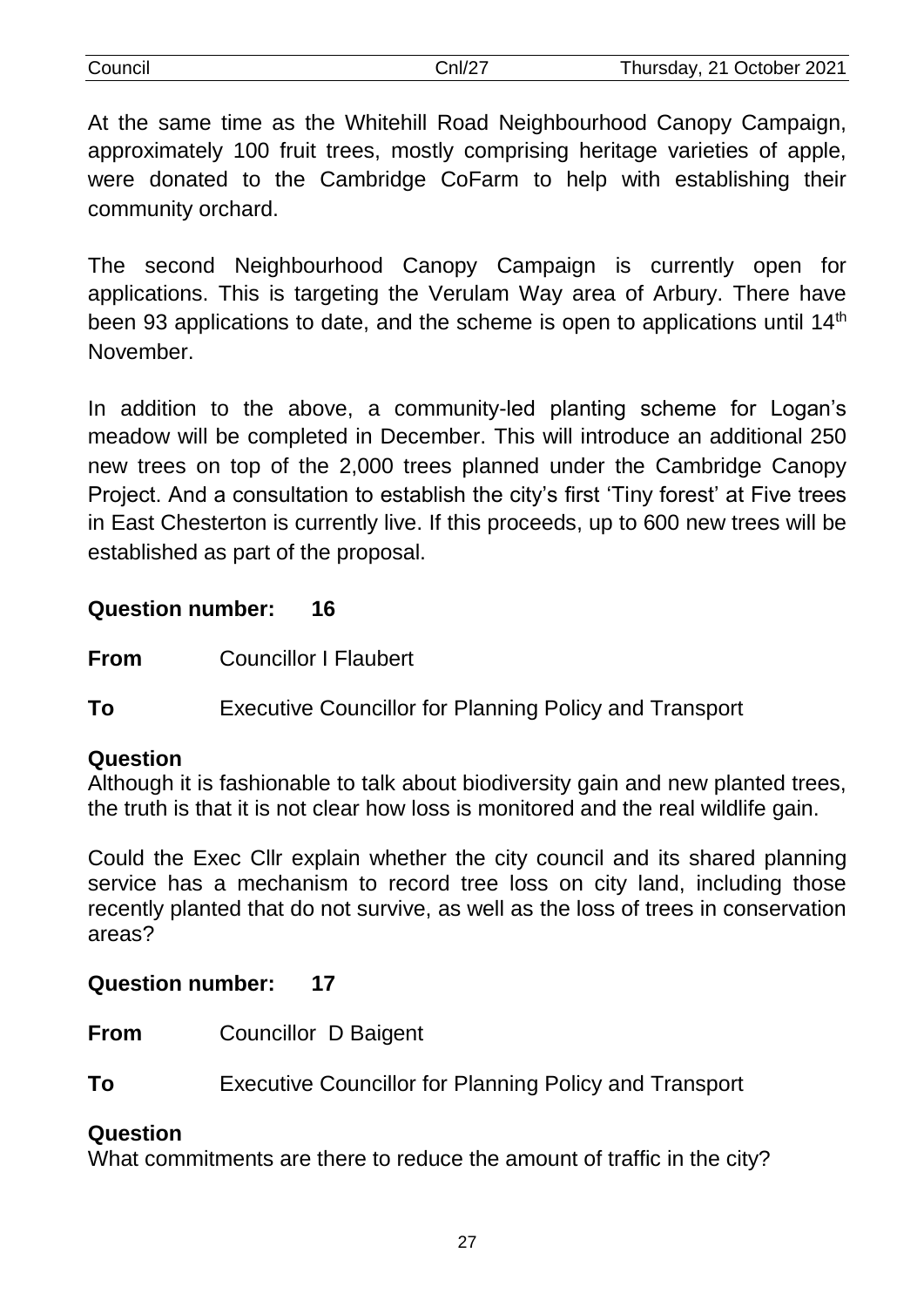## **Question number: 18**

**From** Councillor G Bird

**To** Executive Councillor for Communities

#### **Question**

Following the decision not to hold the bonfire night event, what other, smaller, events are planned for the winter months?

Executive Councillor response:

This winter, two creative projects would brighten the frosty nights with colour and warmth: Winter Brights and Window Wanderland.

Starting in December, Winter Brights will see two winning LED-light displays designed by schoolchildren from Queen Emma and Queen Edith primary schools installed in local shops, complementing the Christmas tree and other displays around Queen Edith's ward. By highlighting the creativity of local children, this project will inspire young imaginations and show how selfexpression can have an impact.

With further aspects of the project set to be announced, including additional lights displays around Cambridge neighbourhoods and in the city centre, Winter Brights will make Christmas this year even more festive than usual.

In January, Cambridge looks forward to the return of a project that got its start a year ago: Window Wanderland, a communal art project where households are encouraged to decorate their front windows with colourful displays of lights and paper. With an online map showing the locations of all households taking part, Window Wanderland will become a participatory art trail with neighbours in the same street inspiring each other to new heights of creative expression.

The winners of the Winter Brights competition will be announced in mid-November, with their designs set to be unveiled in December.

Window Wanderland will return from the week commencing 17 Jan 2022. For more information, and to learn how you can participate and spread the word in your neighbourhood, please send an email to [lewis.anderson@cambridge.gov.uk](mailto:lewis.anderson@cambridge.gov.uk)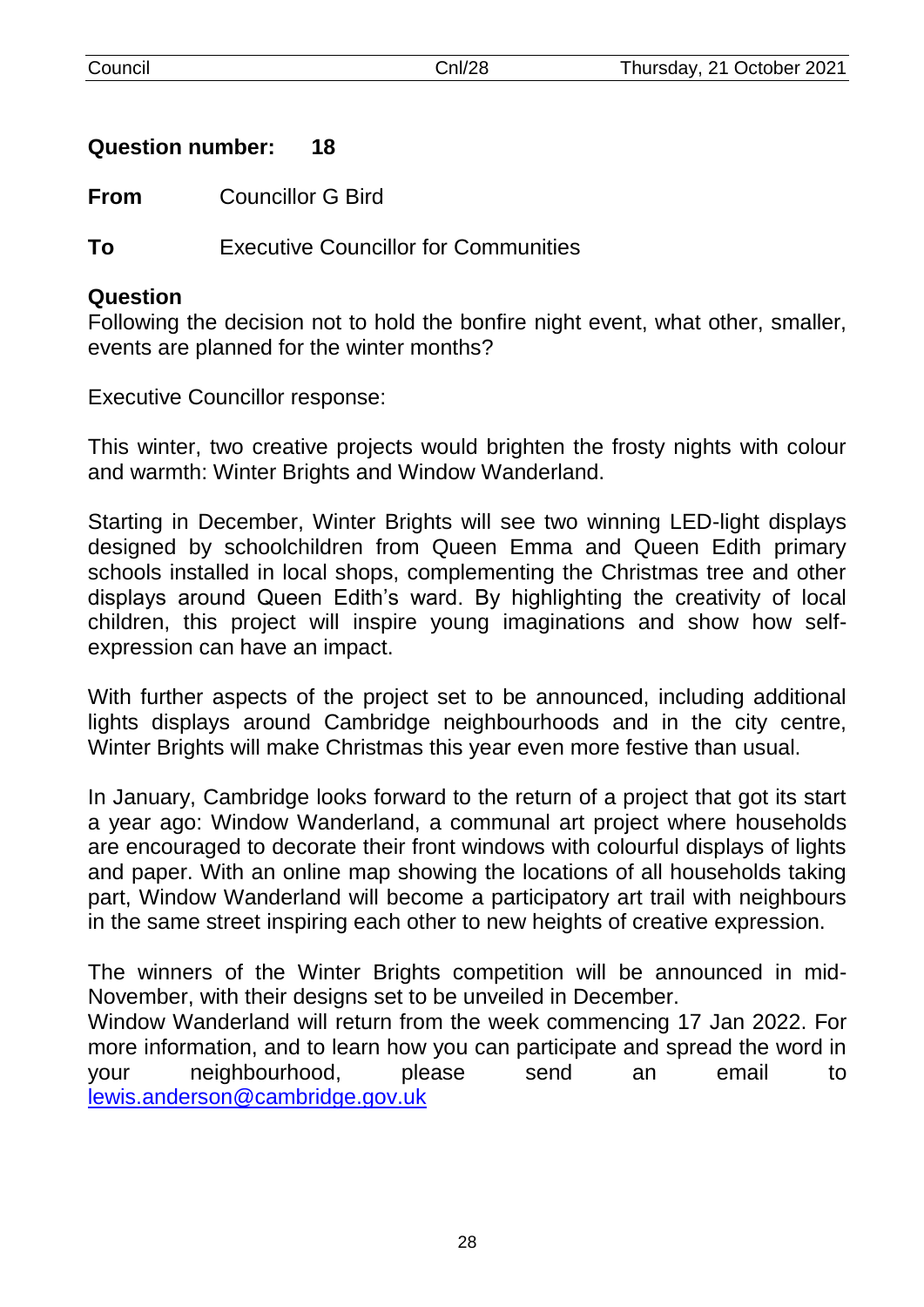| Council | Cnl/29 | Thursday, 21 October 2021 |
|---------|--------|---------------------------|
|         |        |                           |

Winter Brights and Window Wanderland are provided by Cambridge City Council, with generous support from sponsors Arm and Vodafone.

#### **Question number: 19**

**From** Councillor M Gehring

**To** Executive Councillor for Open Spaces, Sustainable Food and Community Wellbeing

#### **Question**

Reports of a rising number of cycle thefts at the station and in the Cambridge City Centre are very worrying, could the Executive Councillor update us on the efforts to improve cycle security?

#### **Question number: 20**

**From** Councillor D Lee

**To** Executive Councillor for Planning Policy and Transport

#### **Question**

The much loved Flying Pig will shut its doors for the last time at the end of this month, barring a deus ex machina. At a time when the pandemic has demonstrated to us all the importance of community assets and cultural venues including pubs and music venues, it's very disappointing that in losing The Flying Pig we lose a pub, a place to enjoy live music and a place for up and coming musicians to hone their craft. Without venues like the Flying Pig, the world have been deprived of Pink Floyd, and Katrina and the Waves may not have won the Eurovision song contest. Can the Exec Cllr confirm what the council is doing to protect Cambridge's cultural heritage from wealthy developers taking community cultural assets from the city to give to themselves in the form of soulless office space?

## **Question number: 21**

- **From** Councillor R Robertson
- **To** Executive Councillor for Housing

## **Question**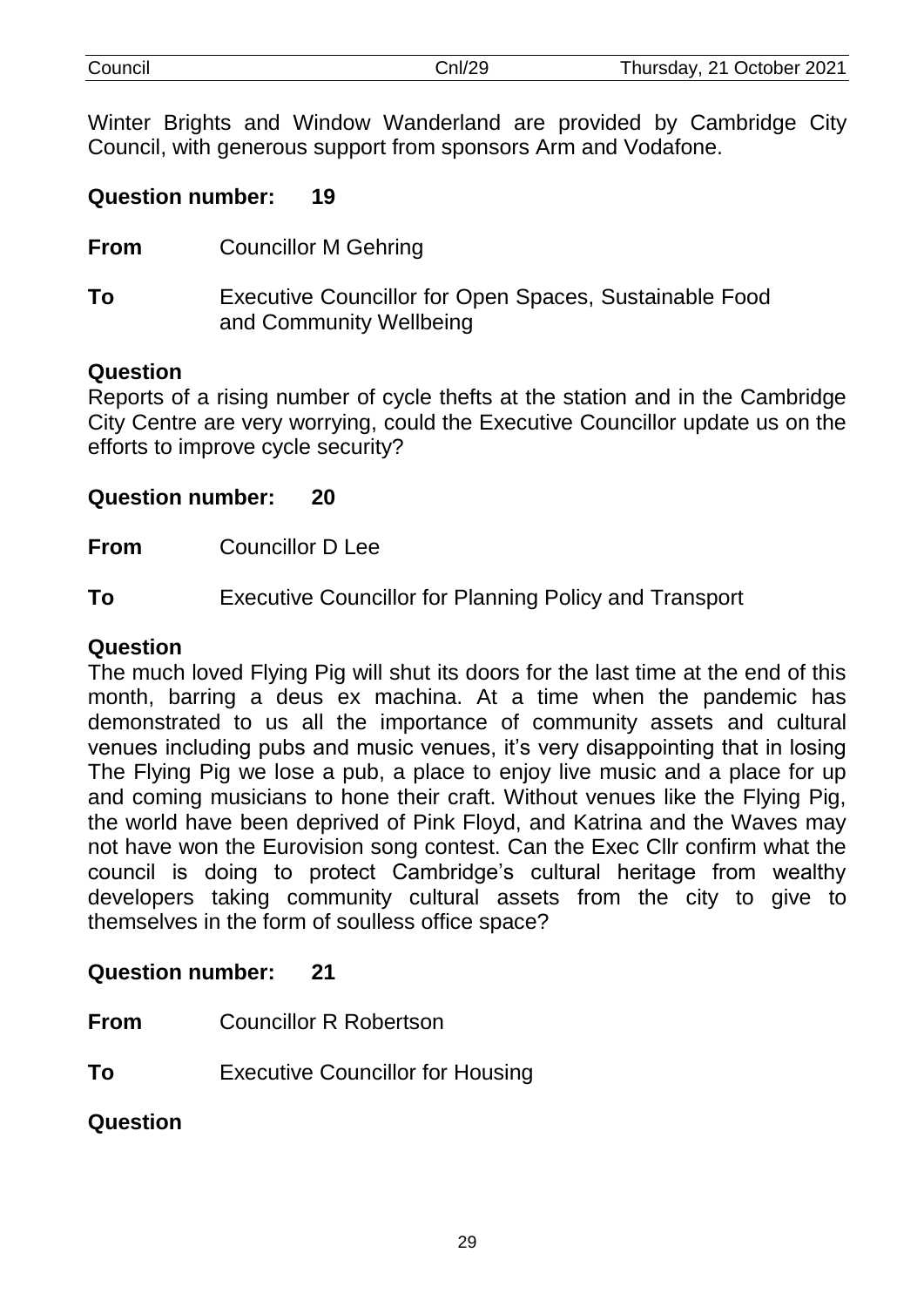| week? | Can the executive councillor report give an update on Cambridge Street Aid |
|-------|----------------------------------------------------------------------------|
|       | <b>Second Questions</b>                                                    |
|       | Question number: 22                                                        |
| From  | <b>Councillor H Copley</b>                                                 |

**To** Executive Councillor for Planning Policy and Transport

#### **Question**

The Local Plan is being prepared at a time of great uncertainty in national planning policy. The sweeping reforms proposed in the Planning White Paper seem likely to be shelved as the new Secretary of State implements a new set of priorities – possibly including a refocusing of housebuilding towards the North of England. Meanwhile, the Government continues to push forward their plans for the Ox-Cam Arc, which would reportedly see 1 million new houses built between Oxford and Cambridge, and would interact with Local Plans in ways which are yet to be explained.

These uncertain external drivers threaten to take away the Greater Cambridge Shared Planning body's autonomy and ability to determine for itself what level of housebuilding is desirable and sustainable in our region. Council acknowledges that we are experiencing serious and worsening water shortages, that the City is in essence facing a traffic congestion crisis, and that we have insufficient public green space and protected nature areas, but has thus far treated the housing allocation as a minimum. In the Greater Cambridge Local Plan first proposals, it is suggested that Greater Cambridge takes an 'employment-led approach' to quantifying housing need. This would *increase* the number of homes to be built beyond the original allocation, based on a projection that job creation will continue to grow (without any assessment of whether the latter is desirable in our overheated regional economy).

Cambridge Water and others are working on solutions to the water supply problem currently facing the region, while attempting to allow for a wide range of possible future growth scenarios. Water consumption has increased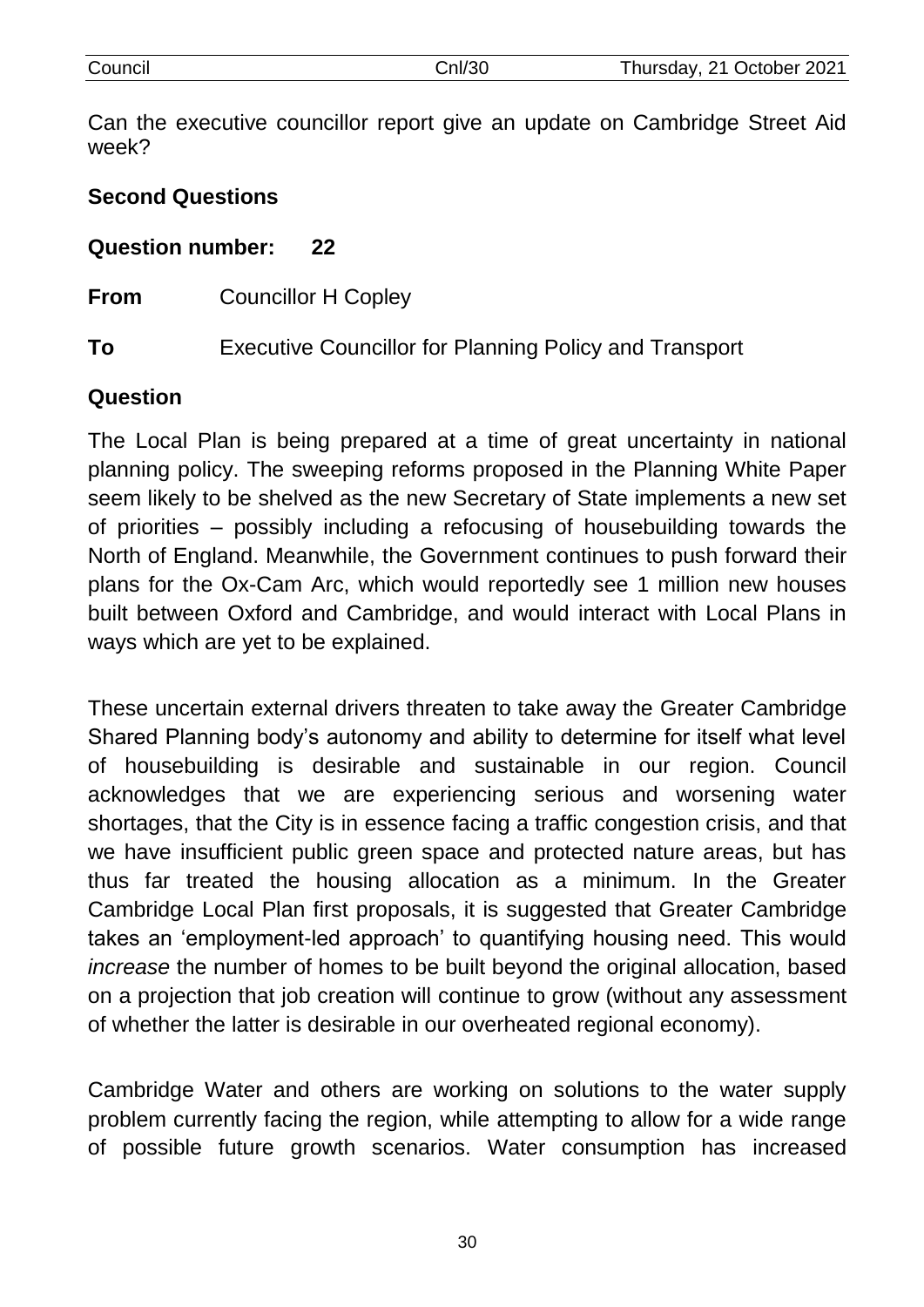| Council | CnI/31 | Thursday, 21 October 2021 |
|---------|--------|---------------------------|
|         |        |                           |

significantly during and since the pandemic to 151 litres/person/day, well above the national target of 110 litres/person/day, and even further from the Greater Cambridge target of 80 litres/person/day in new dwellings.

# **Question:**

What attempt has been made to calculate the amount of development our area can support, taking into account that: water is already being over-abstracted and attempts to reduce per capita consumption have so far not succeeded; solutions to the current traffic congestion have yet to be found; suitable sites for building are limited; there is desperate need for more green space; and we have committed to 'doubling nature'? What is the justification for taking an 'employment-led' approach to housing allocation (which increases the number of houses to be accommodated in the Local Plan), given the known environmental constraints to further growth in this region?

Executive Councillor response:

Local Plans were required to identify and plan for development unless any adverse impacts of doing so would significantly and demonstrably outweigh the benefits. The Local Plan First Proposals has been informed by a wide ranging and detailed set of evidence studies, which consider environmental social and economic impacts. Each of the topics referenced in the question have been explored. The proposals we are seeking views on would respond to the identified needs of the area, as well as environmental, social and economic issues. We have been very clear on the need for water to be available, and that the issues need to be addressed at the regional level. The strategy approach has been guided by considerations related to climate change and carbon, as well as green infrastructure opportunities, and proposes robust policies on these issues. We now want to hear from our communities on these proposals, and we hope people take part over the coming weeks.

## **Question number: 23**

- **From** Councillor J Gawthrope Wood
- **To** Executive Councillor for Planning Policy and Transport

## **Question**

What plans are there for new allotments within planning policy?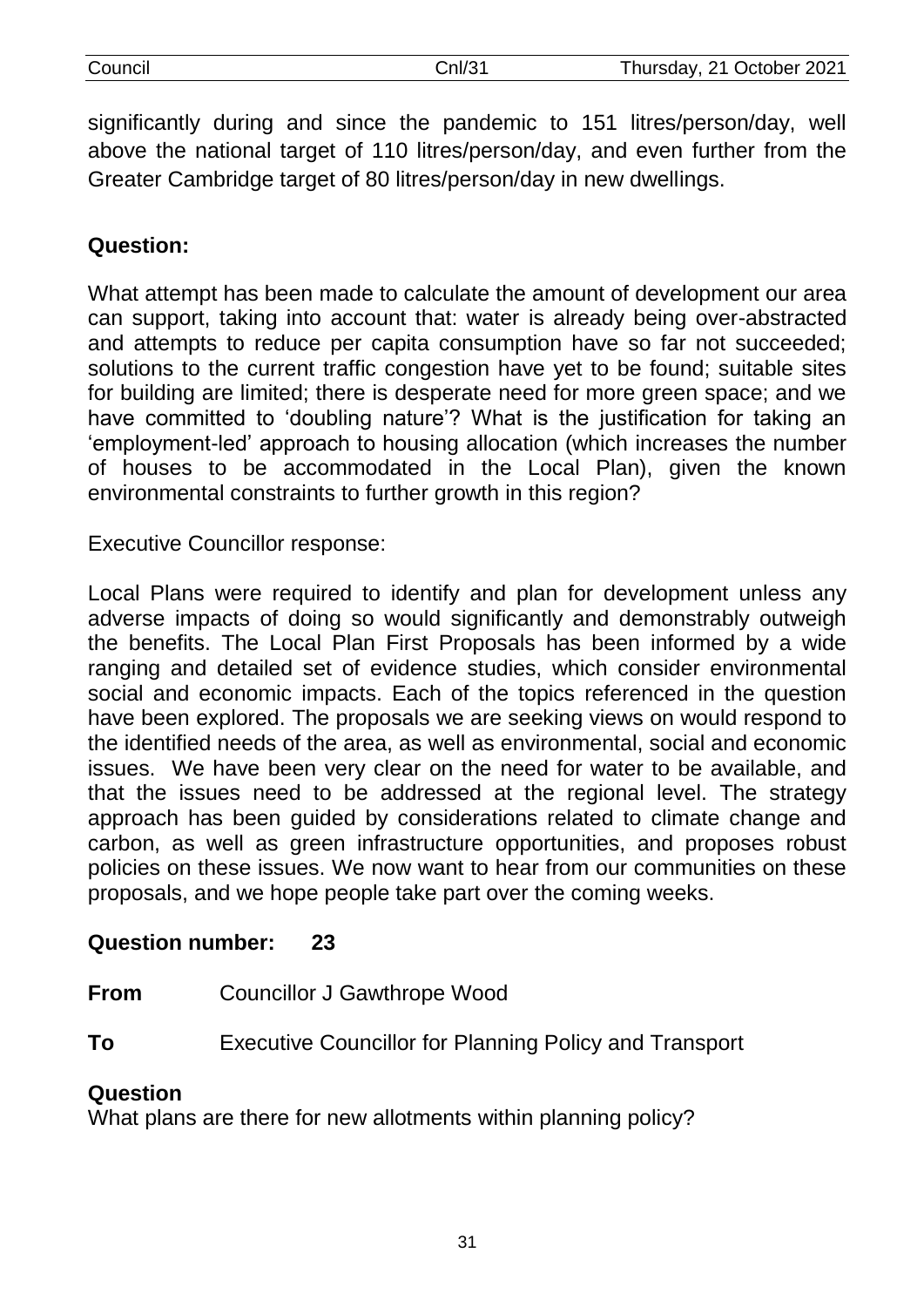| Council | Cnl/32 | Thursday, 21 October 2021 |
|---------|--------|---------------------------|
|         |        |                           |

#### **21/39/CNL To consider the following notices of motion, notice of which has been given by:**

**6a** Councillor Porrer: Single use plastic-free events at the City Council

Councillor Porrer proposed and Councillor Payne seconded the following motion. Councillor Porrer amended the motion with Council's consent under Council Procedure Rule 26, deleted text struckthrough and additional text underlined.

Council notes:

The acceptance in May 2018 at council of a Plastics motion, which asked that caterers for City commissioned events approach these in as sustainable way as possible;

That this motion did not commit the Council to removal of single use plastics by a specific date;

The increasing urgency of the climate emergency, and the documented and evidenced detrimental effects of single use plastics on our oceans, waterways and beaches;

That the government consultation on the introduction of a ban on single use plastics is unlikely to be become law until at least 2023;

That events put on by the city council, and those on City Council land, are not yet required to be single use plastic-free, or to provide clearly marked on site recycling facilities, or to offer incentives for members of the public to bring their own cups and glasses (as is common in most cafes now).

Council requests the Executive Councillor commits to:

Introducing new standard contractual terms to ensure that organisers for any future events sponsored or supported by the City Council, or taking place on City Council land, must now:

-Cease the use of any single use plastic on site and provide evidence of this when planning or applying for the event, as well as displaying signage at events to inform the public of this;

-Encourage the use of compostable materials and if used, ensure that separate recycling is provided for these with clear signage;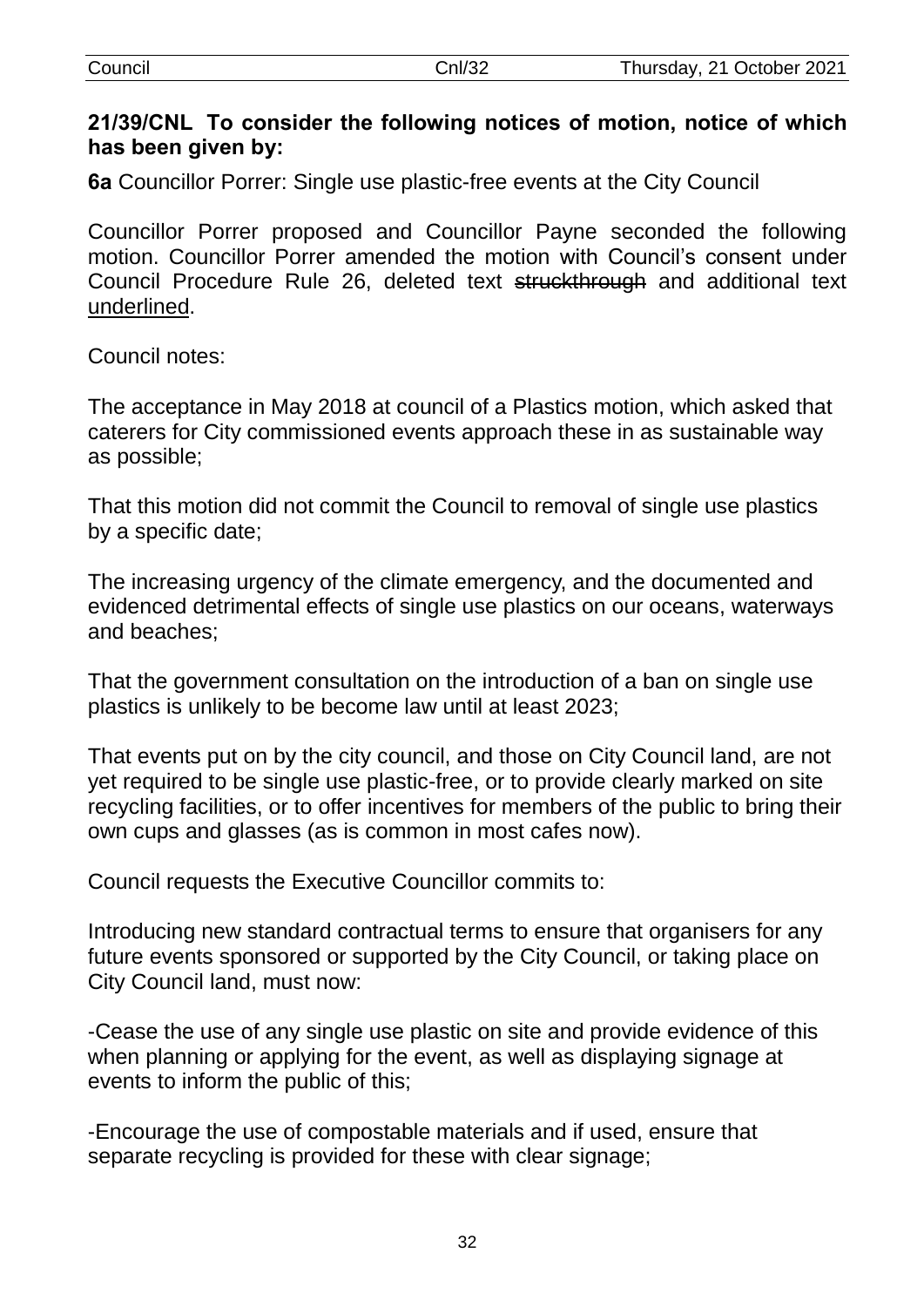-Ensure that any events using litter pickers and collections either separate rubbish on site using clearly marked bins, or have arrangements in place that can be provided as part of the application for the event to ensure that this is done off site;

-Install appropriate signage at the event to ensure that members of the public are aware of the different bins and to assist them in putting the correct rubbish in the right bins;

-Ensure that all stalls at least encourage but preferably incentivise the use of recyclable reusable cups for beverages and other cutlery and crockery, for example by advertising discounts for these, as is already very common in cafes across the city;

Council also requests the Executive Councillor commits to:

Promoting the urgent need to remove single use plastic from all day to day use in businesses and events around the city.

Councillor Collis proposed and Councillor S.Smith seconded the following amendment to motion, additional text underlined, deleted text struckthrough.

Council notes:

- The acceptance in May 2018 at council of a Plastics motion, which asked that caterers for City commissioned events approach these in as sustainable way as possible;
- That this motion did not commit the Council to removal of single use plastics by a specific date;
- The increasing urgency of the climate emergency, and the documented and evidenced detrimental effects of single use plastics on our oceans, waterways and beaches;
- That the government consultation on the introduction of a ban on single use plastics is unlikely to be become law until at least 2023;
- That events put on by the city council, and those on City Council land, are not yet required to be single use plastic-free, or to provide clearly marked on site recycling facilities, or to offer incentives for members of the public to bring their own cups and glasses (as is common in most cafes now).

Council requests the Executive Councillor commits to: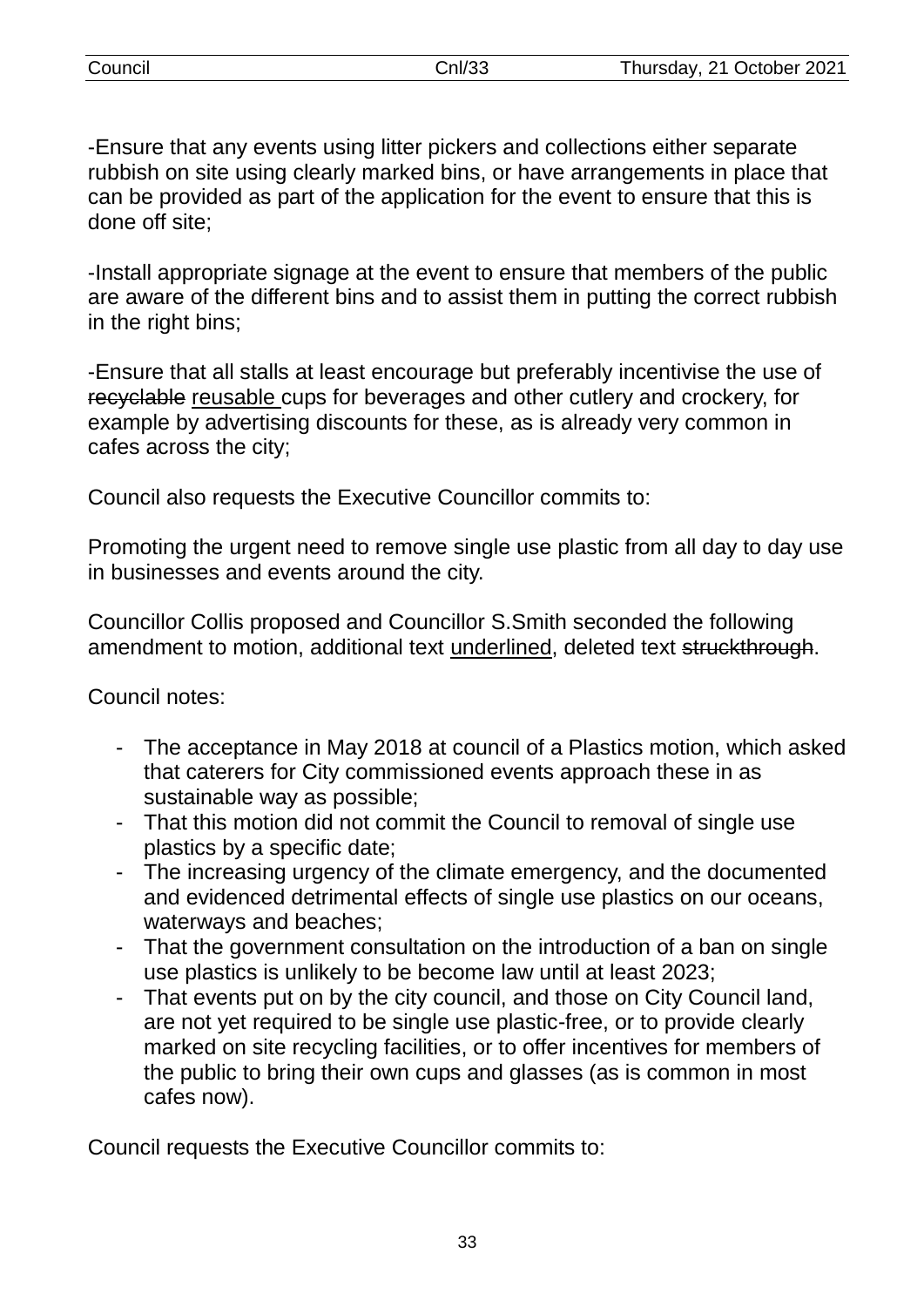- Introducing new standard contractual terms to ensure that organisers for any future events sponsored or supported by the City Council, or taking place on City Council land, must now:
- Cease the use of any single use plastic on site and provide evidence of this when planning or applying for the event, as well as displaying signage at events to inform the public of this;
- Encourage the use of compostable materials and if used, ensure that separate recycling is provided for these with clear signage;
- Ensure that any events using litter pickers and collections either separate rubbish on site using clearly marked bins, or have arrangements in place that can be provided as part of the application for the event to ensure that this is done off site;
- Install appropriate signage at the event to ensure that members of the public are aware of the different bins and to assist them in putting the correct rubbish in the right bins;
- Ensure that all stalls at least encourage but preferably incentivise the use of reusable or recyclable (or both) cups for beverages and other cutlery and crockery, for example by advertising discounts for these, as is already very common in cafes across the city;

Council also commits to:

- Promoting the urgent need to remove single use plastic from all day to day use in businesses and events around the city.
- Instruct Officers to monitor and advise on best practice that is currently being developed by the Government, the Local Government Association and representatives from across the festival sector in relation to their commitment for 2023 to have standardised environmental objectives that local authorities must adopt when licensing festivals.

On a show of hands the amendment was carried by 22 votes to 15.

# **Resolved (unanimously) that:**

Council notes:

- The acceptance in May 2018 at council of a Plastics motion, which asked that caterers for City commissioned events approach these in as sustainable way as possible;
- That this motion did not commit the Council to removal of single use plastics by a specific date;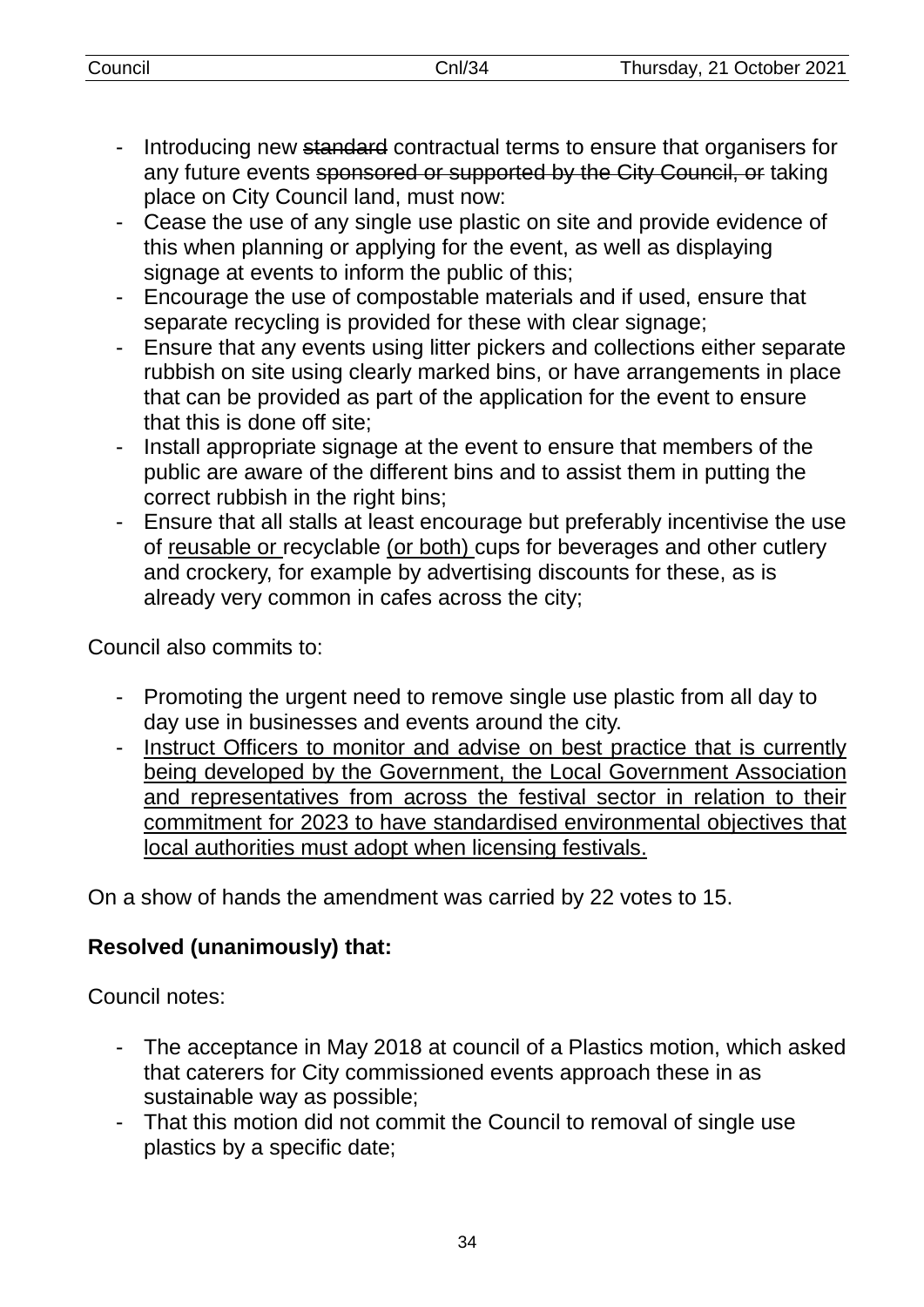| Council | Cn/35 | Thursday, 21 October 2021                                          |
|---------|-------|--------------------------------------------------------------------|
|         |       |                                                                    |
|         |       | The increasing urgency of the climate emergency and the documented |

- e climate emergency, and the d and evidenced detrimental effects of single use plastics on our oceans, waterways and beaches;
- That the government consultation on the introduction of a ban on single use plastics is unlikely to be become law until at least 2023;
- That events put on by the city council, and those on City Council land, are not yet required to be single use plastic-free, or to provide clearly marked on site recycling facilities, or to offer incentives for members of the public to bring their own cups and glasses (as is common in most cafes now).

Council requests the Executive Councillor commits to:

- Introducing new contractual terms to ensure that organisers for any future events taking place on City Council land, must now:
- Cease the use of any single use plastic on site and provide evidence of this when planning or applying for the event, as well as displaying signage at events to inform the public of this;
- Encourage the use of compostable materials and if used, ensure that separate recycling is provided for these with clear signage;
- Ensure that any events using litter pickers and collections either separate rubbish on site using clearly marked bins, or have arrangements in place that can be provided as part of the application for the event to ensure that this is done off site;
- Install appropriate signage at the event to ensure that members of the public are aware of the different bins and to assist them in putting the correct rubbish in the right bins;
- Ensure that all stalls at least encourage but preferably incentivise the use of reusable or recyclable (or both) cups for beverages and other cutlery and crockery, for example by advertising discounts for these, as is already very common in cafes across the city;

Council also commits to:

- Promoting the urgent need to remove single use plastic from all day to day use in businesses and events around the city.
- Instruct Officers to monitor and advise on best practice that is currently being developed by the Government, the Local Government Association and representatives from across the festival sector in relation to their commitment for 2023 to have standardised environmental objectives that local authorities must adopt when licensing festivals.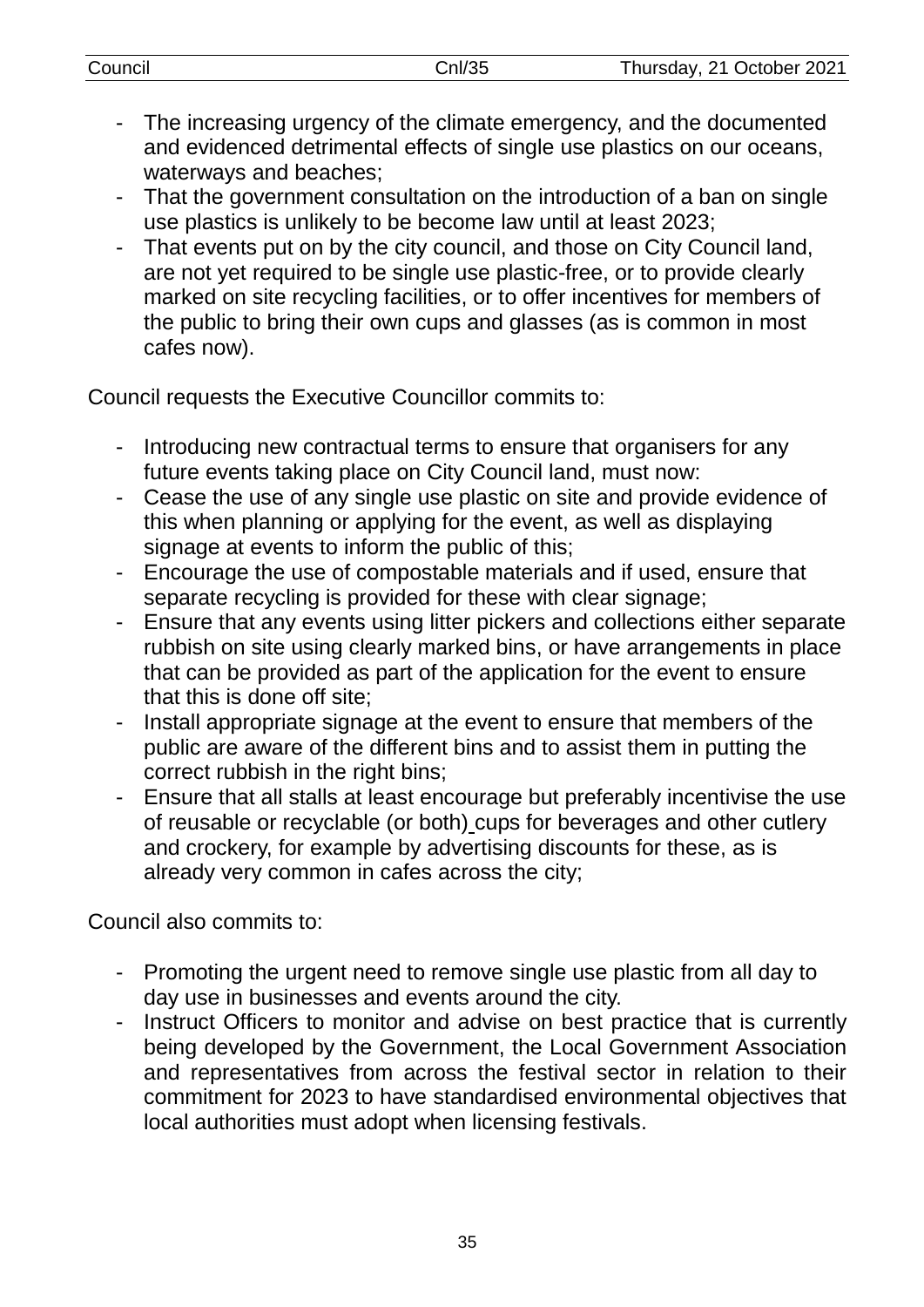| Council | Cnl/36 | Thursday, 21 October 2021 |
|---------|--------|---------------------------|
|         |        |                           |

**6b** Councillor Dalzell: Waste Electronic & Electrical Equipment Recycling For Everyone

Councillor Dalzell proposed and Councillor Nethsingha seconded the following motion:

Cambridge City Council notes:

- Waste electrical and electronic equipment (WEEE) is the fastest growing waste stream on the planet.
- WEEE contains a high volume of critical raw materials (CRMs), which are vital components of many 'green' technologies.
- Research in 2019 showing that:
	- o 51% of UK households had at least one unused electronic device;
	- $\circ$  45% had up to 5 unused devices:
	- o 82% of these households had no plans to recycle or sell their devices.
- The City Council currently operates four recycling banks for small electricals, all of which are in Trumpington ward.

Cambridge City Council believes:

- The climate crisis requires that we establish a circular economy and ensure the efficient use of CRMs.
- That all households in Cambridge should be able to easily recycle electronic devices.

Therefore, Cambridge City Council requests that the Executive Councillor:

- Establishes at least one small electrical recycling bank in every ward in the city by April 2022.
- Promotes WEEE recycling in the next appropriate Cambridge Matters and on the City Council website.
- Ensures that the emerging Household Waste and Recycling Policy includes ambitious targets to maximise recycling of CRMs.

Councillor Moore proposed and Councillor Gawthrope Wood seconded the following amendment (additional text underlined, deleted text struckthrough).

Cambridge City Council notes:

- Waste electrical and electronic equipment (WEEE) is the fastest growing waste stream on the planet.
- WEEE contains a high volume of critical raw materials (CRMs), which are vital components of many 'green' technologies.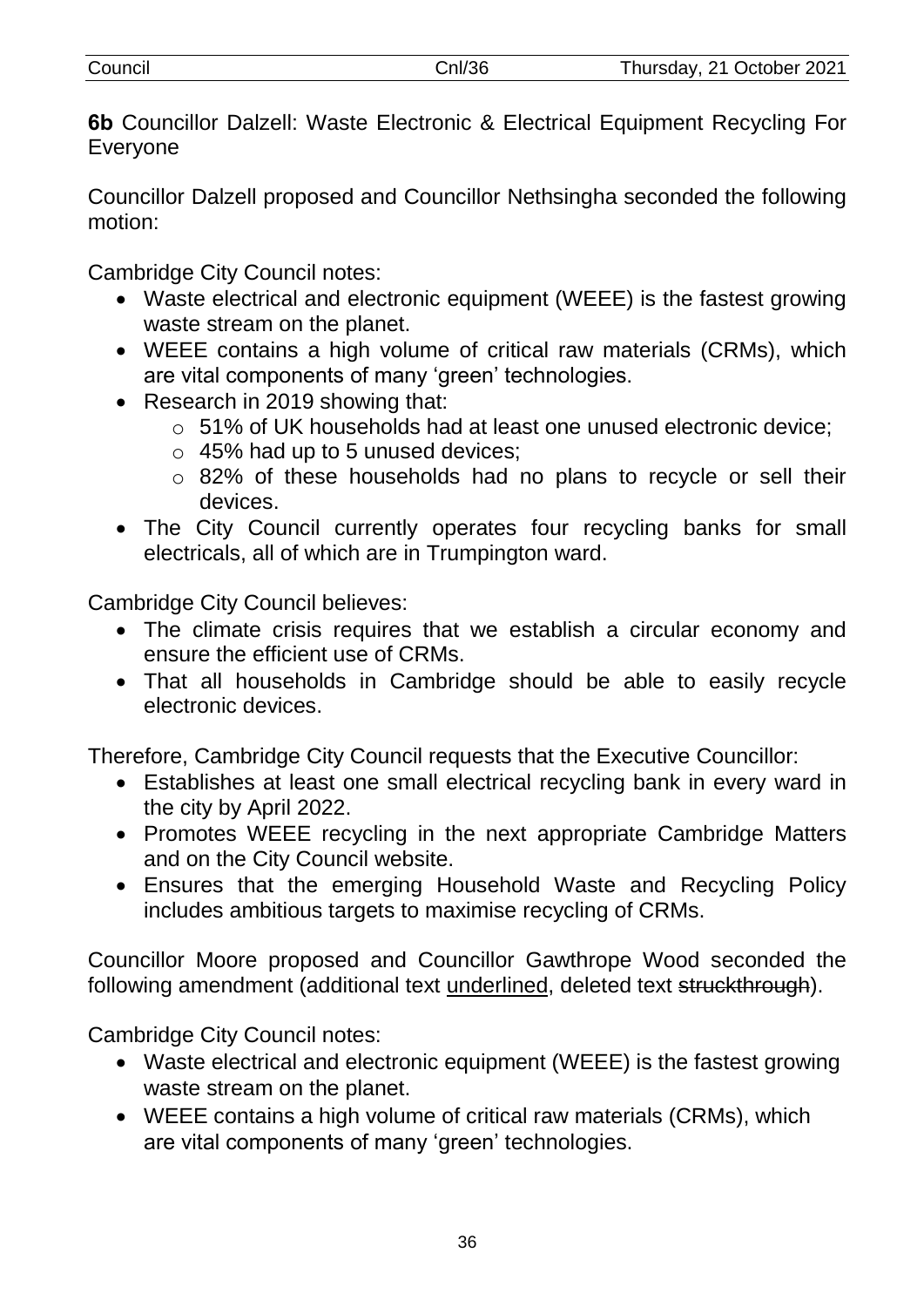- Research in 2019 showing that:
	- o 51% of UK households had at least one unused electronic device;
	- $\circ$  45% had up to 5 unused devices;
	- o 82% of these households had no plans to recycle or sell their devices.
- The City Council currently operates four six recycling banks for small electricals, all of which are at four sites in Trumpington ward.
- The Greater Cambridge Shared Waste Service are seeking additional funding that is now available from an electrical compliance scheme, as part of the producer responsibility regulation, to expand the number of banks within the City and introduce collections in South Cambridgeshire where there are currently no WEEE banks.
- Greater Cambridge Shared waste service has recently drawn up plans to expand the number of WEEE banks it provides from 6 to 14.
- Locations have been chosen so that residents can also use other banks at these sites to recycle textiles, bulbs, and batteries at the same time, ensuring that the best service is available and the environmental impact of travelling to recycle items is kept to a minimum.

Cambridge City Council believes:

- The climate crisis requires that we establish a circular economy and ensure the efficient use of CRMs.
- That all households in Cambridge should be able to easily recycle electronic devices.

Therefore, Cambridge City Council requests that the Executive Councillor:

- **Establishes at least one small electrical recycling bank in every ward in example of the State** the city by April 2022.
- Introduce a network of eight additional permanent WEEE banks at existing (and new) recycling points across Cambridge City and South Cambridgeshire in 2022. Using external grant funding to provide the estimated £56,683 cost of the project.
- Promotes WEEE recycling in the next appropriate Cambridge Matters, and on the City Council website, with leaflets, stalls at events and new vehicle livery.
- Ensures that the emerging Household Waste and Recycling Policy includes ambitious targets to maximise recycling of CRMs.

On a show of hands the amendment was carried by 36 votes to 1.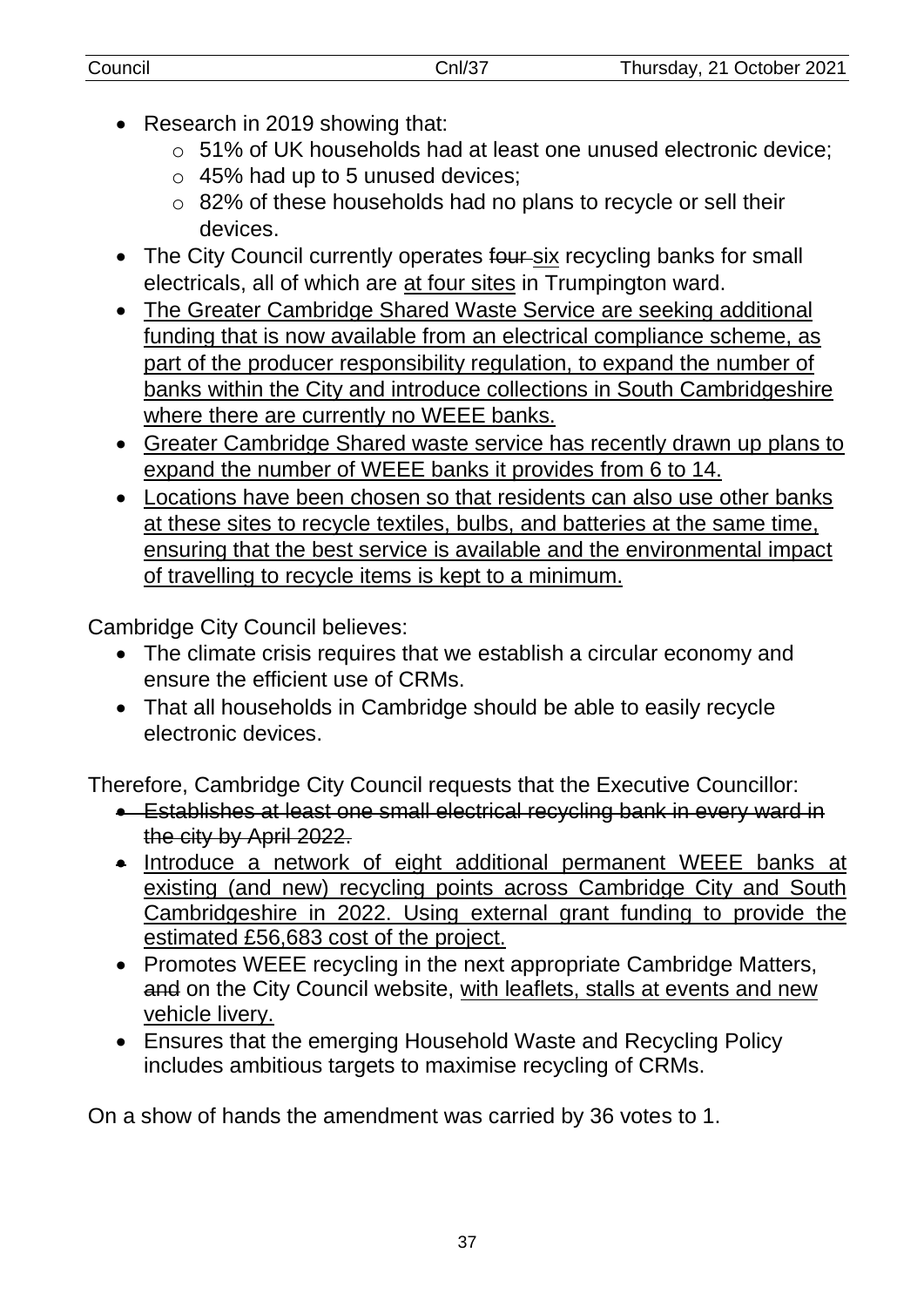# **Resolved (unanimously) that:**

Cambridge City Council notes:

- Waste electrical and electronic equipment (WEEE) is the fastest growing waste stream on the planet.
- WEEE contains a high volume of critical raw materials (CRMs), which are vital components of many 'green' technologies.
- Research in 2019 showing that:
	- o 51% of UK households had at least one unused electronic device;
	- $\circ$  45% had up to 5 unused devices;
	- o 82% of these households had no plans to recycle or sell their devices.
- The City Council currently operates six recycling banks for small electricals, all of which are at four sites in Trumpington ward.
- The Greater Cambridge Shared Waste Service are seeking additional funding that is now available from an electrical compliance scheme, as part of the producer responsibility regulation, to expand the number of banks within the City and introduce collections in South Cambridgeshire where there are currently no WEEE banks.
- Greater Cambridge Shared waste service has recently drawn up plans to expand the number of WEEE banks it provides from 6 to 14.
- Locations have been chosen so that residents can also use other banks at these sites to recycle textiles, bulbs, and batteries at the same time, ensuring that the best service is available and the environmental impact of travelling to recycle items is kept to a minimum.

Cambridge City Council believes:

- The climate crisis requires that we establish a circular economy and ensure the efficient use of CRMs.
- That all households in Cambridge should be able to easily recycle electronic devices.

Therefore, Cambridge City Council requests that the Executive Councillor:

- Introduce a network of eight additional permanent WEEE banks at existing (and new) recycling points across Cambridge City and South Cambridgeshire in 2022. Using external grant funding to provide the estimated £56,683 cost of the project.
- Promotes WEEE recycling in the next appropriate Cambridge Matters, on the City Council website, with leaflets, stalls at events and new vehicle livery.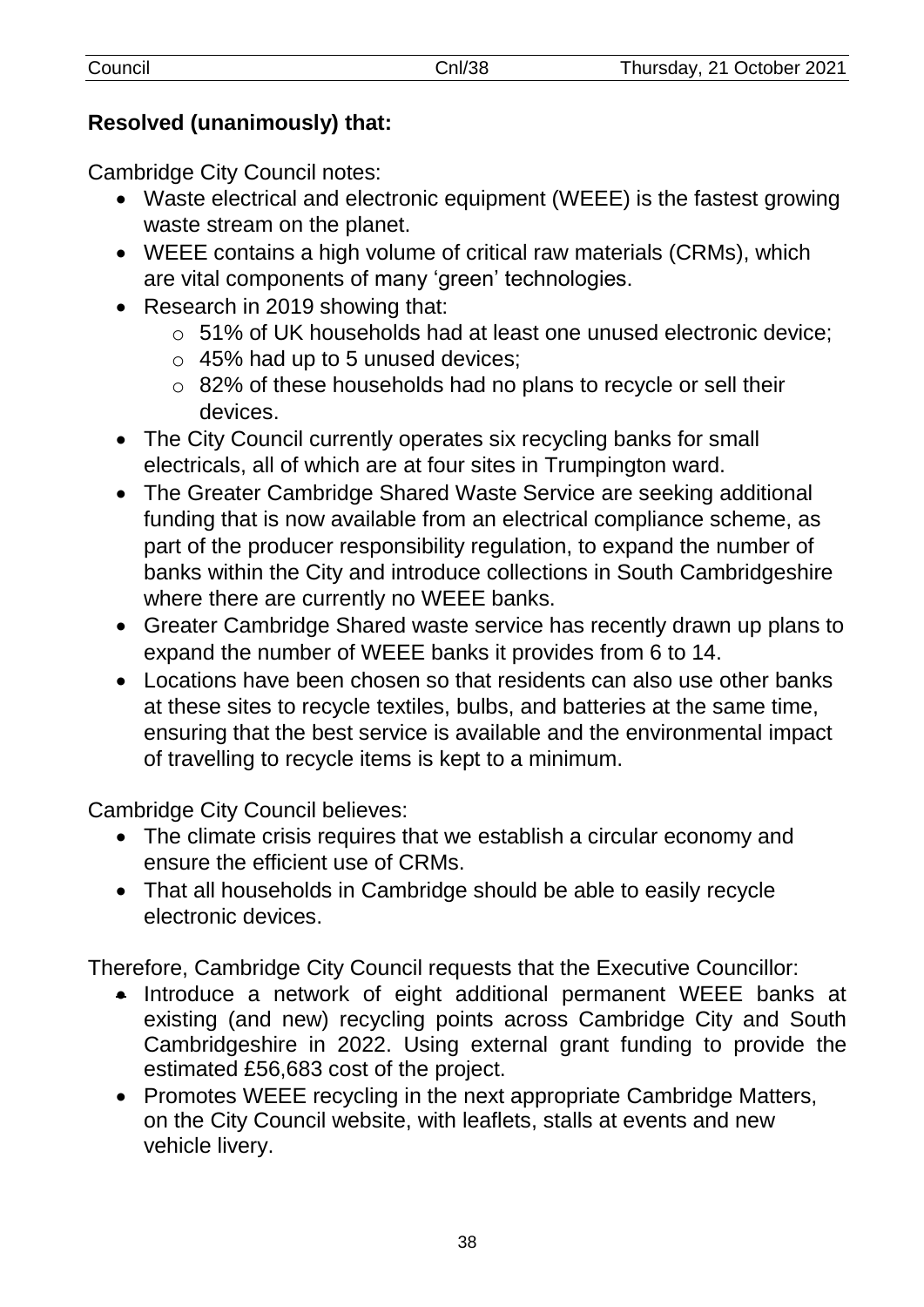| Council | Cnl/39 | Thursday, 21 October 2021 |
|---------|--------|---------------------------|
|         |        |                           |

 Ensures that the emerging Household Waste and Recycling Policy includes ambitious targets to maximise recycling of CRMs.

**6c** Councillor Hauk: Tackling Anti-Social Driving

Councillor Hauk proposed and Councillor Bick seconded the following motion:

Council notes:

- The number of complaints made by residents about the disturbance and danger caused to neighbourhoods by loud and speeding vehicles using the roads as race tracks.
- That residential areas in Cambridge suffer heavily from the noise caused by some modified cars, motorbikes and scooters.
- That some drivers of all types of motorized vehicles frequently break the speed limit and drive unsafely through residential areas.
- That anti-social driving has a negative impact on the environment, personal safety and people's wellbeing, and discourages active travel.
- That noise detection cameras have recently been installed in central London to detect engines revving at over 80 decibels and use video footage to record the offenders.

Council calls on the Executive Councillor for Open Spaces, Sustainable Food and Community Wellbeing:

- To bring together representatives of the Highways Authority and Police to develop a joint strategy to combat anti-social driving.
- To investigate the noise detection cameras being used in London, with a view to using a similar approach in Cambridge.

Councillor Collis proposed and Councillor Robertson seconded the following amendment to motion (additional text underlined, deleted text struckthrough)

Council notes:

- The number of complaints made by residents about the disturbance and danger caused to neighbourhoods by loud and speeding vehicles using the roads as race tracks.
- That residential areas in Cambridge can suffer heavily from the noise caused by some modified cars, motorbikes and scooters.
- That some drivers of all types of motorised vehicles frequently break the speed limit and drive unsafely through residential areas.
- That anti-social driving has a negative impact on the environment, personal safety and people's wellbeing, and potentially discourages active travel.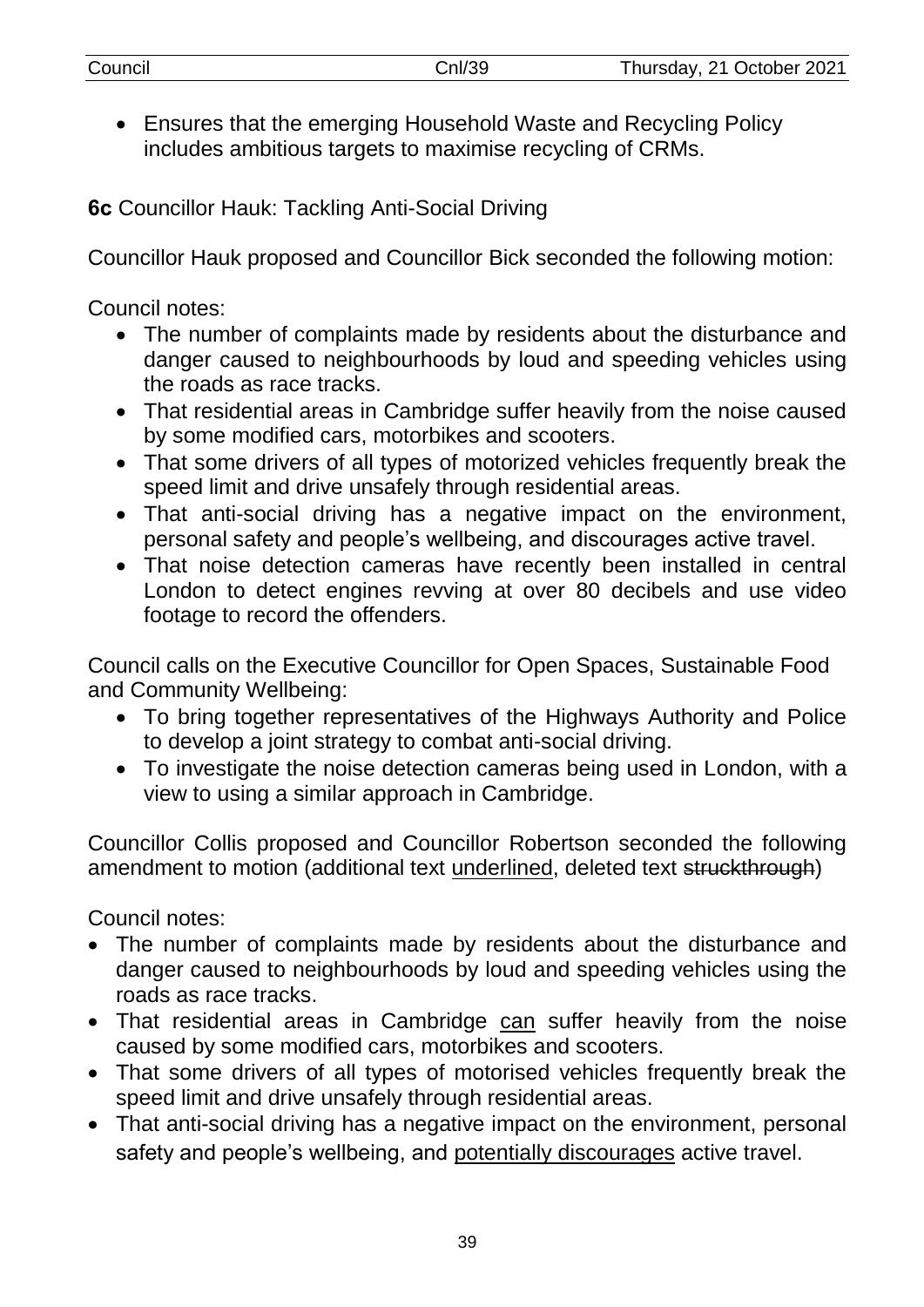| Council | Cnl/4C | Thursday, 21 October 2021 |
|---------|--------|---------------------------|
|         |        |                           |

- That noise detection cameras have recently been installed in central London to detect engines revving at over 80 decibels and use video footage to record the offenders.
- That the issue of dangerous or antisocial driving is police-led, and that we should continue as a council to share any information we have with them.
- The current discussions at Area Committees around antisocial driving that is often taken up as police priorities for those areas.
- That, at a recent Community Safety Partnership meeting, it was reported that the police will make road safety a priority and will take action on antisocial driving, moped use and speeding.
- The establishment of the new road safety partnership, Vision Zero, which incorporates the international Safe System policy approach for Cambridgeshire and Peterborough.

Council calls on the Executive Councillor for Open Spaces, Sustainable Food and Community Wellbeing:

- To bring together representatives of the Highways Authority and Police to develop a joint strategy to combat anti-social driving.
- To investigate the noise detection cameras being used in London, with a view to using a similar approach in Cambridge.
- Request the Community Safety Partnership to feed the concerns of residents and Councillors over anti-social driving, including interest in the noise detection cameras being used in London, into the Vision Zero Partnership and to work with that partnership to address the issues
- To report back to council on the work of the Vision Zero Partnership.

On a show of hands the amendment was carried by 25 votes to 12.

# **Resolved (unanimously) that:**

Council notes:

- The number of complaints made by residents about the disturbance and danger caused to neighbourhoods by loud and speeding vehicles using the roads as race tracks.
- That residential areas in Cambridge can suffer heavily from the noise caused by some modified cars, motorbikes and scooters.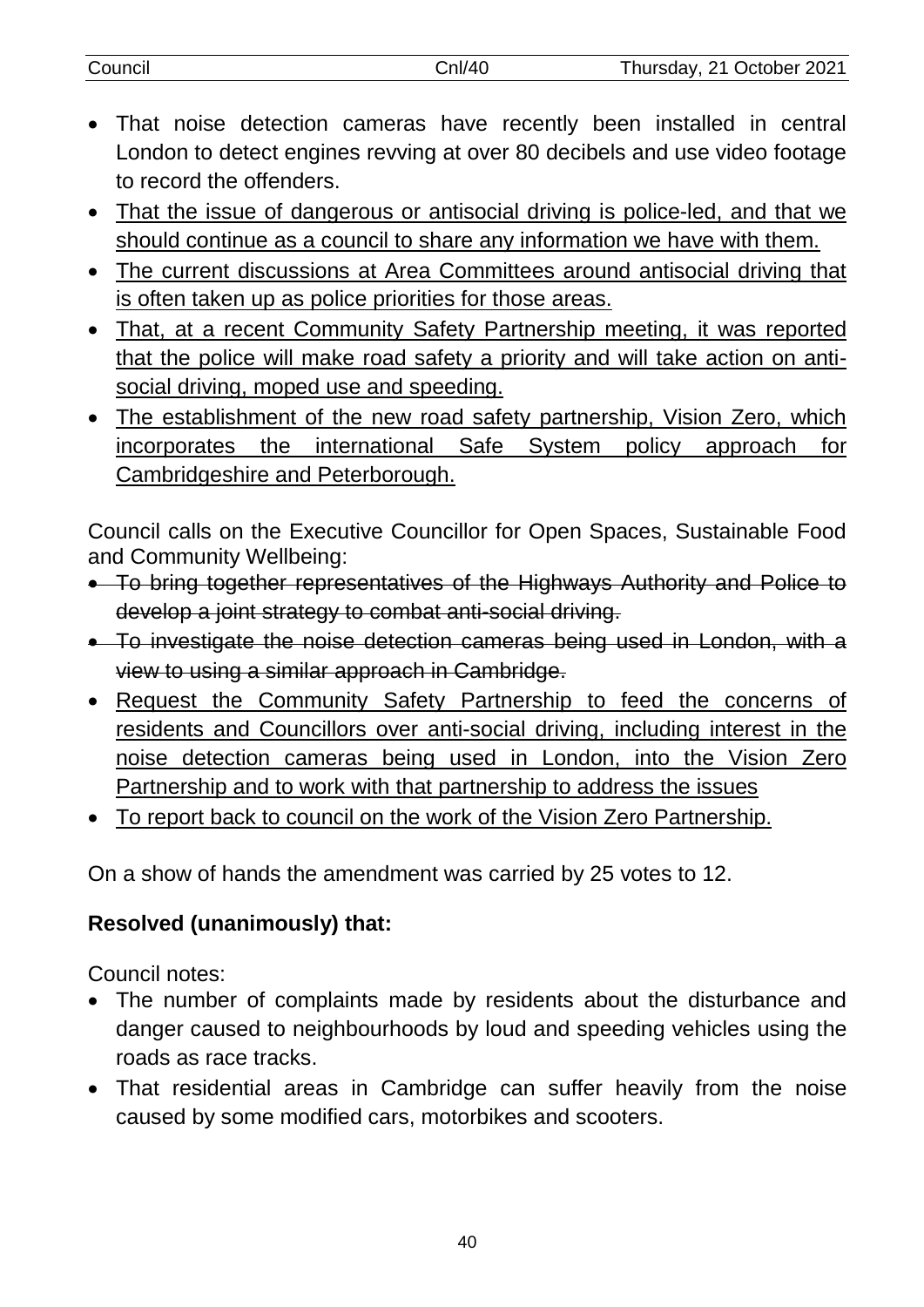| Council | Cnl/41 | Thursday, 21 October 2021 |
|---------|--------|---------------------------|
|         |        |                           |

- That some drivers of all types of motorised vehicles frequently break the speed limit and drive unsafely through residential areas.
- That anti-social driving has a negative impact on the environment, personal safety and people's wellbeing, and potentially discourages active travel.
- That noise detection cameras have recently been installed in central London to detect engines revving at over 80 decibels and use video footage to record the offenders.
- That the issue of dangerous or antisocial driving is police-led, and that we should continue as a council to share any information we have with them.
- The current discussions at Area Committees around antisocial driving that is often taken up as police priorities for those areas.
- That, at a recent Community Safety Partnership meeting, it was reported that the police will make road safety a priority and will take action on antisocial driving, moped use and speeding.
- The establishment of the new road safety partnership, Vision Zero, which incorporates the international Safe System policy approach for Cambridgeshire and Peterborough.

Council calls on the Executive Councillor for Open Spaces, Sustainable Food and Community Wellbeing:

- Request the Community Safety Partnership to feed the concerns of residents and Councillors over anti-social driving, including interest in the noise detection cameras being used in London, into the Vision Zero Partnership and to work with that partnership to address the issues
- To report back to council on the work of the Vision Zero Partnership.

**6d** Councillor Bennett: Carbon taxes and Joint Local and National Climate Emergency Fund

Councillor Bennett proposed and Councillor Copley seconded the following motion. Consent of council was not granted for Councillor Bennett to alter motion 6d under Council Procedure Rule 26.

This Council declares calls upon Rishi Sunak MP to review the IFS Report "Carbon taxes and the road to net zero " and to enact legislation to ensure that all green taxes (including relevant VAT) are ringfenced and allocated to a new joint Local and National Climate Emergency Fund which would be utilised to support councils in implementing the National Retrofit Strategy.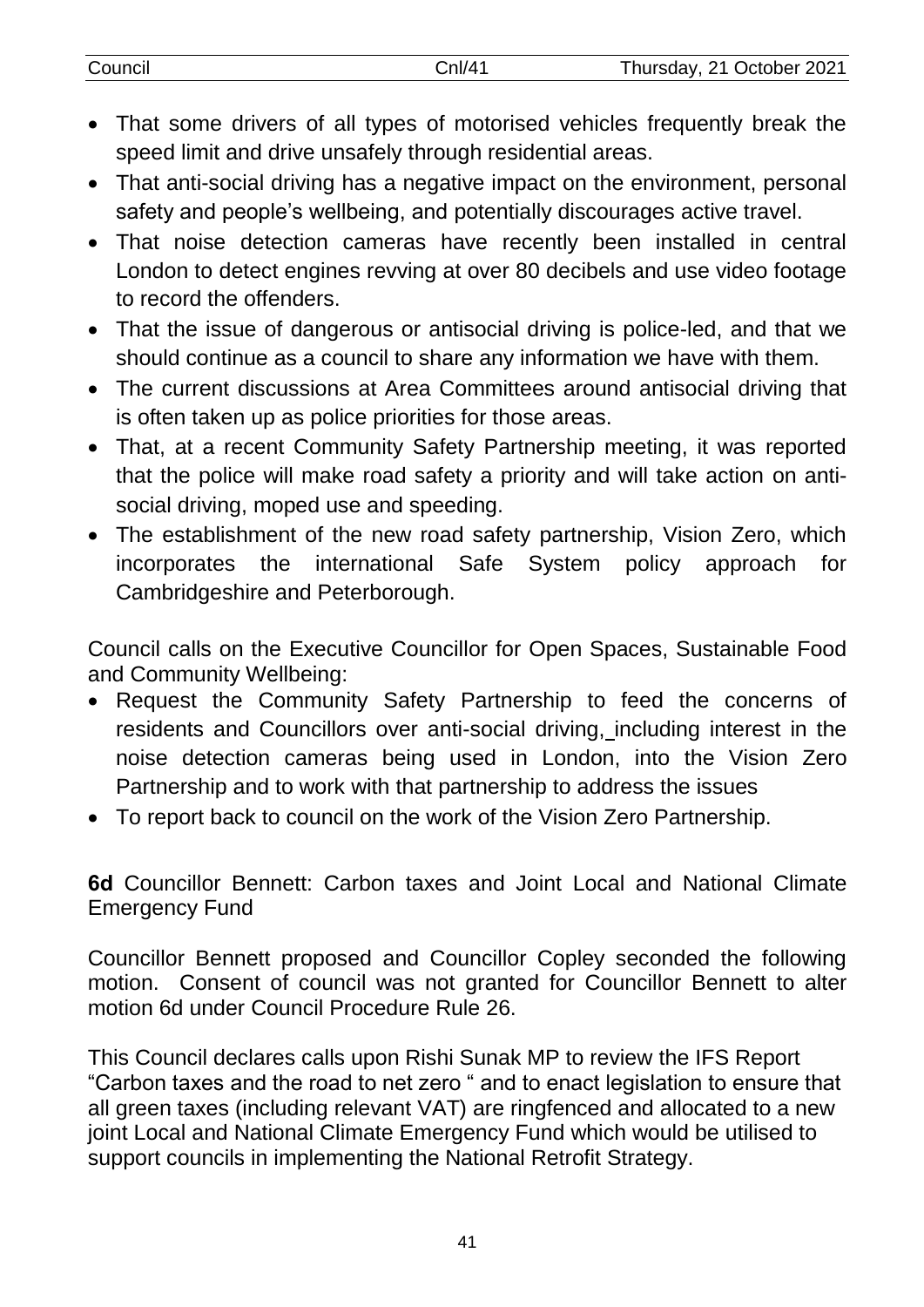Councillor Moore proposed and Councillor Herbert seconded the following amendment (additional text underlined, deleted text struckthrough).

This Council declares calls upon the Chancellor of the Exchequer Rishi Sunak MP to review the IFS Report "Carbon taxes and the road to net zero " and to enact legislation to ensure that all green taxes (including relevant VAT) are ringfenced progressive and are used to support a just transition to a green economy, including and being allocated to a new joint Local and National Climate Emergency Fund which would be utilised to support councils in implementing the a National Retrofit Strategy. We also ask our Chancellor to ensure that any new carbon pricing is used as a tax on fossil fuels as they are produced and that revenues should also be used to increase the flow of finance to developing countries to help them mitigate greenhouse gas emissions and adapt to climate change impacts, as promised under the United Nations Framework Convention on Climate Change, thereby ensuring a just transition for all.

On a show of hands the amendment was carried by 22 votes to 2.

# **Resolved (unanimously) that:**

This Council calls upon the Chancellor of the Exchequer Rishi Sunak MP to review the IFS Report "Carbon taxes and the road to net zero " and to enact legislation to ensure that all taxes (including VAT) are progressive and are used to support a just transition to a green economy, including being allocated to a new joint Local and National Climate Emergency Fund which would be utilised to support councils in implementing a National Retrofit Strategy. We also ask our Chancellor to ensure that any new carbon pricing is used as a tax on fossil fuels as they are produced and that revenues should also be used to increase the flow of finance to developing countries to help them mitigate greenhouse gas emissions and adapt to climate change impacts, as promised under the United Nations Framework Convention on Climate Change, thereby ensuring a just transition for all.

**6e** Councillor Bennett: Fuel Poverty and Climate Change

Councillor Bennett proposed and Councillor Copley seconded the following motion. Consent of council was not granted for Councillor Bennett to alter motion 6e under Council Procedure Rule 26.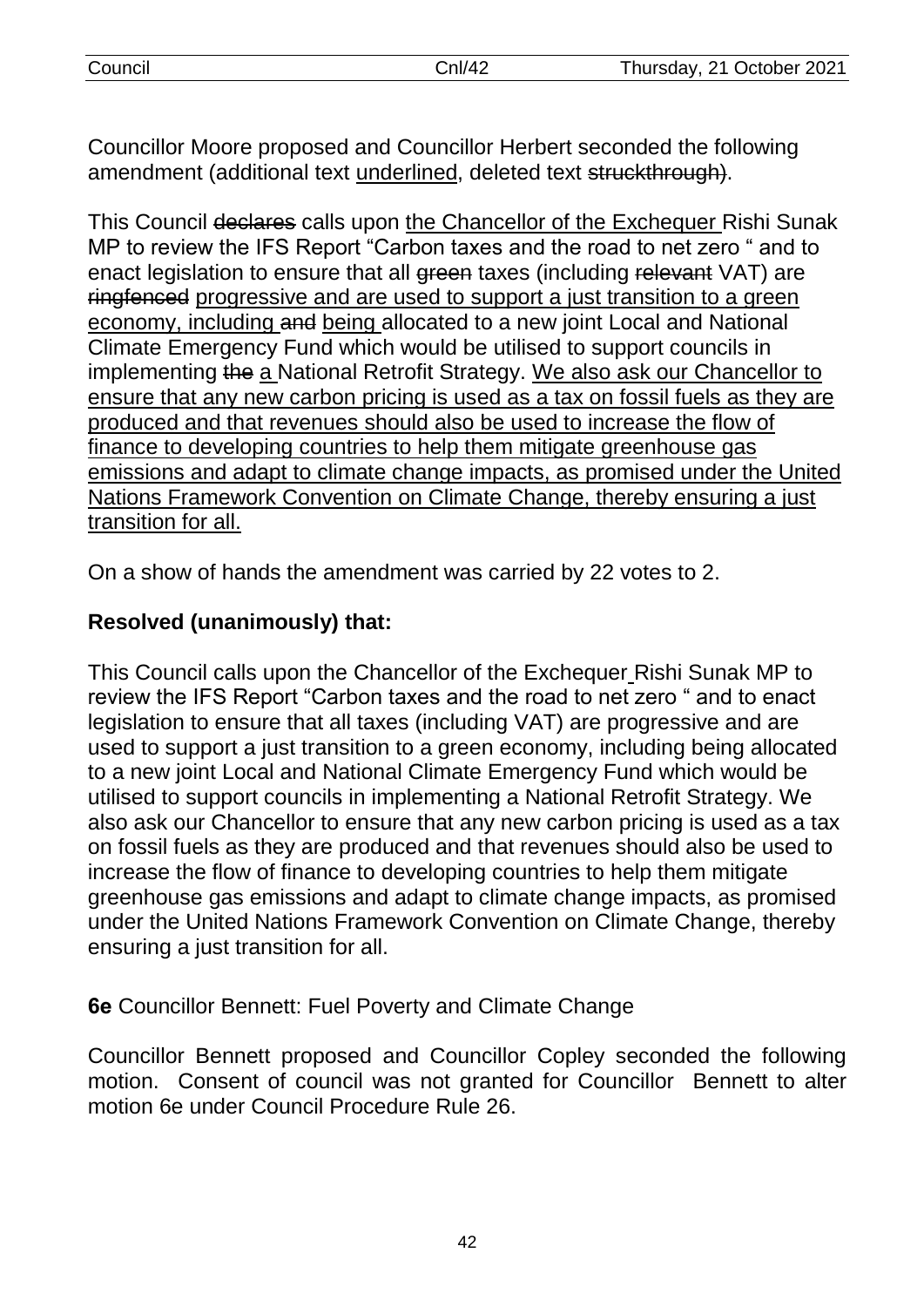| Council | `nl/4 <sup>∩</sup> | Thursday, 21 October 2021 |
|---------|--------------------|---------------------------|
|         |                    |                           |

This council calls upon Michael Gove MP to work to end fuel poverty, create new jobs and achieve the UK's emission targets by adopting the National retrofit strategy set out in the Construction Leadership Council consultative document and in particular to fund the retrofitting of all council homes and housing association homes by 2025.

# **Background notes on the motions**

- 1 Councillors will be well aware that the UK is legally committed to achieving net zero emissions by 2050 and of our own council's ambitions of achieving that goal by 2030.
- 2 The Institute for Fiscal Studies ("IFS") have published two reports in October 2021 that address how this plan might be funded.
- 3 IFS reports that most UK councils will require substantial additional funding to meet current service levels and statutory obligations. <https://ifs.org.uk/publications/15673>
- 4 This shows that councils have only the most limited scope to fund this work.
- 5 This is borne out by Cambridge's own forecasts and accounts.
- 6 Although the UK does not have a named carbon tax as such, it has had a variety of taxes that have a similar rule for 30 years. The positive impact of these taxes on business and consumer behaviour is well documented and is considered to be one of the principal drivers for the 38% reduction in UK greenhouse emissions between 1990 and 2018.
- 7 The Office of Budget Responsibility ("OBR") reports that the tax yield from emissions taxes exceeds new government expenditure on reducing emissions and has actually fallen as a percentage of the total tax yield.
- 8 There is currently no rule of law that requires "green" taxes to be used for "green" purposes such as the establishment of a National Climate Change Fund.
- 9 IFS have reviewed the UK's complex green tax system and have published an advance report timed to coincide with COP 26.
- 10The report calls for review and reform as well as international cooperation on aviation and business taxes.
- 11It also states that the 5% VAT rate on domestic gas is effectively a subsidy on emissions and a disincentive to energy efficiency improvements.
- 12One in 7 UK households lives in acute fuel poverty (BEIS statistics 2019) and fuel bill fears affect a much broader demographic,
- 13While BEIS statistics note the value of insulation incentives in reducing fuel poverty, Green Deal and Green Homes grants were withdrawn in March 2021.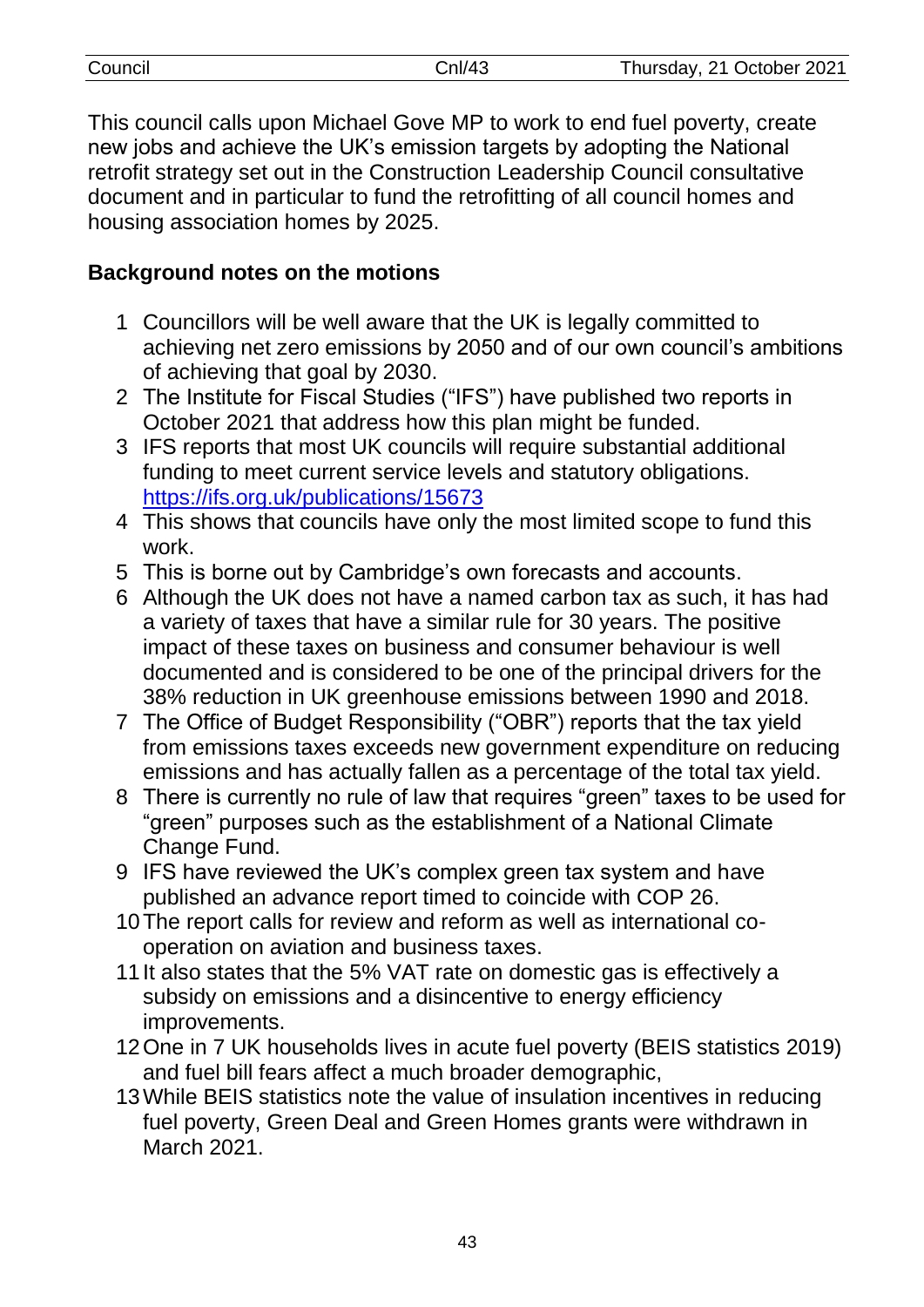| Council | Cnl/44                                                                                                                                      | Thursday, 21 October 2021 |
|---------|---------------------------------------------------------------------------------------------------------------------------------------------|---------------------------|
|         | 14 Cold homes are responsible for 11,500 of excess deaths every year and                                                                    |                           |
| CLC).   | treatment for related conditions costs the NHS c £2 billion a year (ONS,                                                                    |                           |
|         | 15 The Construction Leadership Council's report "Greening our Existing<br>Homes" states that homes use 35% of all UK energy and account for |                           |
|         | 20% of CO2 emissions. It sets out a detailed National Retrofit Strategy                                                                     |                           |

without which the UK emission targets cannot be achieved

16Emissions taxation policy, fuel poverty and retrofitting existing homes remain inextricably linked. It is for this reason that we have chosen to put two linked motions before the council today.

*Further reading [https://ifs.org.uk/publications/15653,](https://ifs.org.uk/publications/15653) [https://www.constructionleadershipcouncil.co.uk/workstream/net-zero-carbon](https://www.constructionleadershipcouncil.co.uk/workstream/net-zero-carbon-workstream/)[workstream/](https://www.constructionleadershipcouncil.co.uk/workstream/net-zero-carbon-workstream/)*

Councillor Moore proposed and Councillor Gilderdale seconded the following amendment to motion: (additional text underlined).

This council believes that a socially just and carbon-neutral recovery from the pandemic is not only possible but imperative if we are to meet the vision set out in our Climate Change Strategy 2021. However, up to now much of national Government's proposed actions are little more than rhetoric. We really need to turn rhetoric into action.

Melting ice caps and forest fires can often seem like someone else's crisis when many are taking effect so far from our homes. But crises closer to home affecting thousands of local families cannot be separated from those further afield.

Across the UK there are more than 24 million homes leaking heat, not just wasting the Earth's precious resources and creating greenhouse gas emissions but also leaving many residents in cold, damp homes and in fuel poverty. There is no route to decarbonising the economy without retrofitting these homes. Doing so would not only help to protect our planet, improve housing and lead to cheaper energy bills but it would also create hundreds of thousands of good quality jobs across the whole country.

This council notes that;

 The highest temperature ever recorded in the UK was here in Cambridge, in July 2019 and we know that we are already facing a serious water shortage.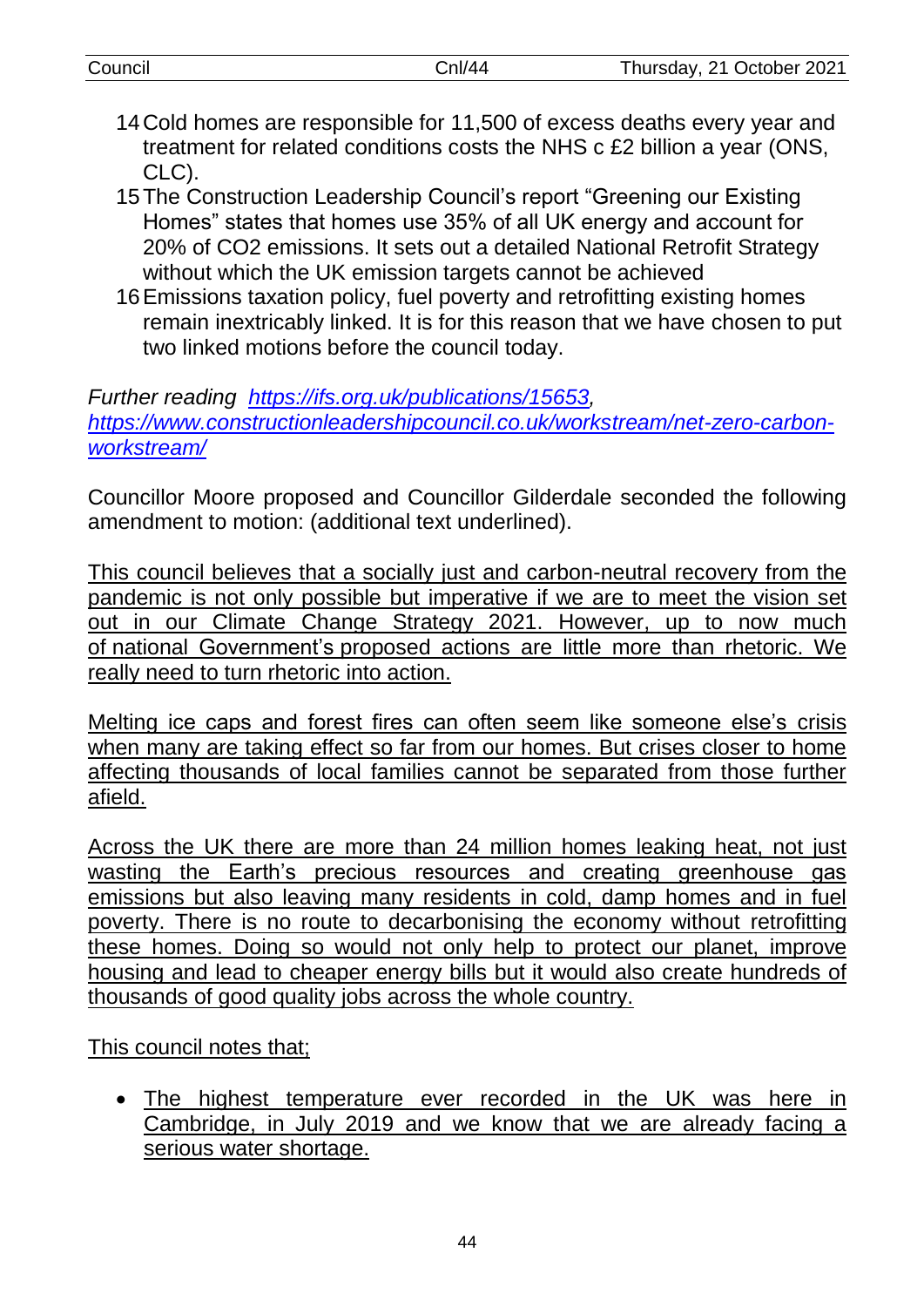- Cambridge has approximately 51,240 homes which need to be retrofitted.
- It is estimated that the average investment needed to fully decarbonise each home in the UK is a minimum of £50k.
- Therefore, to decarbonise all homes in Cambridge would cost an estimated £2.562 billion.
- To retrofit all homes in Cambridge by this council's own Net Zero Carbon vision of 2030 would require 6,405 homes being completed each year.
- To retrofit all homes in Cambridge by the government's Net Zero Carbon target of 2050 would require 1,830 homes being completed each year.
- We have commissioned two high-level retrofit studies to identify what energy efficiency and renewable energy measures would need to be installed for different property archetypes in Cambridge to reach net zero carbon emissions and to provide more accurate costings for retrofitting both council and private homes.
- Over the period of the Council's previous climate change strategies, we have invested £4.3 million in energy efficiency improvements to Council homes, focussing on bringing the lowest rated properties up to an EPC rating of C.
- From 2020/21 to 2022/23, we have committed to investing a further £2.5 million to improve the energy efficiency of some of the remaining Council homes with EPC ratings of D to G, with the aim of bringing these up to a C rating or above where feasible.
- In February 2021 the Council was successful in its consortium bid with other Cambridgeshire local authorities to the Government's Green Homes Grant Local Authority Delivery (LAD) scheme and was awarded just over £2m to retrofit social and private housing.
- As part of a Cambridgeshire local authority consortium, the council has recently submitted a further £5.5m bid into the Sustainable Warmth Scheme, which is scheduled to be implemented between January 2022 and March 2023 if successful.
- The latest fuel poverty data for 2019 states 14.9% of Cambridge residents are experiencing fuel poverty. Energy efficiency also helps to reduce the impact of increasing energy prices and volatile energy markets.
- Cambridge City Council is currently working with PECT with the Warm Homes scheme to provide support to those experiencing fuel poverty.
- The Minimum Energy Efficiency Standards (MEES) regulation for the private rented sector restricts poor energy performing properties being available to rent. Cambridge City Council is implementing this regulation to improve the energy efficiency of the Cambridge rental sector.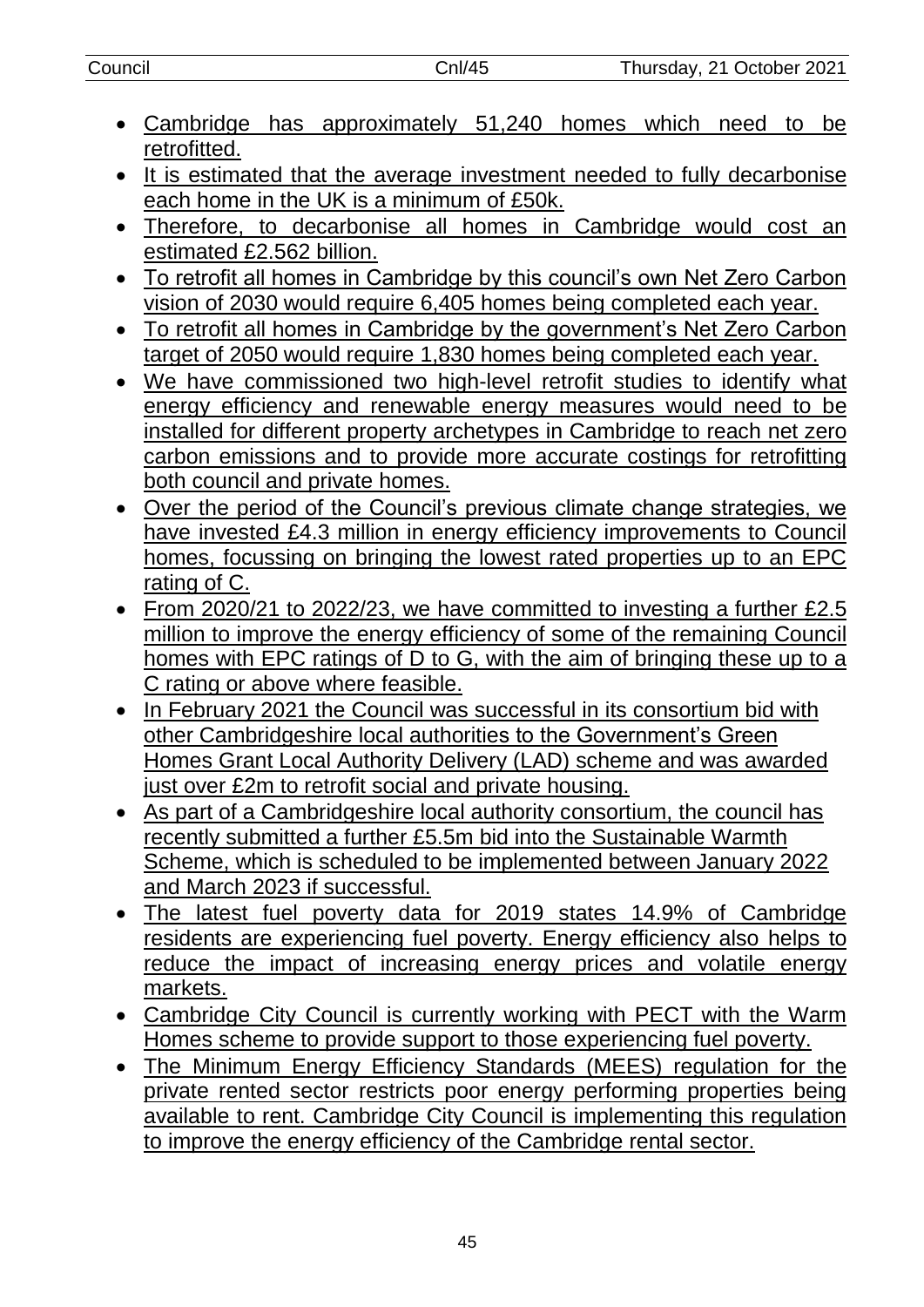| Council | Cnl/46 | Thursday, 21 October 2021 |
|---------|--------|---------------------------|

- We have established a working group to plan how we will retrofit our own council housing stock and how best we can support private homeowners and landlords to retrofit theirs.
- Our project for Building Control to give homeowners energy saving advice using thermal imaging will launch at the end of this year.

The Great Homes Upgrade calls on the government to offer long term support to local authorities so we can help improve our residents' lives and homes, create thousands of high-quality jobs and decarbonise our housing stock in the face of climate change.

This council commits to;

- Join the "Great Homes Upgrade" campaign and for the leader to write to the Chancellor of the Exchequer and Sec of State DLUHC asking for an additional £11.7bn for retrofitting over the next three years as part of the government's spending review in 2021.
- The leader will write to This council calls upon Michael Gove MP asking him to work to end fuel poverty, create new green jobs and achieve the UK's emission targets by adopting the National retrofit strategy set out in the Construction Leadership Council consultative document and in particular to fund the retrofitting of all council homes and housing association homes by 2025.
- Widen the scope of our working group to include working with housing associations, private landlords and owner occupiers to help access investment and to build the skills and expertise necessary to reach our Climate Change Strategy aspirations.
- Work with local partners, including the Cambridgeshire & Peterborough Combined Authority (who lead on skills strategy), the Greater Cambridge Partnership, local councils, businesses and education providers to create the skilled workforce that we need.
- Share best practice and stories of retrofit success with the campaign.
- Write to neighbouring Local Authorities asking them to join the campaign.
- Sign and circulate the Great Homes Upgrade petition.

# **Background notes on the motions**

1. Councillors will be well aware that the UK is legally committed to achieving net zero emissions by 2050 and of our own council's ambitions of achieving that goal by 2030.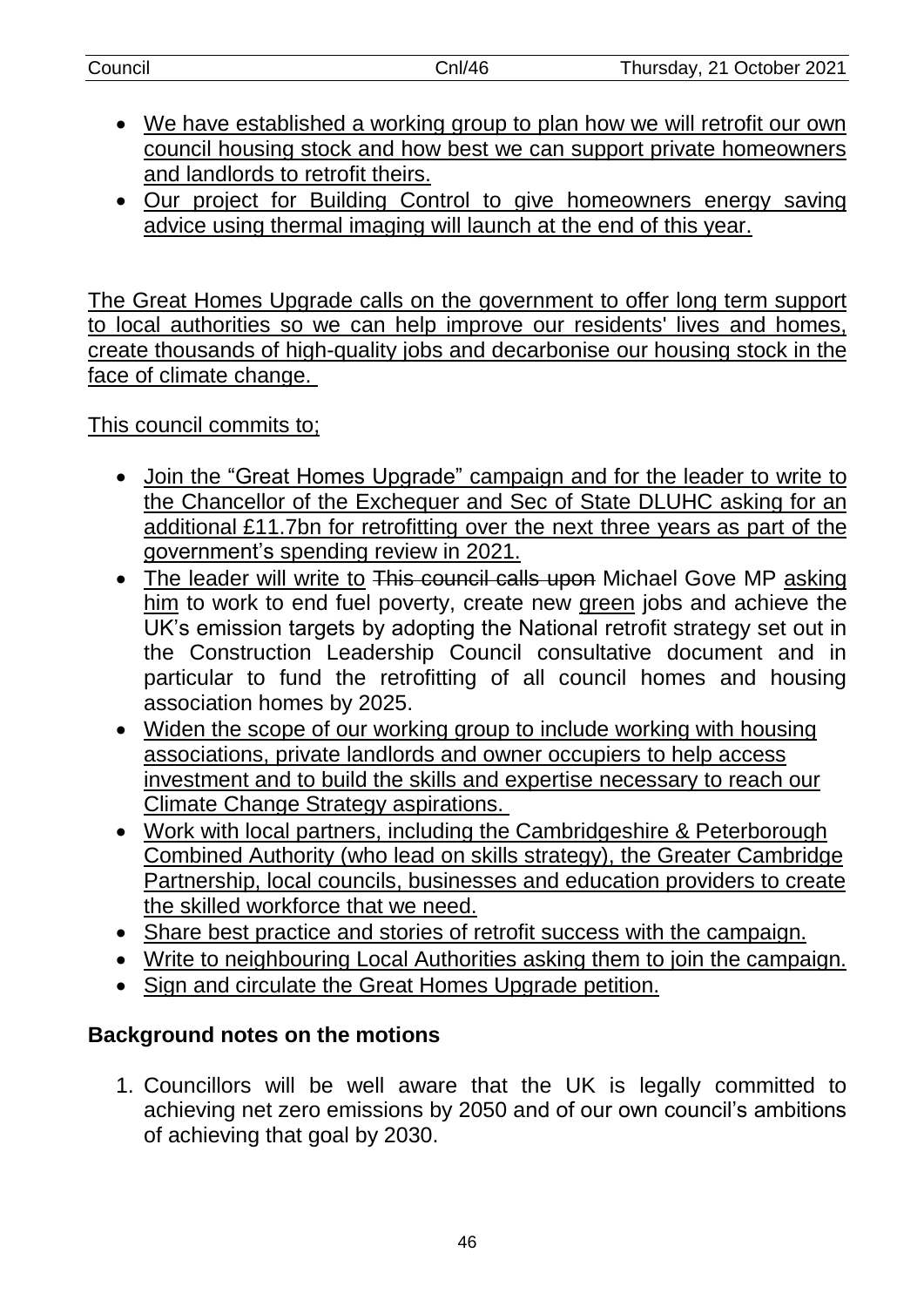- 2. The Institute for Fiscal Studies ("IFS") have published two reports in October 2021 that address how this plan might be funded.
- 3. IFS reports that most UK councils will require substantial additional funding to meet current service levels and statutory obligations. <https://ifs.org.uk/publications/15673>
- 4. This shows that councils have only the most limited scope to fund this work.
- 5. This is borne out by Cambridge's own forecasts and accounts.
- 6. Although the UK does not have a named carbon tax as such, it has had a variety of taxes that have a similar rule for 30 years. The positive impact of these taxes on business and consumer behaviour is well documented and is considered to be one of the principal drivers for the 38% reduction in UK greenhouse emissions between 1990 and 2018.
- 7. The Office of Budget Responsibility ("OBR") reports that the tax yield from emissions taxes exceeds new government expenditure on reducing emissions and has actually fallen as a percentage of the total tax yield.
- 8. There is currently no rule of law that requires "green" taxes to be used for "green" purposes such as the establishment of a National Climate Change Fund.
- 9. IFS have reviewed the UK's complex green tax system and have published an advance report timed to coincide with COP 26.
- 10. The report calls for review and reform as well as international cooperation on aviation and business taxes.
- 11. It also states that the 5% VAT rate on domestic gas is effectively a subsidy on emissions and a disincentive to energy efficiency improvements.
- 12. One in 7 UK households lives in acute fuel poverty (BEIS statistics 2019) and fuel bill fears affect a much broader demographic,
- 13. While BEIS statistics note the value of insulation incentives in reducing fuel poverty, Green Deal and Green Homes grants were withdrawn in March 2021.
- 14. Cold homes are responsible for 11,500 of excess deaths every year and treatment for related conditions costs the NHS c £2 billion a year (ONS, CLC)
- 15. The Construction Leadership Council's report "Greening our Existing Homes" states that homes use 35% of all UK energy and account for 20% of CO2 emissions. It sets out a detailed National Retrofit Strategy without which the UK emission targets cannot be achieved
- 16.Emissions taxation policy, fuel poverty and retrofitting existing homes remain inextricably linked. It is for this reason that we have chosen to put two linked motions before the council today.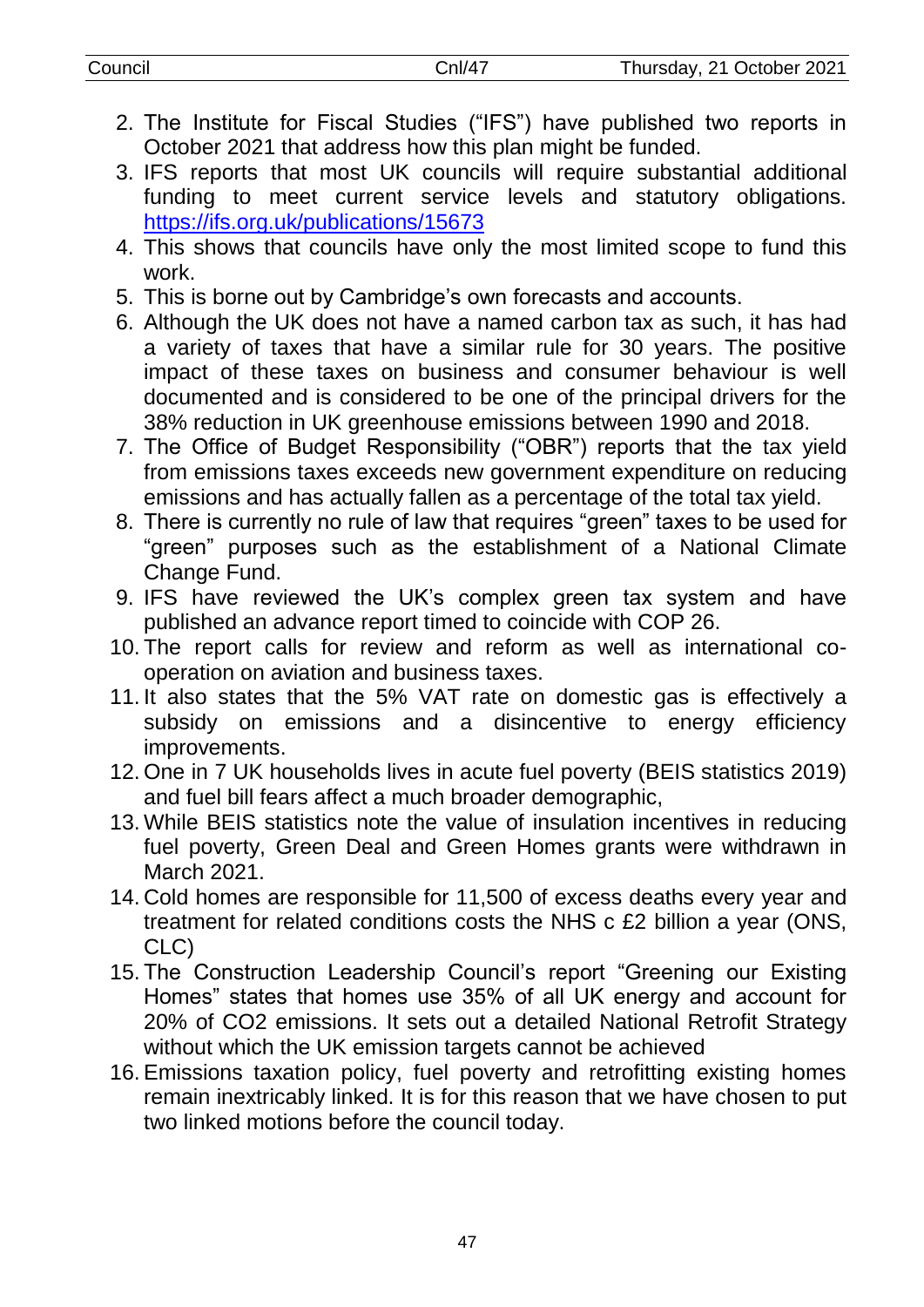| Council                                                                     |         | CnI/48 | Thursday, 21 October 2021              |  |
|-----------------------------------------------------------------------------|---------|--------|----------------------------------------|--|
| Further                                                                     | reading |        | https://ifs.org.uk/publications/15653, |  |
| https://www.constructionleadershipcouncil.co.uk/workstream/net-zero-carbon- |         |        |                                        |  |
| workstream/                                                                 |         |        |                                        |  |

On a show of hands the amendment was carried by 25 votes to 0.

Under Council Procedure Rule 23.4, the Mayor permitted Councillor Dalzell to move his amendment to motion 6g in this debate. Councillor Dalzell proposed and Councillor Gehring seconded the following amendment to motion (additional text underlined).

This council believes that a socially just and carbon-neutral recovery from the pandemic is not only possible but imperative if we are to meet the vision set out in our Climate Change Strategy 2021. However, up to now much of national Government's proposed actions are little more than rhetoric. We really need to turn rhetoric into action.

Melting ice caps and forest fires can often seem like someone else's crisis when many are taking effect so far from our homes. But crises closer to home affecting thousands of local families cannot be separated from those further afield.

Across the UK there are more than 24 million homes leaking heat, not just wasting the Earth's precious resources and creating greenhouse gas emissions but also leaving many residents in cold, damp homes and in fuel poverty. There is no route to decarbonising the economy without retrofitting these homes. Doing so would not only help to protect our planet, improve housing and lead to cheaper energy bills but it would also create hundreds of thousands of good quality jobs across the whole country.

This council notes that;

- The highest temperature ever recorded in the UK was here in Cambridge, in July 2019 and we know that we are already facing a serious water shortage.
- Cambridge has approximately 51,240 homes which need to be retrofitted.
- It is estimated that the average investment needed to fully decarbonise each home in the UK is a minimum of £50k.
- Therefore, to decarbonise all homes in Cambridge would cost an estimated £2.562 billion.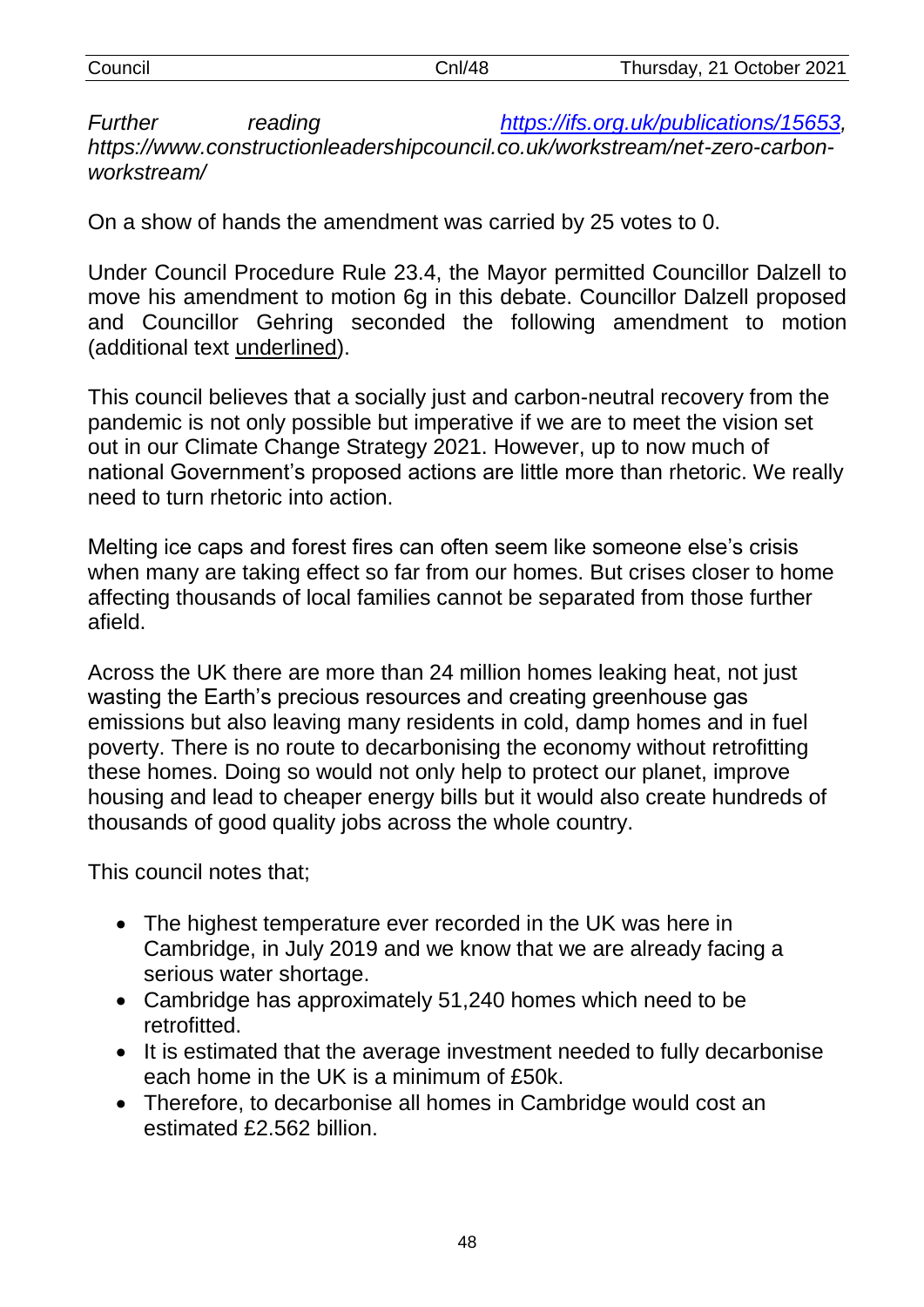| Council | Cnl/49 | Thursday, 21 October 2021 |
|---------|--------|---------------------------|
|         |        |                           |

- To retrofit all homes in Cambridge by this council's own Net Zero Carbon vision of 2030 would require 6,405 homes being completed each year.
- To retrofit all homes in Cambridge by the government's Net Zero Carbon target of 2050 would require 1,830 homes being completed each year.
- We have commissioned two high-level retrofit studies to identify what energy efficiency and renewable energy measures would need to be installed for different property archetypes in Cambridge to reach net zero carbon emissions and to provide more accurate costings for retrofitting both council and private homes.
- Over the period of the Council's previous climate change strategies, we have invested £4.3 million in energy efficiency improvements to Council homes, focussing on bringing the lowest rated properties up to an EPC rating of C.
- From 2020/21 to 2022/23, we have committed to investing a further £2.5 million to improve the energy efficiency of some of the remaining Council homes with EPC ratings of D to G, with the aim of bringing these up to a C rating or above where feasible.
- In February 2021 the Council was successful in its consortium bid with other Cambridgeshire local authorities to the Government's Green Homes Grant Local Authority Delivery (LAD) scheme and was awarded just over £2m to retrofit social and private housing.
- The premature closure of the Government's Green Homes Grant programme in March 2021 due to a lack of uptake, which has been subsequently blamed by the Business Minister on "challenging timelines" and a failure to run local pilots.
- The new Government 'Heat and buildings strategy', which seeks to introduce Home Upgrade Grants, but appears to provide insufficient policies and investments to decarbonise the UK in line with the Paris Accord.
- As part of a Cambridgeshire local authority consortium, the council has recently submitted a further £5.5m bid into the Sustainable Warmth Scheme, which is scheduled to be implemented between January 2022 and March 2023 if successful.
- The latest fuel poverty data for 2019 states 14.9% of Cambridge residents are experiencing fuel poverty. Energy efficiency also helps to reduce the impact of increasing energy prices and volatile energy markets.
- Cambridge City Council is currently working with PECT with the Warm Homes scheme to provide support to those experiencing fuel poverty.
- The Minimum Energy Efficiency Standards (MEES) regulation for the private rented sector restricts poor energy performing properties being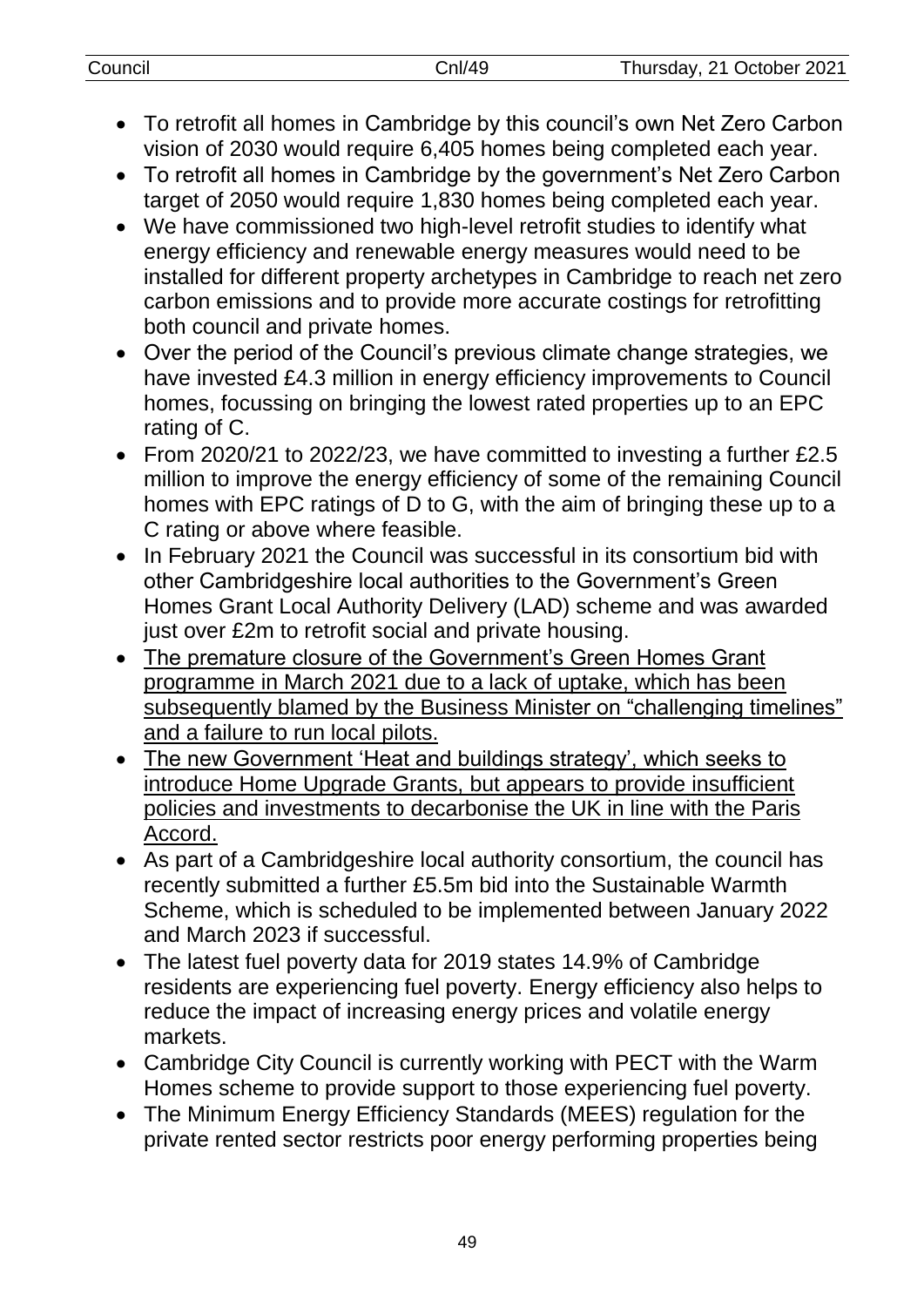available to rent. Cambridge City Council is implementing this regulation to improve the energy efficiency of the Cambridge rental sector.

- We have established a working group to plan how we will retrofit our own council housing stock and how best we can support private homeowners and landlords to retrofit theirs.
- Our project for Building Control to give homeowners energy saving advice using thermal imaging will launch at the end of this year.

The Great Homes Upgrade calls on the government to offer long term support to local authorities so we can help improve our residents' lives and homes, create thousands of high-quality jobs and decarbonise our housing stock in the face of climate change.

This council commits to;

- Join the "Great Homes Upgrade" campaign and for the leader to write to the Chancellor of the Exchequer and Sec of State DLUHC asking for an additional £11.7bn for retrofitting over the next three years as part of the government's spending review in 2021.
- Include in this letter an offer to host pilot schemes in Cambridge to help develop nationwide insulation programmes and to help avoid further failures like the Green House Grant scheme.
- To put forward a clear deadline for getting all Council homes to an EPC standard of C or above in next HRA Budget Setting Report.
- Widen the scope of our working group to include working with housing associations, private landlords and owner occupiers to help access investment and to build the skills and expertise necessary to reach our Climate Change Strategy aspirations.
- Work with local partners, including the Cambridgeshire & Peterborough Combined Authority (who lead on skills strategy), the Greater Cambridge Partnership, local councils, businesses and education providers to create the skilled workforce that we need.
- Actively support homeowners to identify and apply for Home Upgrade Grants, and any other government grants that become available, and promote such grant schemes more widely on our website, social media and in Cambridge Matters.
- Share best practice and stories of retrofit success with the campaign.
- Write to neighbouring Local Authorities asking them to join the campaign.
- Sign and circulate the Great Homes Upgrade petition.

# **On a show of hands the amendment was lost by 14 votes to 22.**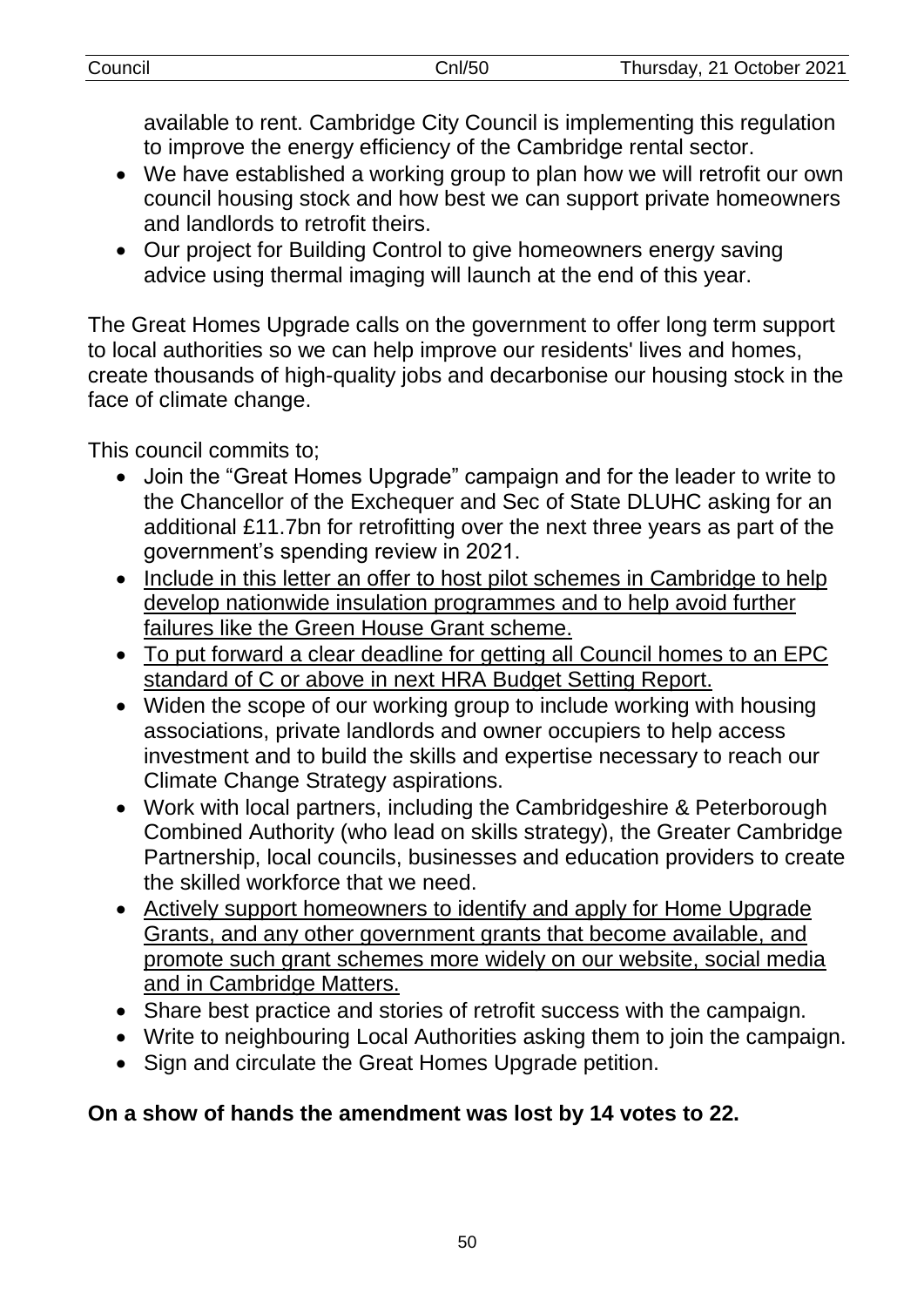# **Resolved (by 35 votes to 1) that:**

This council believes that a socially just and carbon-neutral recovery from the pandemic is not only possible but imperative if we are to meet the vision set out in our Climate Change Strategy 2021. However, up to now much of national Government's proposed actions are little more than rhetoric. We really need to turn rhetoric into action.

Melting ice caps and forest fires can often seem like someone else's crisis when many are taking effect so far from our homes. But crises closer to home affecting thousands of local families cannot be separated from those further afield.

Across the UK there are more than 24 million homes leaking heat, not just wasting the Earth's precious resources and creating greenhouse gas emissions but also leaving many residents in cold, damp homes and in fuel poverty. There is no route to decarbonising the economy without retrofitting these homes. Doing so would not only help to protect our planet, improve housing and lead to cheaper energy bills but it would also create hundreds of thousands of good quality jobs across the whole country.

This council notes that;

- The highest temperature ever recorded in the UK was here in Cambridge, in July 2019 and we know that we are already facing a serious water shortage.
- Cambridge has approximately 51,240 homes which need to be retrofitted.
- It is estimated that the average investment needed to fully decarbonise each home in the UK is a minimum of £50k.
- Therefore, to decarbonise all homes in Cambridge would cost an estimated £2.562 billion.
- To retrofit all homes in Cambridge by this council's own Net Zero Carbon vision of 2030 would require 6,405 homes being completed each year.
- To retrofit all homes in Cambridge by the government's Net Zero Carbon target of 2050 would require 1,830 homes being completed each year.
- We have commissioned two high-level retrofit studies to identify what energy efficiency and renewable energy measures would need to be installed for different property archetypes in Cambridge to reach net zero carbon emissions and to provide more accurate costings for retrofitting both council and private homes.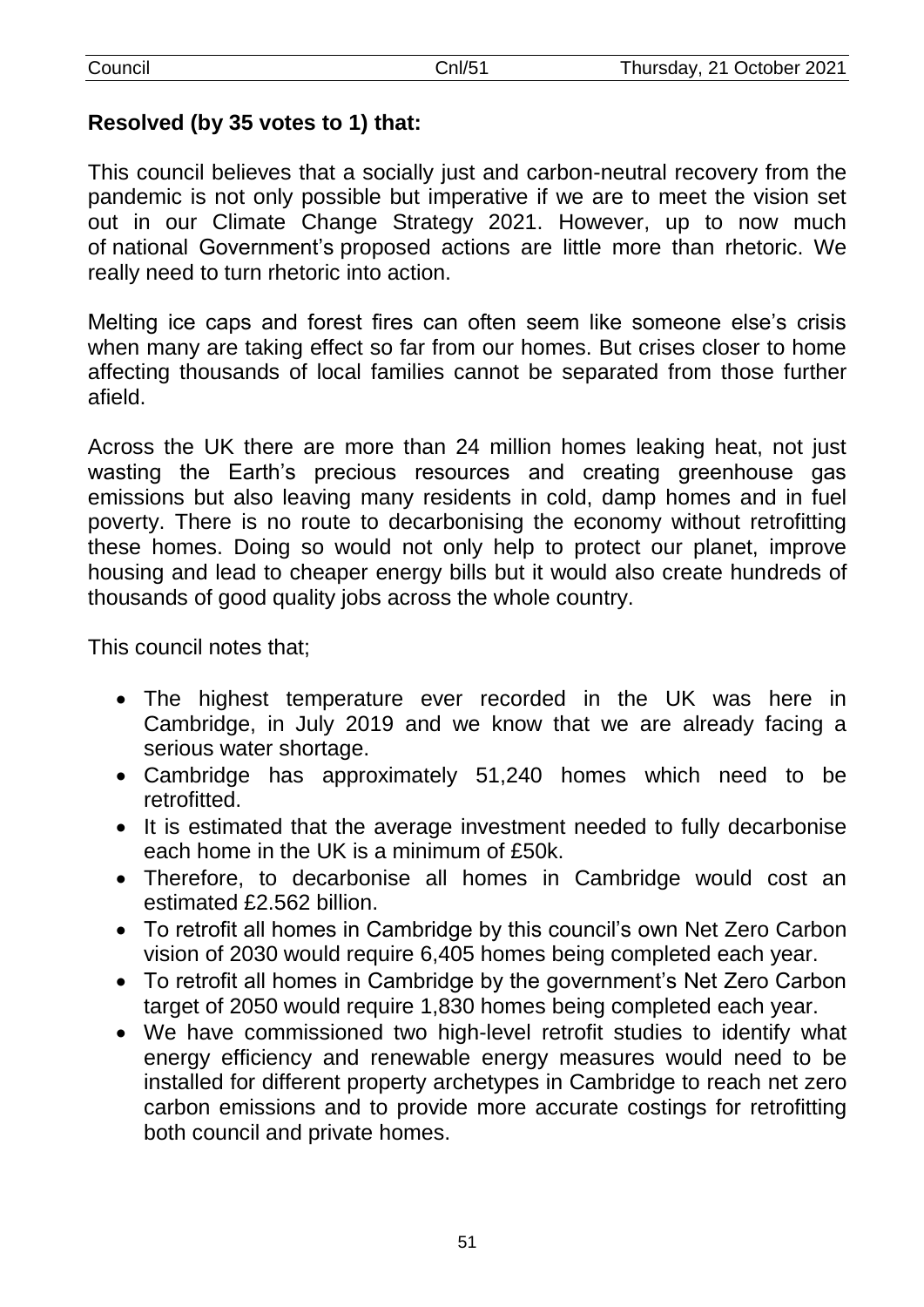| Council | Cnl/52 | Thursday, 21 October 2021 |
|---------|--------|---------------------------|
|         |        |                           |

- Over the period of the Council's previous climate change strategies, we have invested £4.3 million in energy efficiency improvements to Council homes, focussing on bringing the lowest rated properties up to an EPC rating of C.
- From 2020/21 to 2022/23, we have committed to investing a further £2.5 million to improve the energy efficiency of some of the remaining Council homes with EPC ratings of D to G, with the aim of bringing these up to a C rating or above where feasible.
- In February 2021 the Council was successful in its consortium bid with other Cambridgeshire local authorities to the Government's Green Homes Grant Local Authority Delivery (LAD) scheme and was awarded just over £2m to retrofit social and private housing.
- As part of a Cambridgeshire local authority consortium, the council has recently submitted a further £5.5m bid into the Sustainable Warmth Scheme, which is scheduled to be implemented between January 2022 and March 2023 if successful.
- The latest fuel poverty data for 2019 states 14.9% of Cambridge residents are experiencing fuel poverty. Energy efficiency also helps to reduce the impact of increasing energy prices and volatile energy markets.
- Cambridge City Council is currently working with PECT with the Warm Homes scheme to provide support to those experiencing fuel poverty.
- The Minimum Energy Efficiency Standards (MEES) regulation for the private rented sector restricts poor energy performing properties being available to rent. Cambridge City Council is implementing this regulation to improve the energy efficiency of the Cambridge rental sector.
- We have established a working group to plan how we will retrofit our own council housing stock and how best we can support private homeowners and landlords to retrofit theirs.
- Our project for Building Control to give homeowners energy saving advice using thermal imaging will launch at the end of this year.

The Great Homes Upgrade calls on the government to offer long term support to local authorities so we can help improve our residents' lives and homes, create thousands of high-quality jobs and decarbonise our housing stock in the face of climate change.

This council commits to;

 Join the "Great Homes Upgrade" campaign and for the leader to write to the Chancellor of the Exchequer and Sec of State DLUHC asking for an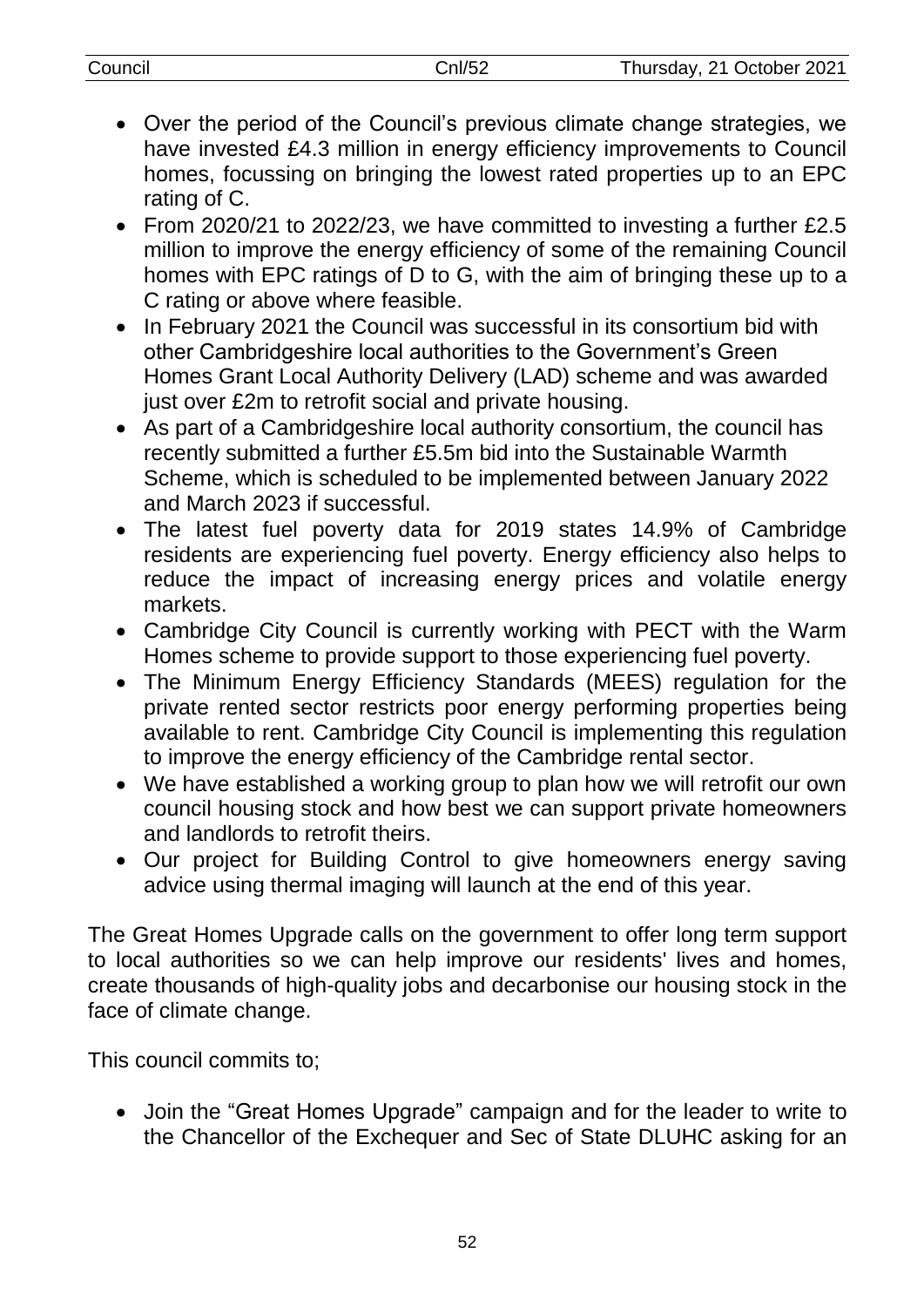additional £11.7bn for retrofitting over the next three years as part of the government's spending review in 2021.

- The leader will write to Michael Gove MP asking him to work to end fuel poverty, create new green jobs and achieve the UK's emission targets by adopting the National retrofit strategy set out in the Construction Leadership Council consultative document and in particular to fund the retrofitting of all council homes and housing association homes by 2025.
- Widen the scope of our working group to include working with housing associations, private landlords and owner occupiers to help access investment and to build the skills and expertise necessary to reach our Climate Change Strategy aspirations.
- Work with local partners, including the Cambridgeshire & Peterborough Combined Authority (who lead on skills strategy), the Greater Cambridge Partnership, local councils, businesses and education providers to create the skilled workforce that we need.
- Share best practice and stories of retrofit success with the campaign.
- Write to neighbouring Local Authorities asking them to join the campaign.
- Sign and circulate the Great Homes Upgrade petition.

Background notes on the motions

- 1. Councillors will be well aware that the UK is legally committed to achieving net zero emissions by 2050 and of our own council's ambitions of achieving that goal by 2030.
- 2. The Institute for Fiscal Studies ("IFS") have published two reports in October 2021 that address how this plan might be funded.
- 3. IFS reports that most UK councils will require substantial additional funding to meet current service levels and statutory obligations. <https://ifs.org.uk/publications/15673>
- 4. This shows that councils have only the most limited scope to fund this work.
- 5. This is borne out by Cambridge's own forecasts and accounts.
- 6. Although the UK does not have a named carbon tax as such, it has had a variety of taxes that have a similar rule for 30 years. The positive impact of these taxes on business and consumer behaviour is well documented and is considered to be one of the principal drivers for the 38% reduction in UK greenhouse emissions between 1990 and 2018.
- 7. The Office of Budget Responsibility ("OBR") reports that the tax yield from emissions taxes exceeds new government expenditure on reducing emissions and has actually fallen as a percentage of the total tax yield.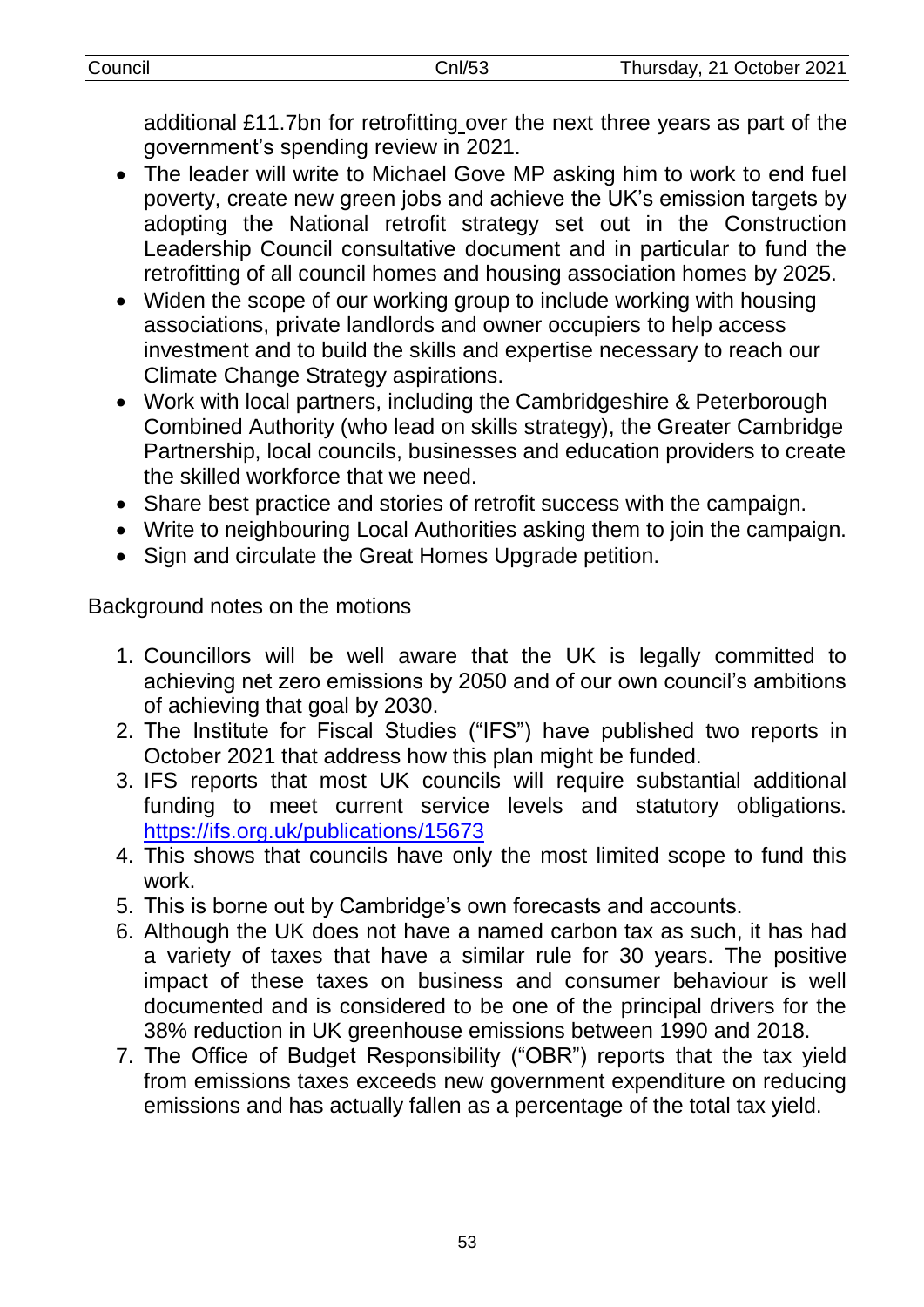- 8. There is currently no rule of law that requires "green" taxes to be used for "green" purposes such as the establishment of a National Climate Change Fund.
- 9. IFS have reviewed the UK's complex green tax system and have published an advance report timed to coincide with COP 26.
- 10. The report calls for review and reform as well as international cooperation on aviation and business taxes.
- 11. It also states that the 5% VAT rate on domestic gas is effectively a subsidy on emissions and a disincentive to energy efficiency improvements.
- 12. One in 7 UK households lives in acute fuel poverty (BEIS statistics 2019) and fuel bill fears affect a much broader demographic,
- 13. While BEIS statistics note the value of insulation incentives in reducing fuel poverty, Green Deal and Green Homes grants were withdrawn in March 2021.
- 14. Cold homes are responsible for 11,500 of excess deaths every year and treatment for related conditions costs the NHS c £2 billion a year (ONS, CLC)
- 15. The Construction Leadership Council's report "Greening our Existing Homes" states that homes use 35% of all UK energy and account for 20% of CO2 emissions. It sets out a detailed National Retrofit Strategy without which the UK emission targets cannot be achieved
- 16.Emissions taxation policy, fuel poverty and retrofitting existing homes remain inextricably linked. It is for this reason that we have chosen to put two linked motions before the council today.

#### *Further reading [https://ifs.org.uk/publications/15653,](https://ifs.org.uk/publications/15653) [https://www.constructionleadershipcouncil.co.uk/workstream/net-zero-carbon](https://www.constructionleadershipcouncil.co.uk/workstream/net-zero-carbon-workstream/)[workstream/](https://www.constructionleadershipcouncil.co.uk/workstream/net-zero-carbon-workstream/)*

**6f** Councillor Lee: Removal of Universal Credit boost

Councillor Lee proposed and Councillor Nethsingha seconded the following motion. Councillor Lee amended the motion with Council's consent under Council Procedure Rule 26, additional text underlined.

Council notes:

- That in March 2020, the government increased Universal Credit and Working Tax Credit by £20 a week to support families through the economic challenges presented by the Covid-19 pandemic.
- That this scheme officially ended on 6th October 2021.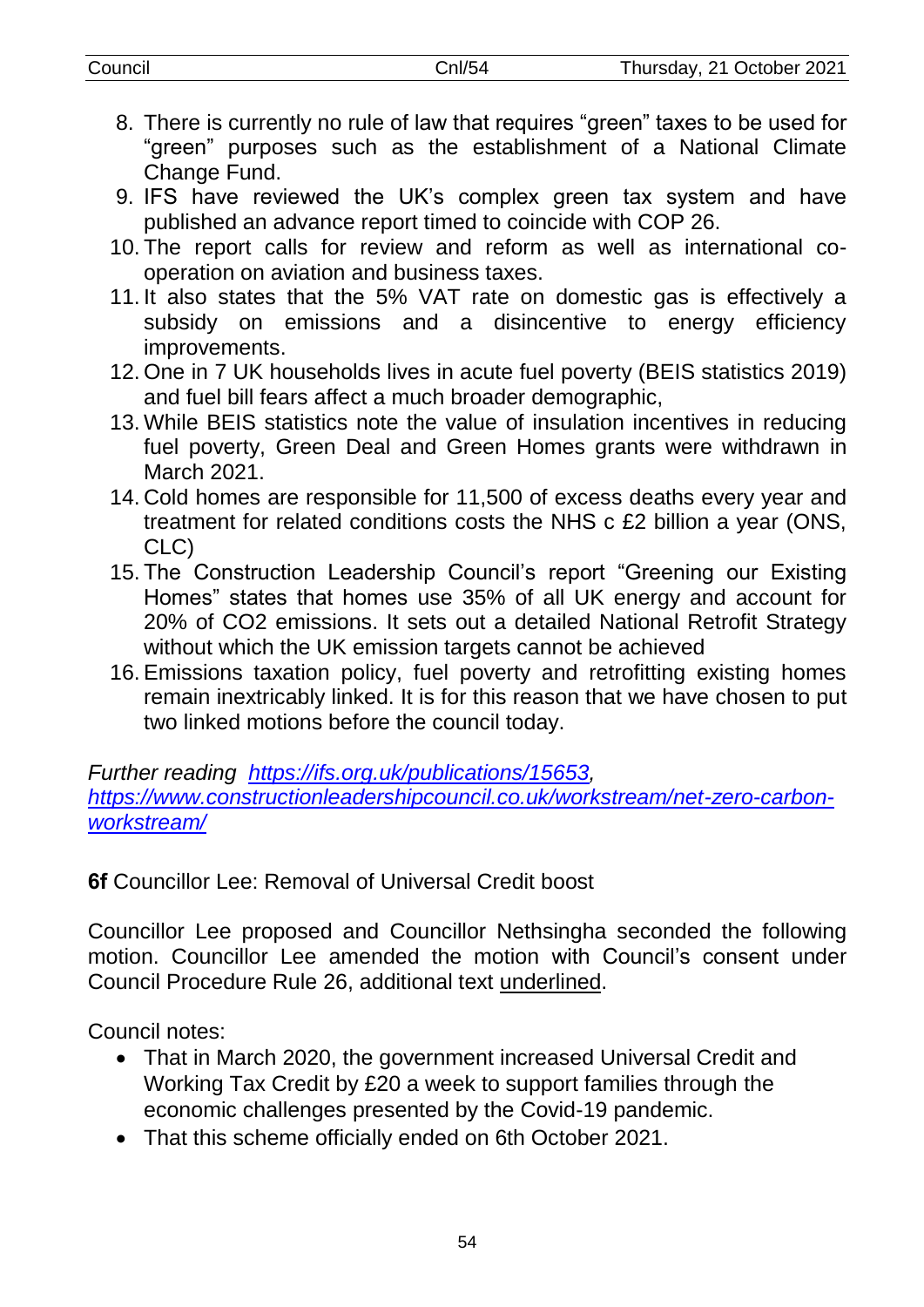| Council | $\binom{5}{1}$ | Thursday, 21 October 2021 |
|---------|----------------|---------------------------|
|         |                |                           |

- That the cut to Universal Credit is the biggest overnight cut to the basic rate of social security since the modern welfare state began.
- Analysis by the Joseph Rowntree Foundation indicates that 21% of all working-age families will experience a £1,040-a-year cut to their incomes due to the removal of the uplift.
- The increase in the number of children receiving Free School Meals nationally, the increase in families relying on help from food banks nationally, and the increase in the number of families claiming Universal Credit in Cambridgeshire following the pandemic.
- That pressures on family incomes are mounting, due to the rise in the cost of living as a direct consequence of this government's actions in leaving the European Union, and inactions in failing to implement policies that could have negated some of its impacts.
- That due to the price of gas rising by 250% this year, energy bills have dramatically increased also, while Winter Fuel Payments, which were already inadequate, have not kept up with this rise.

Council believes:

- It is a national disgrace that anyone should have to rely on help from food banks in one of the largest economies in the world.
- That the withdrawal of the Universal Credit boost at this time will have a significant detrimental impact on the financial security and wellbeing of those affected in Cambridge.
- That the decision to remove the uplift is deplorable, and not the actions of a responsible government.

Council resolves to:

- Write to the Chancellor of the Exchequer and the Secretary of State for Work and Pensions, to express this council's grave concern at the impact that the cut of £20 a week to Universal Credit will have on many families in Cambridge, and request that the cut to the Universal Credit uplift be reversed.
- Continue to offer support to our families who are on Universal Credit through our existing Council services.
- Ensure the council website and social media provides clear signposting to sources of financial support.

Councillor S. Baigent proposed and Councillor Sweeney seconded the following amendment to motion (additional text underlined, deleted text struckthrough).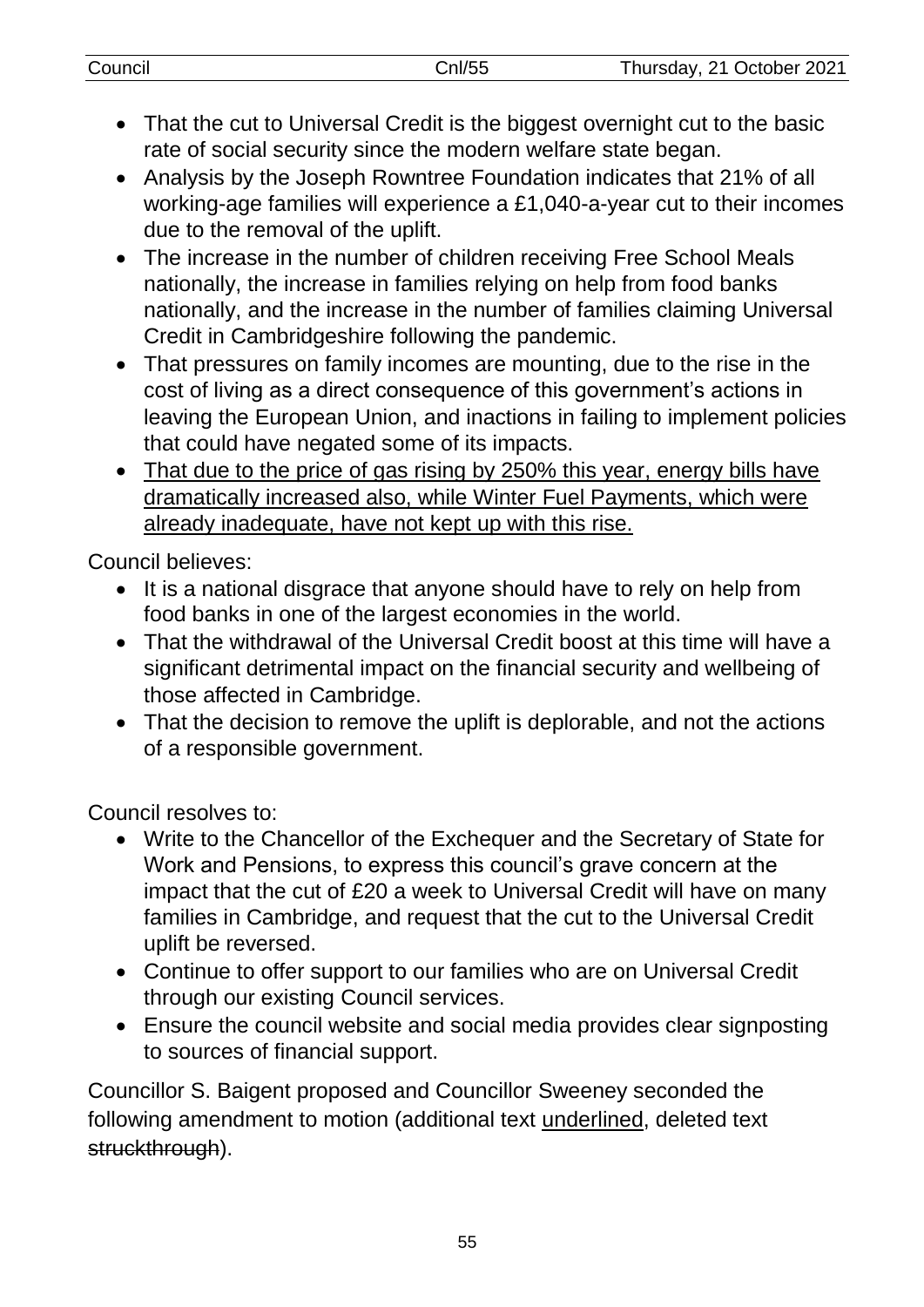| Council | Cnl/56 | Thursday, 21 October 2021 |
|---------|--------|---------------------------|
|         |        |                           |

Council notes:

- That in March 2020, the government increased Universal Credit and Working Tax Credit by £20 a week to support families through the economic challenges presented by the Covid-19 pandemic.
- That this scheme officially ended on 6th October 2021.
- That the cut to Universal Credit is the biggest overnight cut to the basic rate of social security since the modern welfare state began.
- Analysis by the Joseph Rowntree Foundation indicates that 21% of all working-age families will experience a £1,040-a-year cut to their incomes due to the removal of the uplift.
- The increase in the number of children receiving Free School Meals nationally, the increase in families relying on help from food banks nationally as well as food hubs locally, and the increase in the number of families claiming Universal Credit in Cambridgeshire following the pandemic.
- That pressures on family incomes are mounting, due to the rise in the cost of living as a direct consequence of this government's actions in leaving the European Union, including rising food prices and fuel costs as well as their failure and inactions in failing to implement sustained, long-term policies that could have negated some of its impact.
- That the Winter Support Payments proposed by the Government are not at a sufficient level to meet the level of need.
- The Welsh Government's bold commitment to trial a Universal Basic Income (UBI) with 5000 residents over 24 months and welcomes its bold vision and clear commitment to tackling inequality.

Council believes;

- That it is a national disgrace that anyone should have to rely on help from food banks in one of the largest economies in the world.
- That the withdrawal of the Universal Credit boost at this time will have a significant detrimental impact on the financial security and wellbeing of those affected in Cambridge.
- That the decision to remove the uplift is deplorable, and not the actions of a responsible government.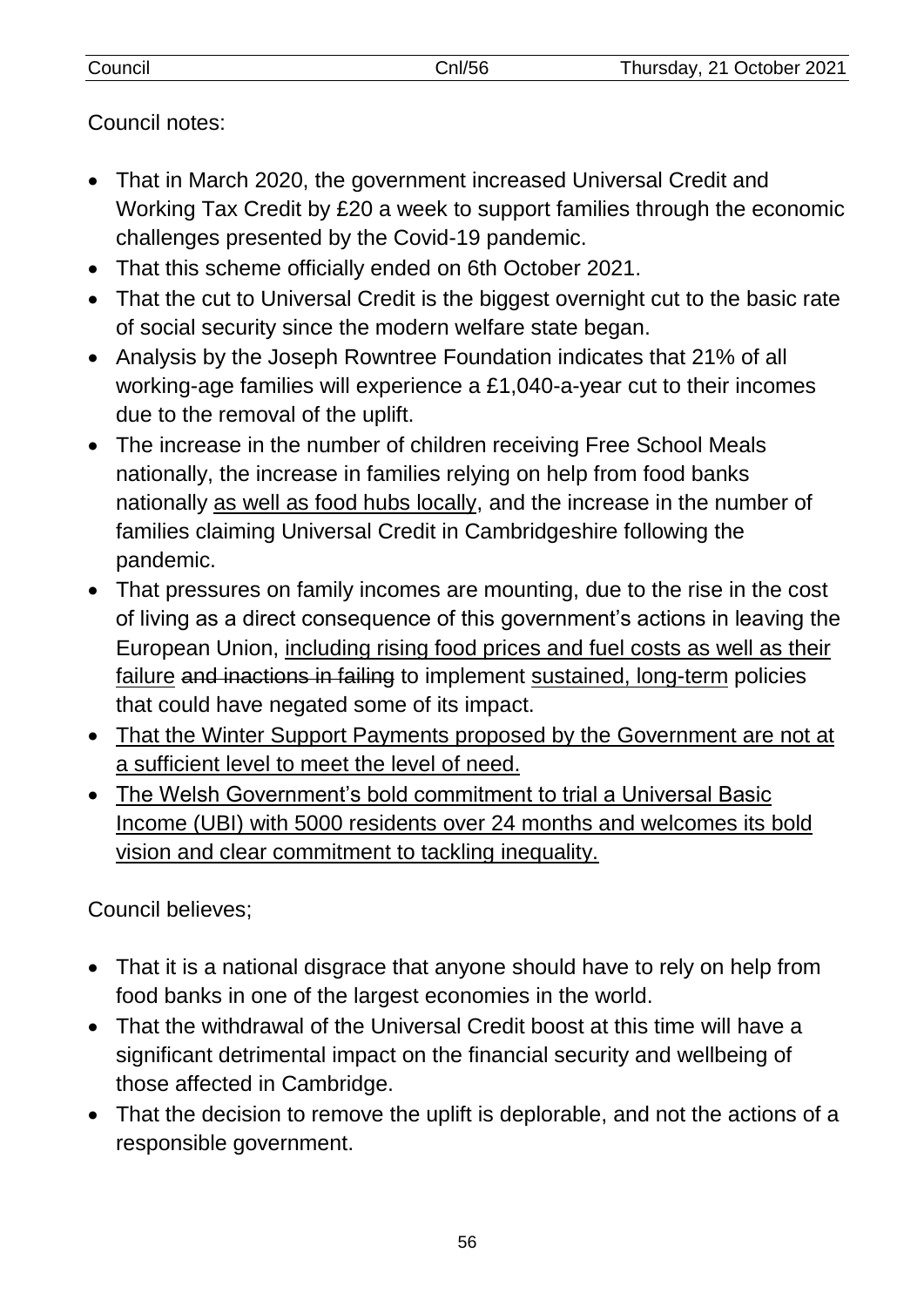Council resolves to;

- Write to the Chancellor of the Exchequer and the Secretary of State for Work and Pensions, to express this council's grave concern at the impact that the cut of £20 a week to Universal Credit will have on many families in Cambridge, and request that the cut to the Universal Credit uplift be reversed.
- Continue to offer support to our families who are on Universal Credit through our existing Council services.
- Ensure the council website and social media provides continues to provide clear signposting to sources of financial support.

On a show of hands the amendment was carried by 24 votes to 0.

# **Resolved (unanimously) that:**

Council notes:

- That in March 2020, the government increased Universal Credit and Working Tax Credit by £20 a week to support families through the economic challenges presented by the Covid-19 pandemic.
- That this scheme officially ended on 6th October 2021.
- That the cut to Universal Credit is the biggest overnight cut to the basic rate of social security since the modern welfare state began.
- Analysis by the Joseph Rowntree Foundation indicates that 21% of all working-age families will experience a £1,040-a-year cut to their incomes due to the removal of the uplift.
- The increase in the number of children receiving Free School Meals nationally, the increase in families relying on help from food banks nationally as well as food hubs locally, and the increase in the number of families claiming Universal Credit in Cambridgeshire following the pandemic.
- That pressures on family incomes are mounting, due to the rise in the cost of living as a direct consequence of this government's actions in leaving the European Union, including rising food prices and fuel costs as well as their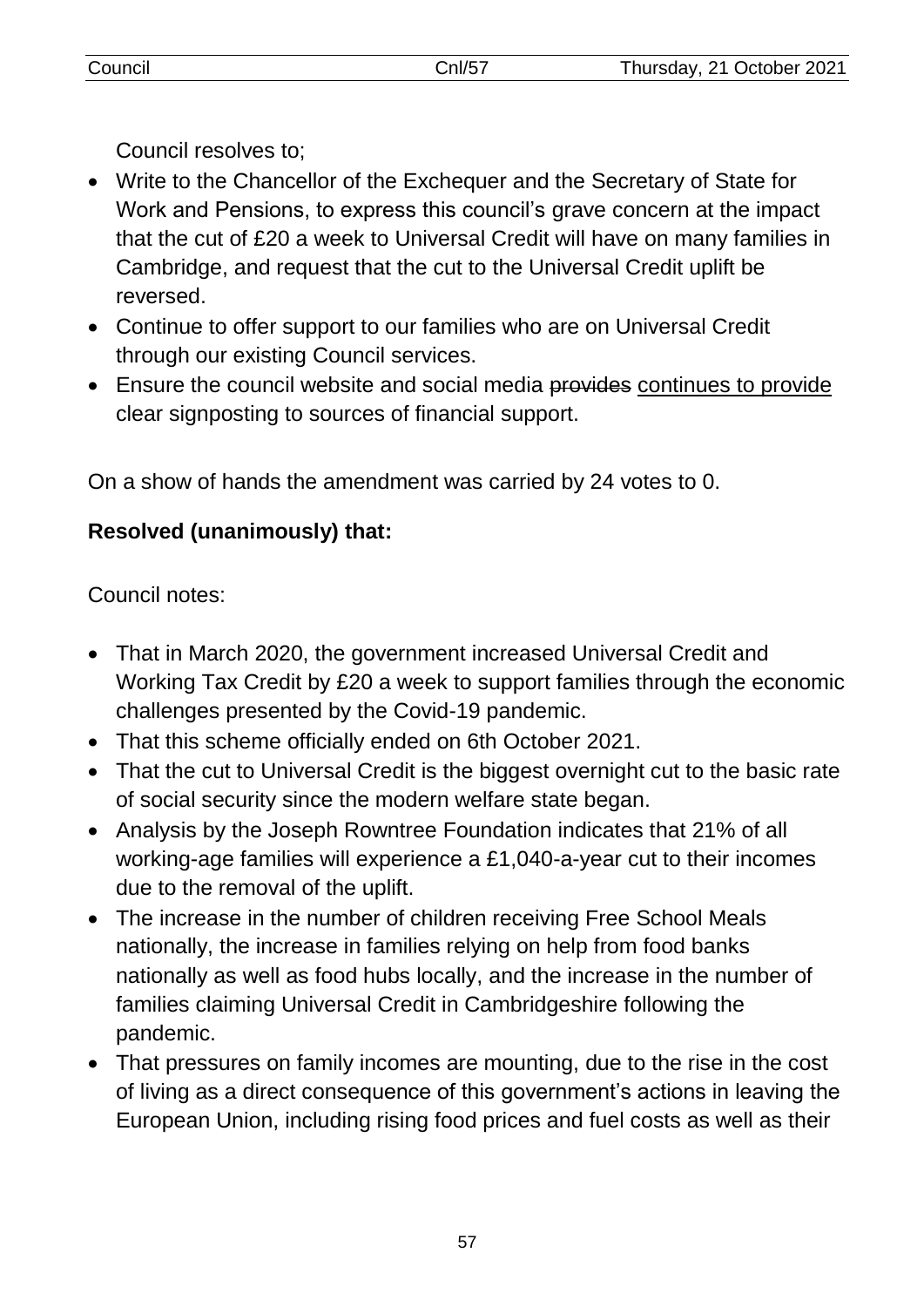| Council | CnI/58 | Thursday, 21 October 2021 |
|---------|--------|---------------------------|
|         |        |                           |

failure to implement sustained, long-term policies that could have negated some of its impact.

- That the Winter Support Payments proposed by the Government are not at a sufficient level to meet the level of need.
- The Welsh Government's bold commitment to trial a Universal Basic Income (UBI) with 5000 residents over 24 months and welcomes its bold vision and clear commitment to tackling inequality.

Council believes;

- That it is a national disgrace that anyone should have to rely on help from food banks in one of the largest economies in the world.
- That the withdrawal of the Universal Credit boost at this time will have a significant detrimental impact on the financial security and wellbeing of those affected in Cambridge.
- That the decision to remove the uplift is deplorable, and not the actions of a responsible government.

Council resolves to;

- Write to the Chancellor of the Exchequer and the Secretary of State for Work and Pensions, to express this council's grave concern at the impact that the cut of £20 a week to Universal Credit will have on many families in Cambridge, and request that the cut to the Universal Credit uplift be reversed.
- Continue to offer support to our families who are on Universal Credit through our existing Council services.
- Ensure the council website and social media continues to provide clear signposting to sources of financial support.

**6g** Councillor Moore: Great Homes Upgrade This motion was withdrawn under Council Procedure Rule 27.

**6h** Councillor Copley: Fossil Fuel Non-Proliferation Treaty Councillor Copley proposed and Councillor Bennett seconded the following motion: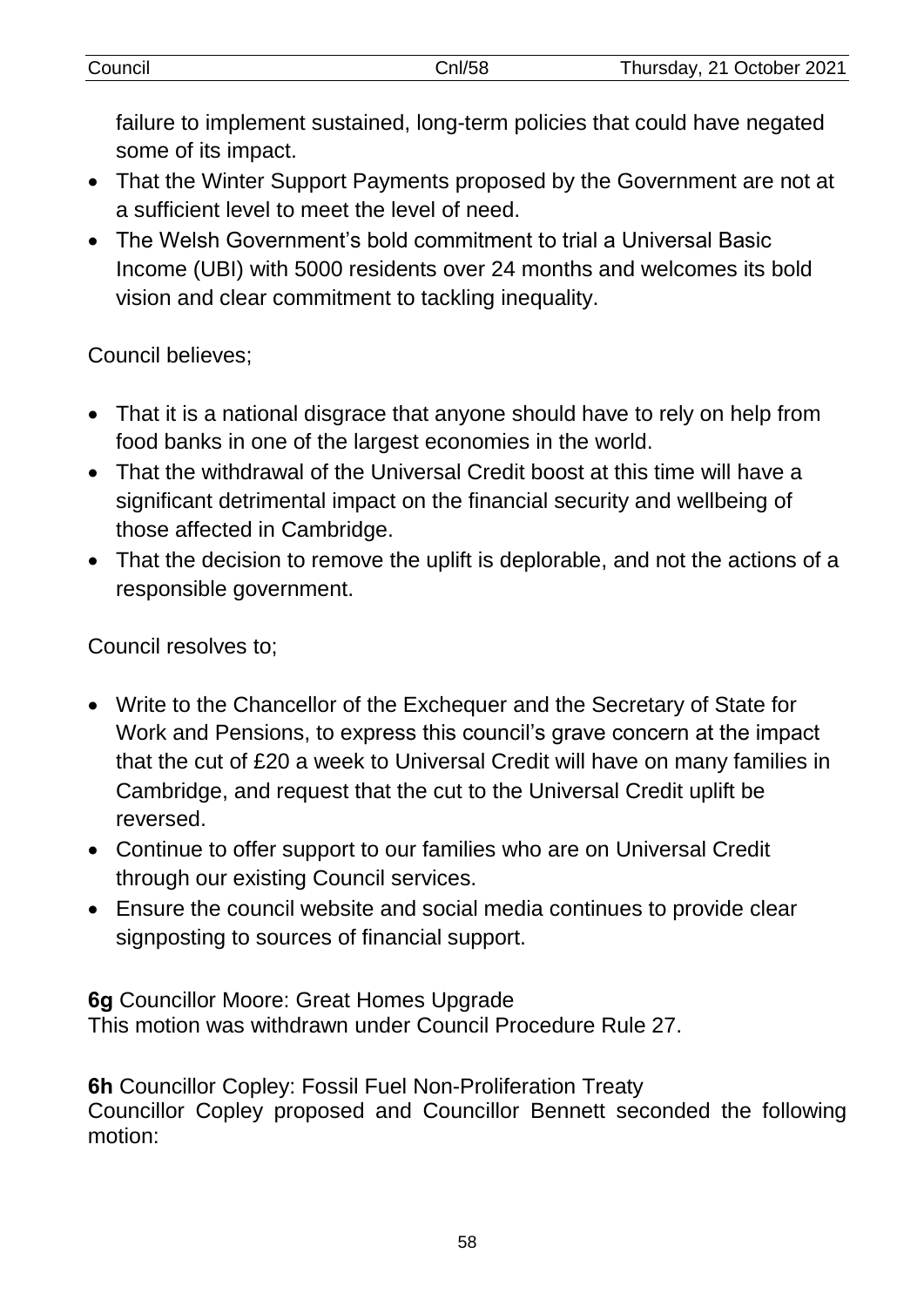This Council resolves to:

- Affirm their ongoing commitment to the goal of the Paris Climate Agreement to limit global heating to 1.5°C.
- Endorse the call for a Fossil Fuel Non-Proliferation Treaty, involving the end of new fossil fuel exploration and expansion, equitably phasing out existing production in line with the global commitment to limit warming to 1.5°C, and accelerating just energy transition plans.
- Write to Alok Sharma MP, President for COP26 and the Prime Minister, urging them to endorse the call for a Fossil Fuel Non-Proliferation Treaty.

This Council notes:

- The recent report from the United Nations Intergovernmental Panel on Climate Change (IPCC) reaffirms the vital need for rapid and significant reduction of carbon emissions, and has been described as 'a code red for humanity' by the Secretary General of the United Nations, and that "The report must sound a death knell to coal and fossil fuels, before they destroy our planet".
- Global governments and the fossil fuel industry are currently planning to overshoot the remaining carbon budget (that would avert catastrophic climate disruption by limiting global heating to 1.5°C) by 120% by the year 2030.
- That a recent International Monetary Fund (IMF) report states that the fossil fuel industry is subsidised at the rate of \$11 million / minute.
- That the construction of new fossil fuel infrastructure and expanded reliance on fossil fuels exposes communities to untenable risks to public health and safety at the local and global level.
- That the economic opportunities presented by a clean energy transition far outweigh the opportunities presented by an economy supported by expanding fossil fuel use and extraction, and that the UK should be committed, as part of our Climate Emergency response, to a just energy transition and to ambitious investments in green infrastructure and industries that will create jobs and rapidly decarbonize our economy.
- That the global initiative underway calling for a 'Fossil Fuel Non-Proliferation Treaty', is deserving of support, and that other leading cities including Barcelona, Toronto, Los Angeles and Sydney have already endorsed the call for a Fossil Fuel Non-Proliferation Treaty.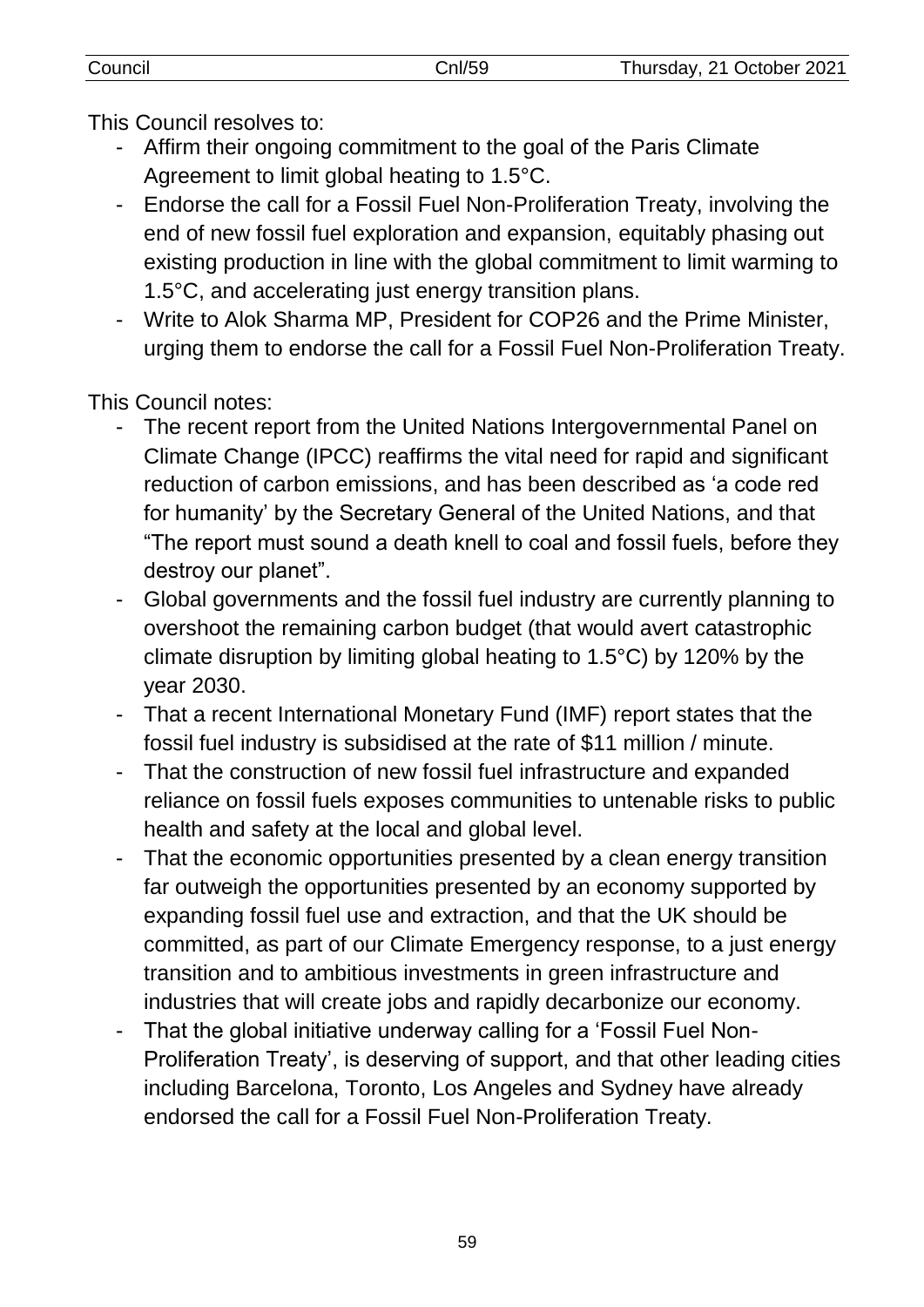| Council | Cnl/60 | Thursday, 21 October 2021 |
|---------|--------|---------------------------|
|         |        |                           |

**Resolved (unanimously)** to support the motion.

**6i** Councillor A.Smith: Parental Leave and Family Friendly Policies

Councillor A.Smith proposed and Councillor Smart seconded the following motion:

This council notes the following.

- 1. The community has a right to be represented by a diversity of councillors and residents should have a diversity of councillors for whom to vote.
- 2. Analysis, by the Fawcett Society, of the 2019 Local Election results found that only 35% of councillors in England are women, up 1% since 2018. Of the seats up for election in 2018, 38% went to women, up just 3 percentage points on 2014 when these seats were last contested.
- 3. Only 15% of councillors nationally are under 45 years of age.
- 4. As of October 2020, 27 councils have passed the LGA Labour Group's Parental Leave policy, and an additional 9 councils have their own parental leave policy.
- 5. Cambridge does not have a formal parental leave policy for councillors.
- 6. The role of a councillor should be open to all, regardless of background, and introducing a parental leave policy and other family friendly policies is a step towards encouraging a wider range of people to become councillors, and is also a step to encourage existing councillors who may wish to start a family to remain as councillors;
- 7. Parental leave must apply to parents regardless of their gender, and should cover adoption leave to support those parents who choose to adopt.
- 8. Parental leave is only part of the picture and other family friendly policies such as support for carers, remote/hybrid meetings, and becoming a breastfeeding-friendly council would further ensure a greater diversity of councillors. And also that family friendly policies are in themselves only a small part of the wider need for policies which encourage truly diverse representation.

This Council resolves the following.

- 1. To adapt to suit a Cambridge context the parental leave policy drafted by the LGA Labour Group's Women's Task Force and to bring the recommendations to Civic Affairs as part of the next round of discussions on councillor remuneration. [Parental Leave Policy for Councils | Local](https://local.gov.uk/parental-leave-policy-councils)  [Government Association](https://local.gov.uk/parental-leave-policy-councils)
- 2. To ensure that councillors with children and other caring commitments are supported as appropriate.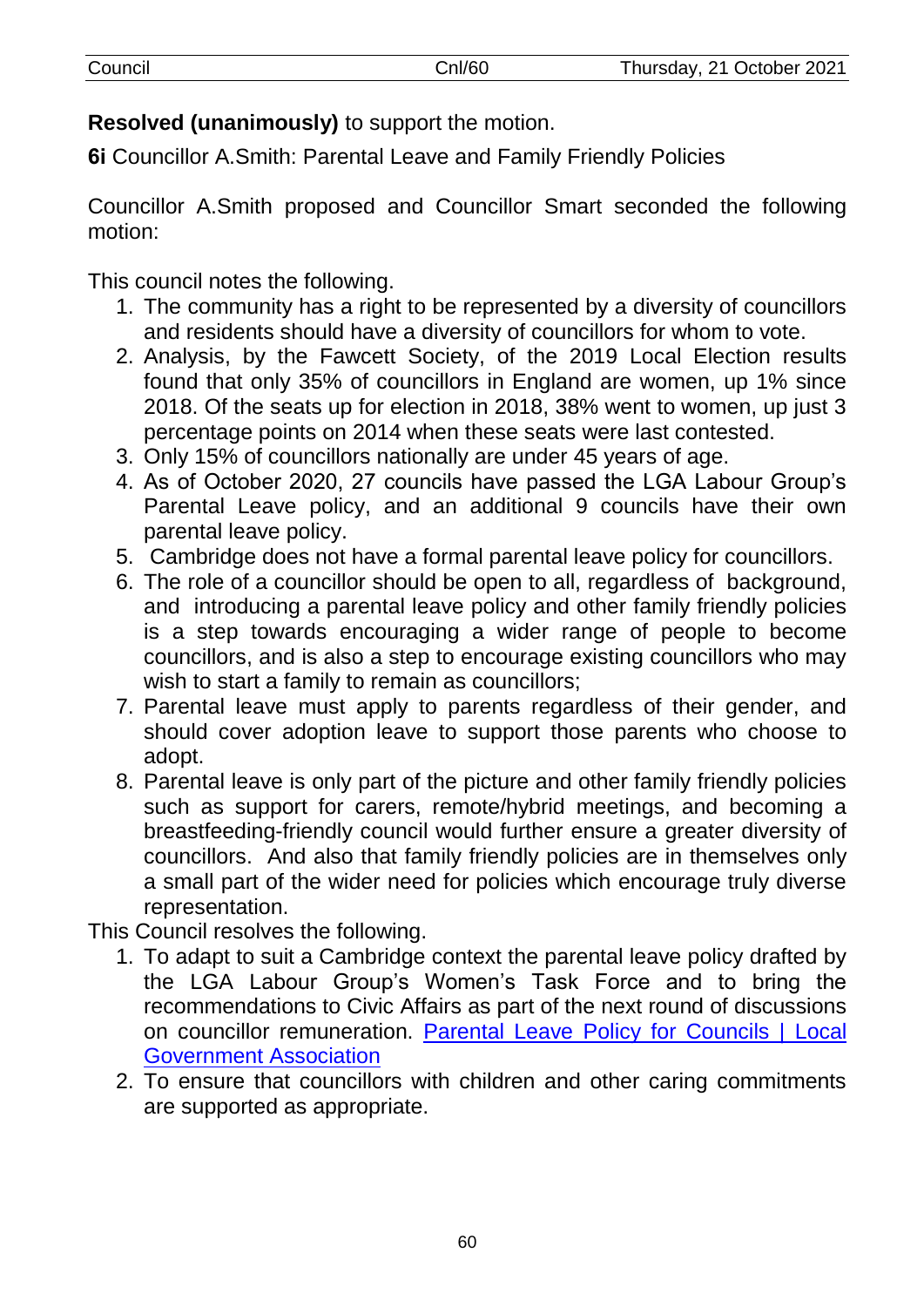| Council | Cnl/61 | Thursday, 21 October 2021 |
|---------|--------|---------------------------|
|         |        |                           |

- 3. To acknowledge this is only one part of the picture, and to commit to investigating other inclusive policies and bringing those recommendations forward in the future.
- 4. To write to the Secretary of State for Levelling Up, Housing and Communities to urge him to introduce legislation to allow councils to adopt remote and hybrid meetings where they deem it appropriate to do so.

Councillor Porrer proposed and Councillor Gehring seconded the following amendment to motion (additional text underlined).

This council notes the following.

- 1. The community has a right to be represented by a diversity of councillors and residents should have a diversity of councillors for whom to vote.
- 2. Analysis, by the Fawcett Society, of the 2019 Local Election results found that only 35% of councillors in England are women, up 1% since 2018. Of the seats up for election in 2018, 38% went to women, up just 3 percentage points on 2014 when these seats were last contested.
- 3. Only 15% of councillors nationally are under 45 years of age.
- 4. As of October 2020, 27 councils have passed the LGA Labour Group's Parental Leave policy, and an additional 9 councils have their own parental leave policy.
- 5. Cambridge does not have a formal parental leave policy for councillors.
- 6. The role of a councillor should be open to all, regardless of background, and introducing a parental leave policy and other family friendly policies is a step towards encouraging a wider range of people to become councillors, and is also a step to encourage existing councillors who may wish to start a family to remain as councillors;
- 7. Parental leave must apply to parents regardless of their gender, and should cover adoption leave to support those parents who choose to adopt.
- 8. Parental leave is only part of the picture and other family friendly policies such as support for carers, remote/hybrid meetings, and becoming a breastfeeding-friendly council would further ensure a greater diversity of councillors. And also that family friendly policies are in themselves only a small part of the wider need for policies which encourage truly diverse representation.

This Council resolves the following.

5. To adapt to suit a Cambridge context the parental leave policy drafted by the LGA Labour Group's Women's Task Force and to bring the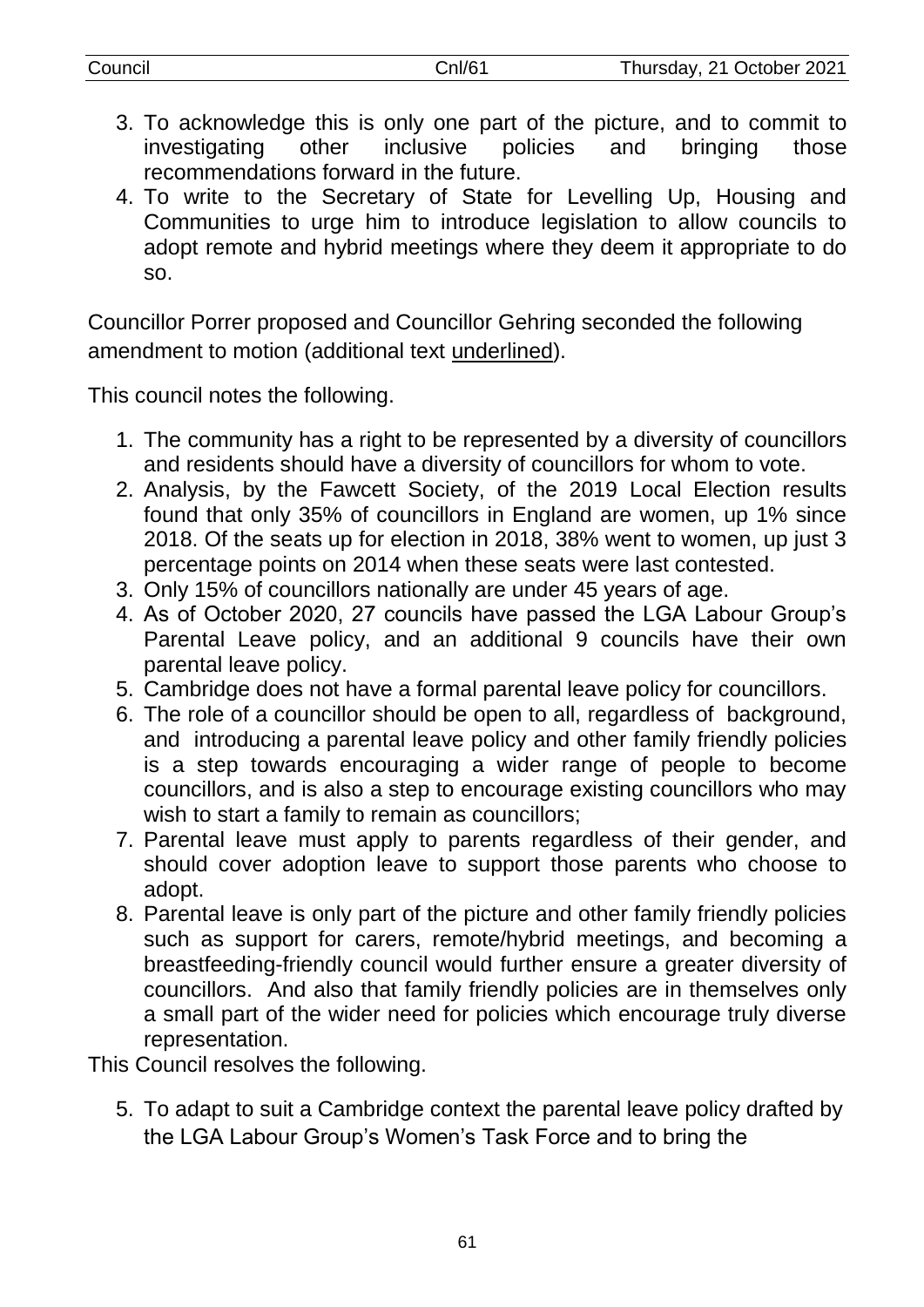| Council | Cnl/62 | Thursday, 21 October 2021 |
|---------|--------|---------------------------|
|         |        |                           |

recommendations to Civic Affairs as part of the next round of discussions on councillor remuneration.

- 6. To ensure that councillors with children and other caring commitments are supported as appropriate.
- 7. To acknowledge this is only one part of the picture, and to commit to investigating other inclusive policies and bringing those recommendations forward in the future.
- 8. To write to the Secretary of State for Levelling Up, Housing and Communities to urge him to introduce legislation to allow councils to adopt remote and hybrid meetings where they deem it appropriate to do so.
- 9. Further to this council's resolution at Civic Affairs on 9th October 2019 (19/41/Civ), that this council shall continue to apply pressure via the Local Government Association and any other appropriate routes to allow for proxy voting for local government for those on parental leave, which is not currently permissible, despite already being available to MPs in parliament.

<https://local.gov.uk/parental-leave-policy-councils>

On a show of hands the amendment was carried unanimously.

# **Resolved (unanimously) that:**

This council notes the following.

- 1. The community has a right to be represented by a diversity of councillors and residents should have a diversity of councillors for whom to vote.
- 2. Analysis, by the Fawcett Society, of the 2019 Local Election results found that only 35% of councillors in England are women, up 1% since 2018. Of the seats up for election in 2018, 38% went to women, up just 3 percentage points on 2014 when these seats were last contested.
- 3. Only 15% of councillors nationally are under 45 years of age.
- 4. As of October 2020, 27 councils have passed the LGA Labour Group's Parental Leave policy, and an additional 9 councils have their own parental leave policy.
- 5. Cambridge does not have a formal parental leave policy for councillors.
- 6. The role of a councillor should be open to all, regardless of background, and introducing a parental leave policy and other family friendly policies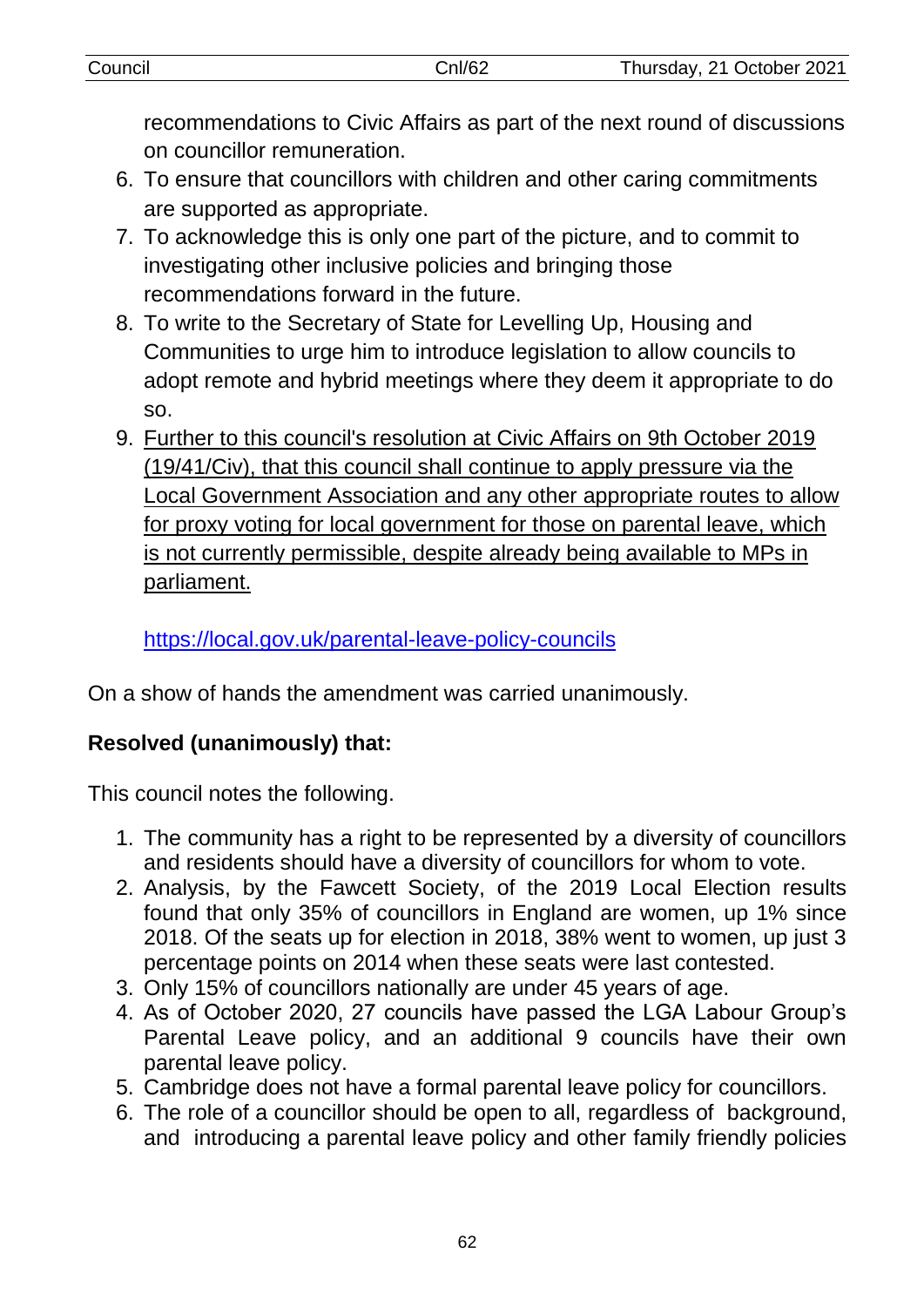is a step towards encouraging a wider range of people to become councillors, and is also a step to encourage existing councillors who may wish to start a family to remain as councillors;

- 7. Parental leave must apply to parents regardless of their gender, and should cover adoption leave to support those parents who choose to adopt.
- 8. Parental leave is only part of the picture and other family friendly policies such as support for carers, remote/hybrid meetings, and becoming a breastfeeding-friendly council would further ensure a greater diversity of councillors. And also that family friendly policies are in themselves only a small part of the wider need for policies which encourage truly diverse representation.

This Council resolves the following.

- 1. To adapt to suit a Cambridge context the parental leave policy drafted by the LGA Labour Group's Women's Task Force and to bring the recommendations to Civic Affairs as part of the next round of discussions on councillor remuneration.
- 2. To ensure that councillors with children and other caring commitments are supported as appropriate.
- 3. To acknowledge this is only one part of the picture, and to commit to investigating other inclusive policies and bringing those recommendations forward in the future.
- 4. To write to the Secretary of State for Levelling Up, Housing and Communities to urge him to introduce legislation to allow councils to adopt remote and hybrid meetings where they deem it appropriate to do so.
- 5. Further to this council's resolution at Civic Affairs on 9th October 2019 (19/41/Civ), that this council shall continue to apply pressure via the Local Government Association and any other appropriate routes to allow for proxy voting for local government for those on parental leave, which is not currently permissible, despite already being available to MPs in parliament.

<https://local.gov.uk/parental-leave-policy-councils>

# **21/40/CNL Written questions**

Members were asked to note the written questions and answers that had been placed in the information pack and was circulated around the Chamber.